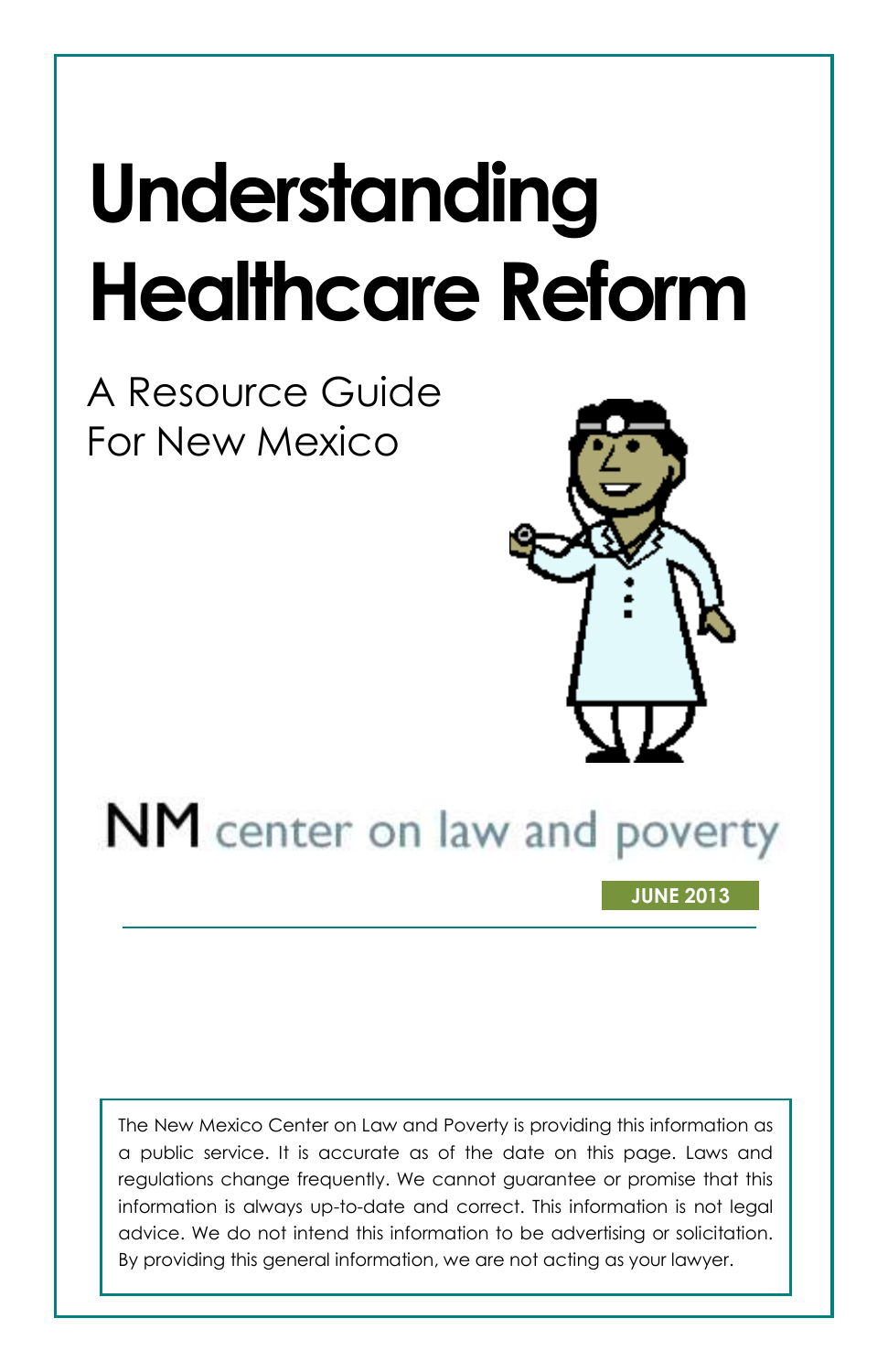# **TABLE OF CONTENTS**

| THE REQUIREMENT TO HAVE HEALTH COVERAGE 23 |  |
|--------------------------------------------|--|
|                                            |  |
|                                            |  |
|                                            |  |
|                                            |  |
|                                            |  |
|                                            |  |
|                                            |  |
|                                            |  |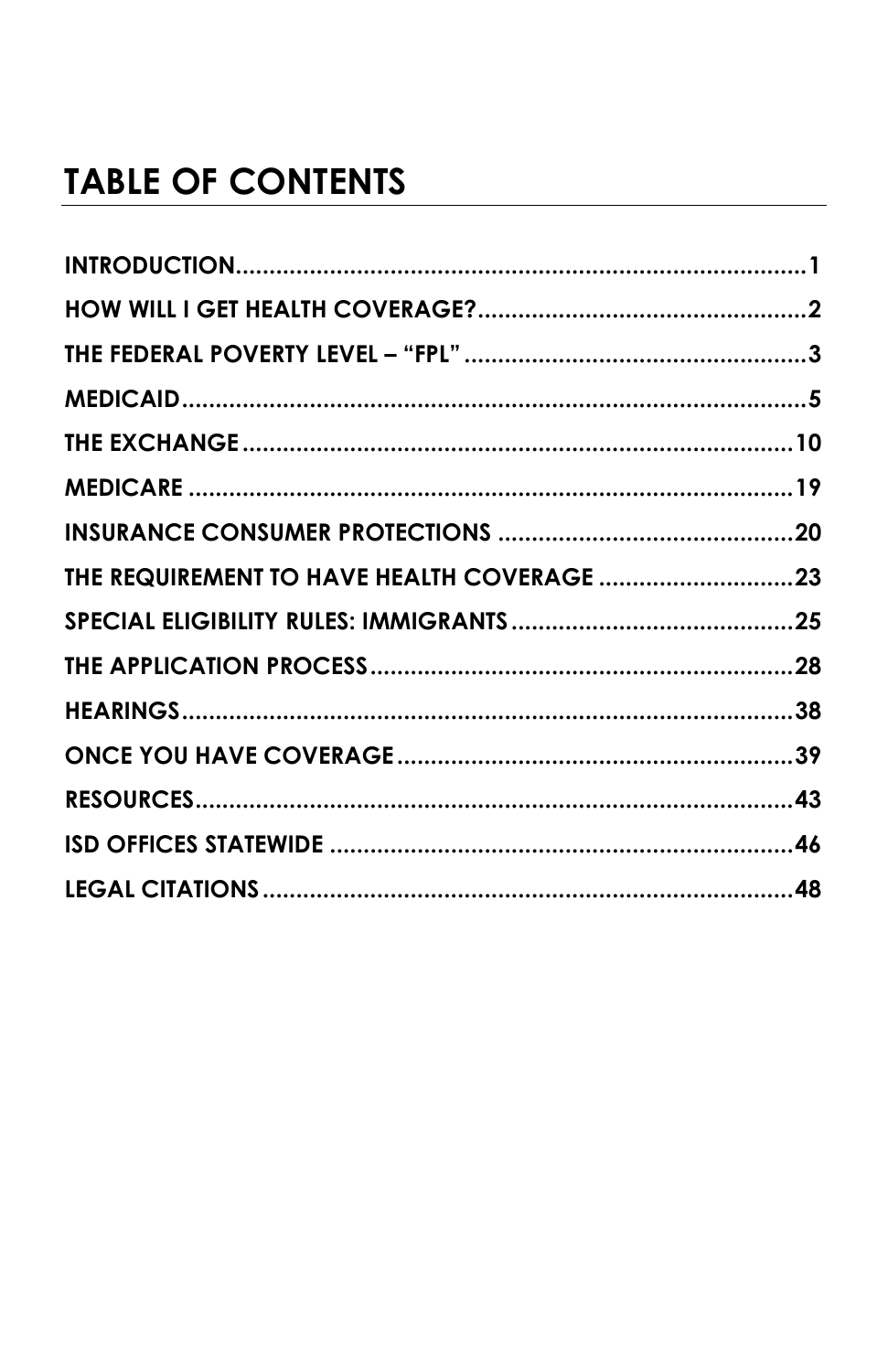# **INTRODUCTION**

<span id="page-2-0"></span>In 2010, Congress passed the Patient Protection and Affordable Care Act (ACA) and President Obama signed it into law. This resource guide provides information about new healthcare options available for New Mexicans starting in 2014, with a focus on free and low cost coverage through Medicaid and the Health Insurance Exchange. On page [43](#page-44-0) of this guide, you will find a list of resources that can provide information about other aspects of the law.

#### **Special Rules: Immigrants**

Many immigrants will have access to healthcare coverage under the law, but eligibility will depend on immigration status. While many immigrants can enroll in Medicaid right away, others must wait 5 years before they can get coverage. The Health Insurance Exchange will be open to immigrants with documented status. See page [25](#page-26-0) of this guide for a full explanation of the special rules about immigrant eligibility and healthcare coverage under the law.

#### <span id="page-2-1"></span>**Special Rules: American Indians**

When it passed the ACA, Congress also permanently reauthorized the Indian Health Care Improvement Act, which recognizes the federal government's obligation to provide healthcare to Native Americans. Together, these two laws provide American Indians and Alaska Natives with certain rights and consumer protections. These rules are highlighted throughout this guide.

To qualify for these enhanced rights, a person must meet the definition of "Indian" under the ACA.

For Medicaid, an "Indian" means any person who (1) is an enrolled member of a federally recognized Indian tribe; (2) is considered an "Indian" under regulations promulgated by the U.S. Secretary of the Interior; (3) is considered an "Indian" for purposes of eligibility for Indian health care services by the U.S. Secretary of Health and Human Services; or (4) resides in an urban center and is a member of a tribe, band or other organized group of Indians or is an Alaska Native.<sup>1</sup>

For the Exchange cost-sharing protections and special enrollment periods, an "Indian" is a person who can demonstrate membership, enrollment in, or affiliation with a federally recognized tribe.<sup>2</sup> However, under new federal rules, all people who are eligible for services through Indian health care providers (including Urban Indians) can receive tax penalty exemptions.<sup>3</sup> If you have questions about these rules, please contact the New Mexico Center on Law and Poverty.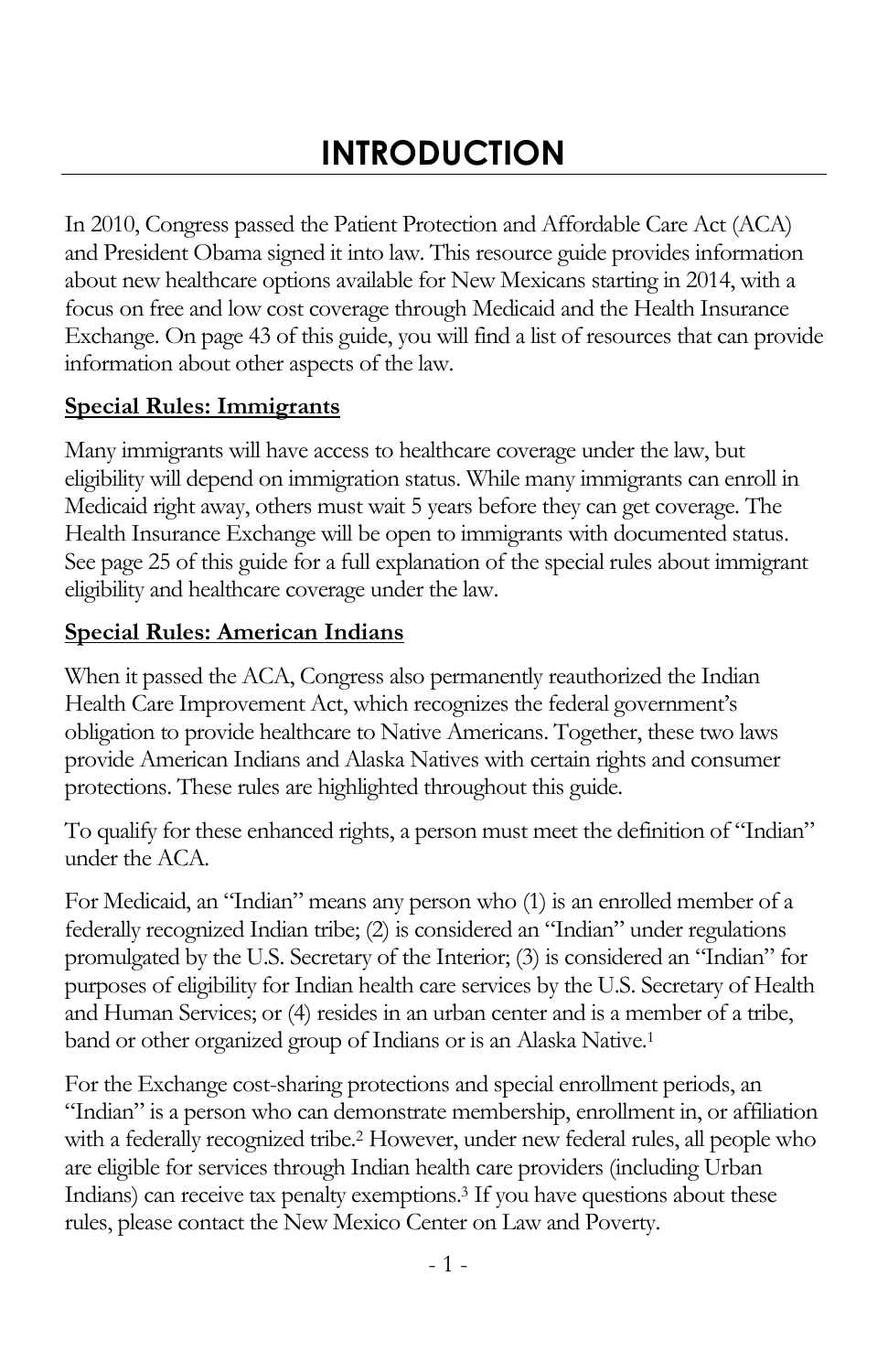# **HOW WILL I GET HEALTH COVERAGE?**

<span id="page-3-0"></span>Starting in 2014, most people who are uninsured will qualify for new free or low cost healthcare coverage. There are the four major ways you could get covered:



**Job-Based Coverage:** In 2011, about 38% of New Mexicans had job-based coverage. This number is expected to grow. Companies with more than 50 full-time employees will be required to provide coverage for certain employees or else pay tax penalties. <sup>4</sup> Small employers are not required to provide coverage, but will have new opportunities to buy health plans for their employees.

**Medicare:** This federal program will continue to cover adults age 65 and older – about 14% of New Mexicans. There are no changes to Medicare eligibility rules under the healthcare law, though there are some positive changes to benefits and coverage levels. See page [19](#page-19-0) of this guide for information about Medicare.

**Medicaid:** Medicaid is a mostly free health coverage program for lowincome people. It will undergo a major change on January 1, 2014 when the program is expanded to over 150,000 more adults in New Mexico. About a quarter of New Mexicans get their health coverage through Medicaid now, but Medicaid will enroll about one in three New Mexicans in upcoming years. See page [5](#page-5-0) for more information about Medicaid.

<span id="page-3-1"></span>**Exchange:** Another major way the healthcare law will increase coverage is by creating new health insurance "exchanges." These are marketplaces where people who do not get job-based coverage, Medicare, or Medicaid can purchase health insurance. Most people who use the Exchange will qualify for financial assistance from the federal government to help with the cost of insurance. Small employers can also buy plans for their employees. See page [10](#page-10-0) for more information about the Exchange and page [12](#page-13-0) for information about who can get financial assistance.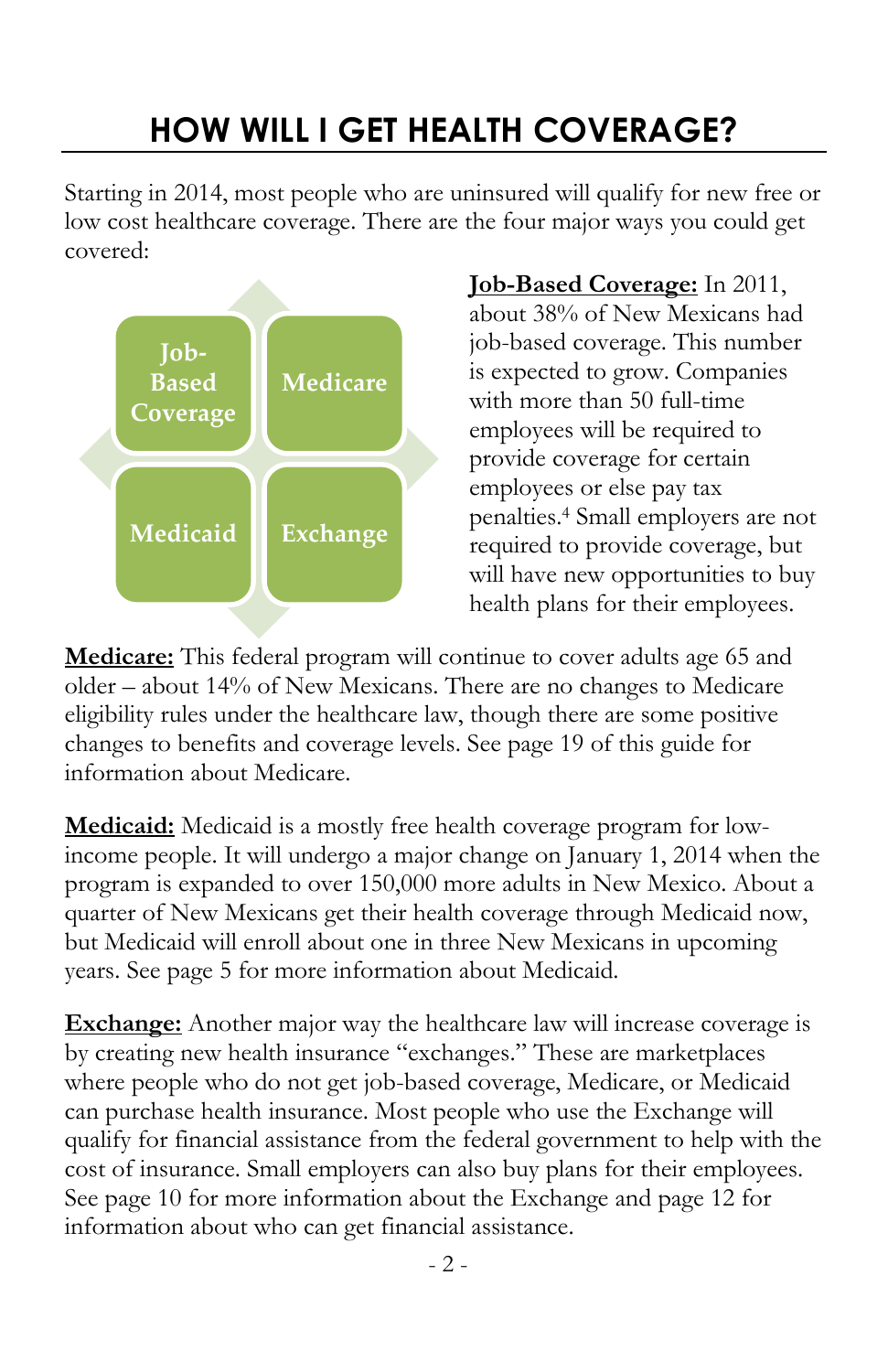# **THE FEDERAL POVERTY LEVEL – "FPL"**

To qualify for the Medicaid Expansion and for financial assistance through the Exchange, a person's household income must be below a certain level that is tied to the Federal Poverty Level (FPL). "Household income" is how much the entire household earns each month before taking out taxes or any other costs. It generally includes income from **all** the people who are considered part of a household for tax filing purposes (with some exceptions), and not just the people applying for health coverage.<sup>5</sup> "FPL" is a standard set by the federal government and used for many public programs. The FPL amount changes every year.

The tables below and on the next page provide rough information about the income rules for Medicaid and the Exchange. These charts are just a guide and do not guarantee you will meet the specific requirements when you apply. Note that the Medicaid income rules for certain groups, such as pregnant women and people with disabilities, are different than what is listed below – see pag[e 6](#page-7-0) of this guide for more information about the Medicaid income rules.

|                          | Adults ages 19 to 64 may qualify for:                      |                                                    |                                                        |
|--------------------------|------------------------------------------------------------|----------------------------------------------------|--------------------------------------------------------|
|                          | <b>MEDICAID</b>                                            | <b>EXCHANGE</b><br>health insurance plans          |                                                        |
|                          | free healthcare coverage<br>(for adults under<br>138% FPL) | With financial<br>assistance (for<br>139-400% FPL) | Without financial<br>assistance (for<br>over 400% FPL) |
| Household<br><b>Size</b> | If their household income is this much each month:         |                                                    |                                                        |
| 1 person                 | Less than $$1,321$                                         | \$1,322-\$3,830                                    | More than $$3,830$                                     |
| 2 people                 | Less than $$1,783$                                         | \$1,784-\$5,170                                    | More than $$5,170$                                     |
| 3 people                 | Less than $$2,245$                                         | $$2,246 - $6,510$                                  | More than $$6,510$                                     |
| 4 people                 | Less than $$2,708$                                         | \$2,709-\$7,850                                    | More than $$7,850$                                     |
| 5 people                 | Less than $$3,170$                                         | $$3,171-\$9,190$                                   | More than $$9,190$                                     |
| 6 people                 | Less than $$3,632$                                         | \$3,633-\$10,530                                   | More than \$10,530                                     |

# **Adult Eligibility for Health Coverage**<sup>6</sup>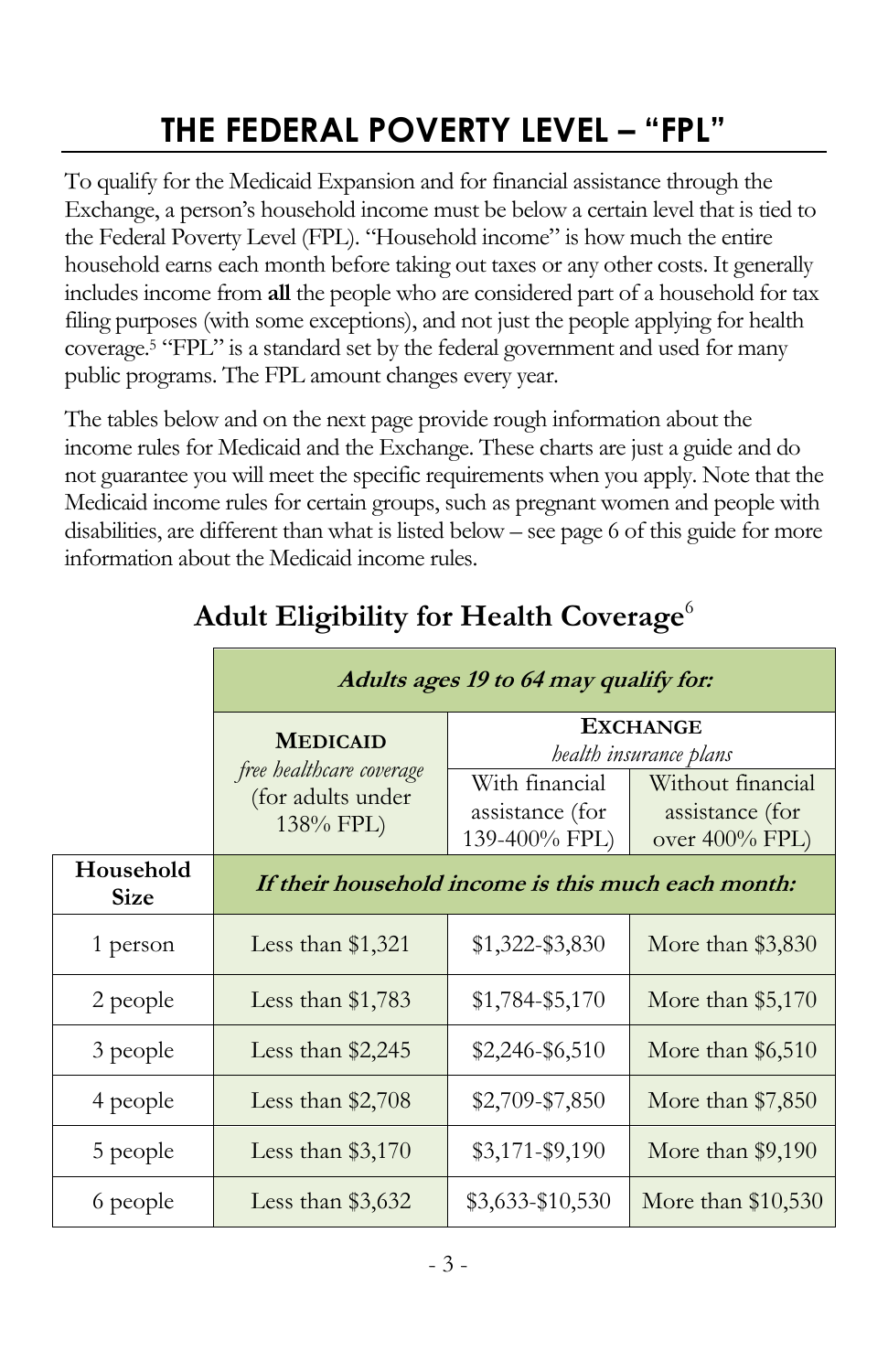# **Child Eligibility for Health Coverage**<sup>7</sup>

|                          | Children younger than 19 may qualify for:                    |                                                    |                                                        |
|--------------------------|--------------------------------------------------------------|----------------------------------------------------|--------------------------------------------------------|
|                          | <b>MEDICAID</b>                                              | <b>EXCHANGE</b><br><i>health insurance plans</i>   |                                                        |
|                          | free healthcare coverage<br>(for children under<br>300% FPL) | With financial<br>assistance (for<br>300-400% FPL) | Without financial<br>assistance (for<br>over 400% FPL) |
| Household<br><b>Size</b> | If their household income is this much each month:           |                                                    |                                                        |
| 1 person                 | Less than $$2,872$                                           | \$2,873-\$3,830                                    | More than $$3,830$                                     |
| 2 people                 | Less than $$3,877$                                           | \$3,878-\$5,170                                    | More than $$5,170$                                     |
| 3 people                 | Less than \$4,882                                            | \$3,883-\$6,510                                    | More than \$6,510                                      |
| 4 people                 | Less than \$5,887                                            | \$5,888-\$7,850                                    | More than $$7,850$                                     |
| 5 people                 | Less than $$6,892$                                           | \$6,893-\$9,190                                    | More than \$9,190                                      |
| 6 people                 | Less than $$7,897$                                           | \$7,898-\$10,530                                   | More than $$10,530$                                    |

<span id="page-5-0"></span>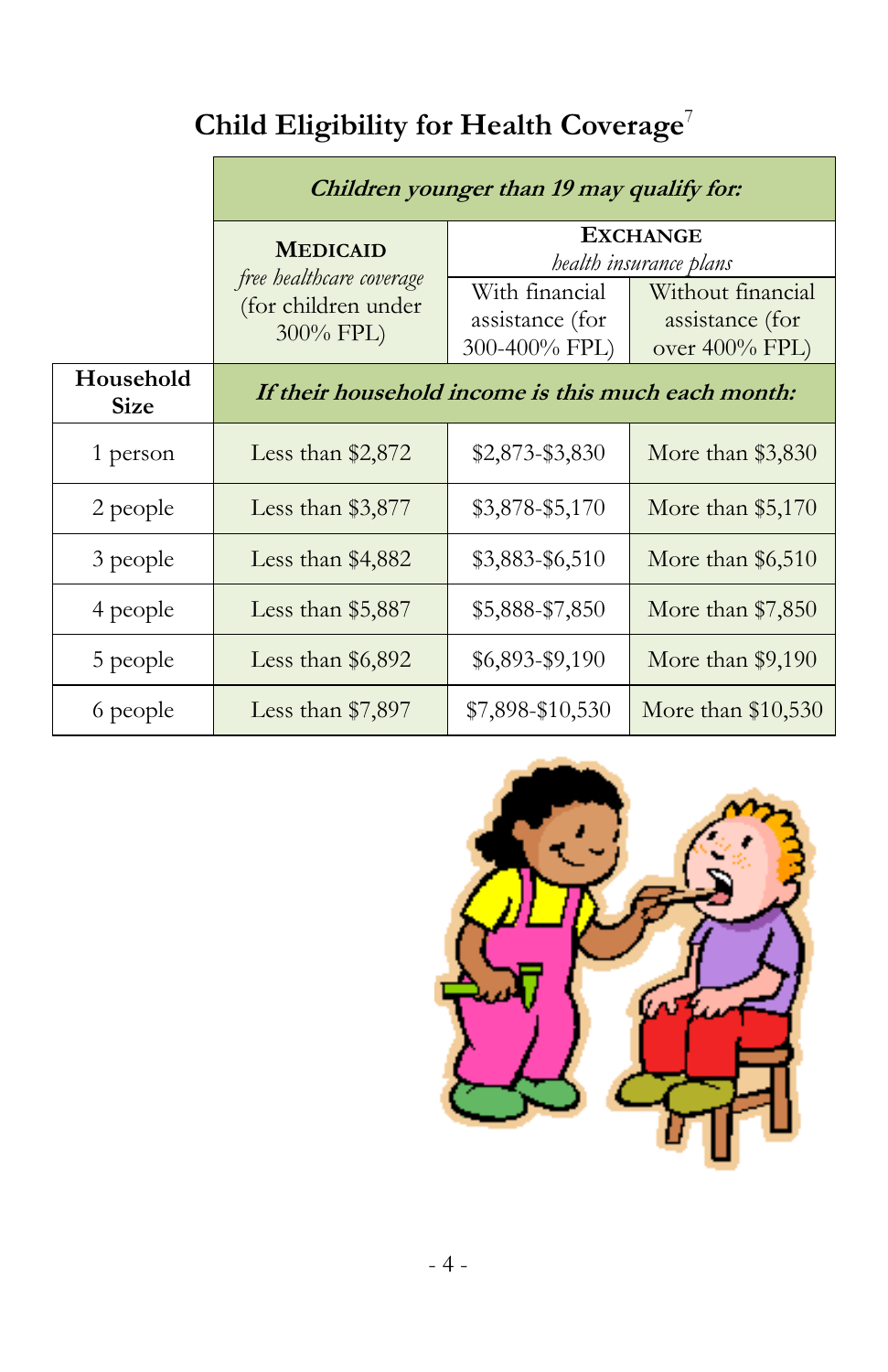# **MEDICAID**



Medicaid is a public health coverage program that pays the medical bills of over 500,000 low-income New Mexicans. It is mostly free with some low costs in limited situations.

**Medicaid is available to citizens and many immigrants.**  See pag[e 25](#page-26-0) of this guide for more information about immigrant eligibility rules.

# *Who Qualifies for Medicaid After 2014?*

Before 2014, only certain groups of people could qualify for Medicaid – including children, seniors, people with disabilities, extremely low income parents and pregnant women. On January 1, 2014, Medicaid will be expanded to include over 150,000 more low-income adults. The income rules will also be simplified for many people (using a new standard called "Modified Adjusted Gross Income"). <sup>8</sup> This will result in some changes to the income rules for certain groups including children, parents and pregnant women. The state has also chosen to reduce the income threshold for family planning and for breast and cervical cancer services. After accounting for all these changes, Medicaid will provide healthcare coverage to low-income people who are:

- **Adults between ages 19 to 64** with a household income less than 138% FPL.<sup>9</sup> Most of these adults are new to the program – they qualify for the Medicaid Expansion starting on January 1, 2014. This group also includes low-income parents who were qualified for Medicaid before 2014. These parents have access to more healthcare benefits than the new group of adults, but they must have extremely low incomes (meeting both a gross income test of 85% FPL and a "standard of need" test that often requires making less than \$4,500 per year). <sup>10</sup> The state is developing a new income standard that combines the gross income and standard of need tests.
- **Children under age 19** with a household income less than 300% FPL.<sup>11</sup> The state is developing new guidelines that will set a uniform income standard for all children somewhere between 235% and 300% FPL.
- **Pregnant women** with incomes up to 235% FPL qualify for pregnancyrelated services.<sup>12</sup> The state is developing new income guidelines that may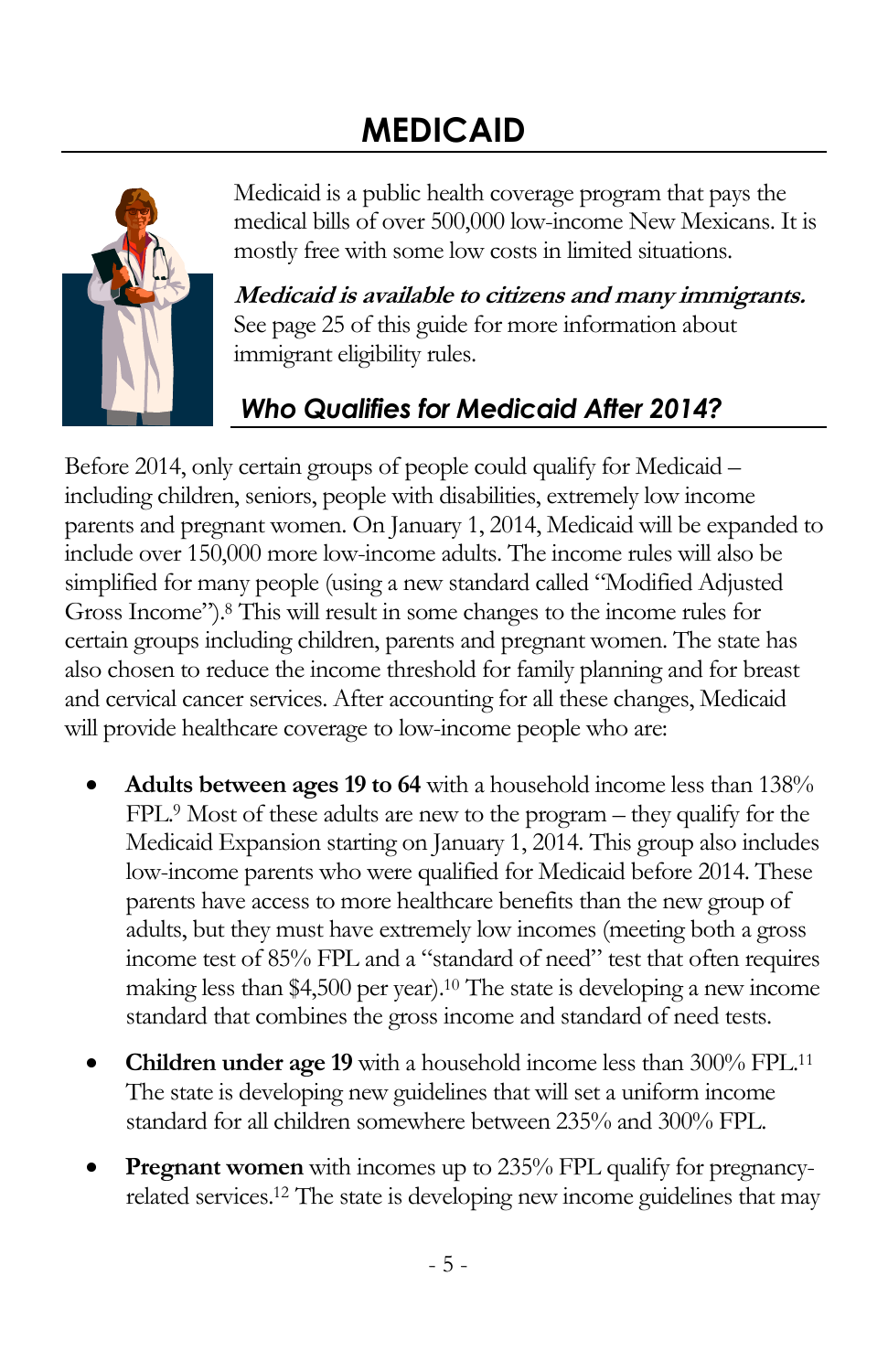reduce eligibility levels. Pregnant women with incomes below 85% FPL qualify for a more comprehensive range of services.<sup>13</sup>

- **People who are elderly, blind or disabled and receive SSI** with a household income of less than 75% FPL. 14
- **Working disabled individuals** with incomes less than 250% FPL. 15
- **People in nursing homes** with incomes under 250% FPL.<sup>16</sup>
- **People with disabilities** with household income less than about 250% FPL may also qualify for home and community-based "waiver" programs that provide alternatives to institutional care.<sup>17</sup> These are limited programs and have long waitlists for enrollment.
- **Medicare recipients who are low-income** qualify for assistance to pay for Medicare premiums if their income is under 135% FPL, and for assistance with both Medicare premiums and co-pays if their income is under 100% FPL.<sup>18</sup>

<span id="page-7-0"></span>

|                       | You may qualify for:                 |                                                   |                                                                     |                                          |
|-----------------------|--------------------------------------|---------------------------------------------------|---------------------------------------------------------------------|------------------------------------------|
|                       | Medicaid<br>for Adults<br>138% FPL   | Medicaid<br>for<br>Pregnant<br>Women<br>235% FPL* | Medicaid<br>for Blind,<br><b>Disabled</b><br>or Elderly<br>250% FPL | Medicaid<br>for<br>Children<br>300% FPL* |
| <b>Household Size</b> | If your monthly income is less than: |                                                   |                                                                     |                                          |
| 1 person              | \$1,321                              | \$1,771                                           | \$2,393                                                             | \$2,872                                  |
| 2 people              | \$1,783                              | \$2,391                                           | \$3,231                                                             | \$3,877                                  |
| 3 people              | \$2,245                              | \$3,010                                           | \$4,068                                                             | \$4,882                                  |
| 4 people              | \$2,708                              | \$3,630                                           | \$4,906                                                             | \$5,887                                  |
| 5 people              | \$3,170                              | \$4,250                                           | \$5,743                                                             | \$6,892                                  |
| 6 people              | \$3,632                              | \$4,870                                           | \$6,581                                                             | \$7,897                                  |

# **Medicaid Eligibility by Income Level<sup>19</sup>**

**\* Note that the eligibility levels for children and pregnant women will change as of January 1, 2014** when the state sets new uniform income rules according to the "Modified Adjusted Gross Income" or MAGI standard.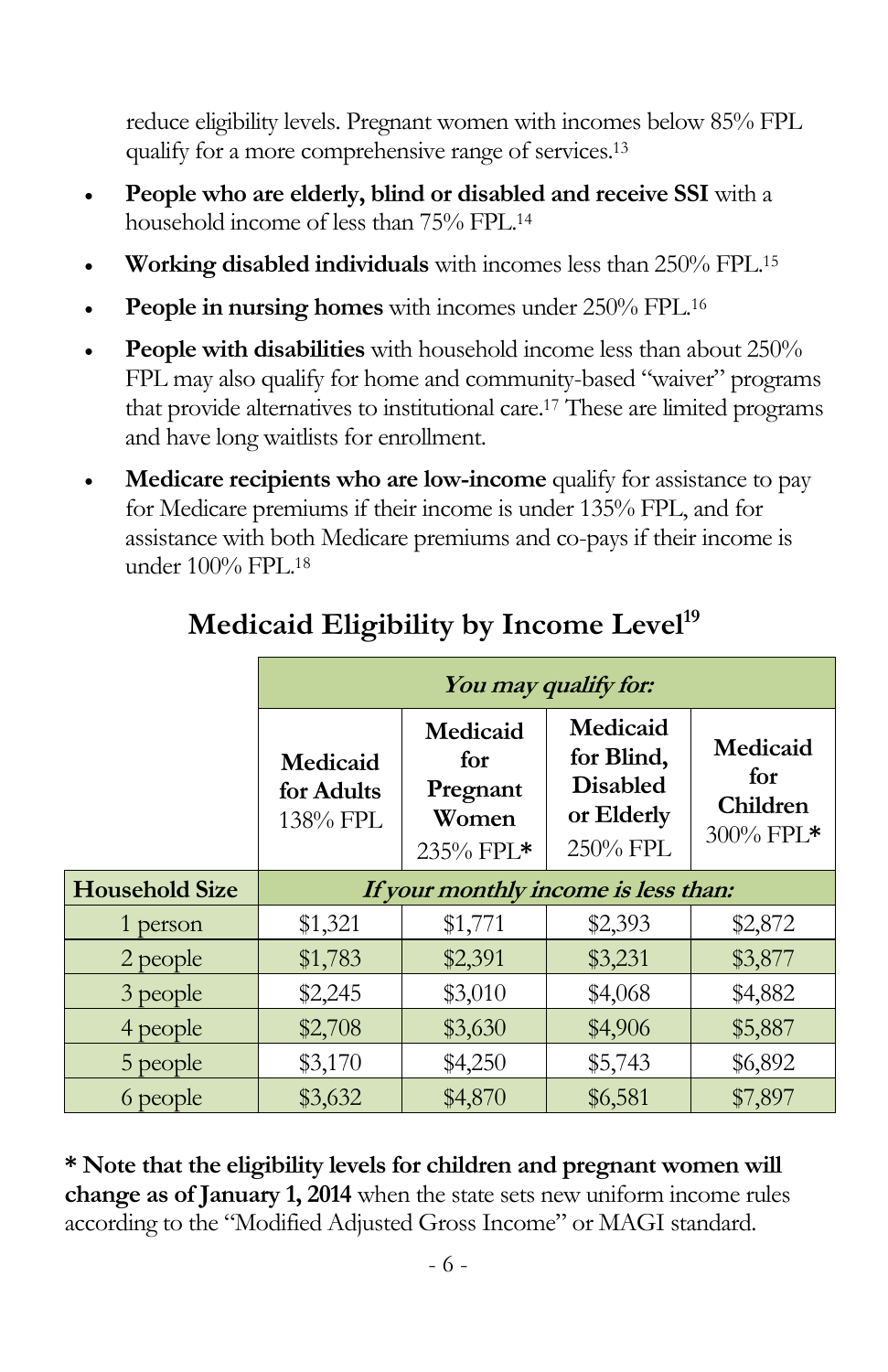# *What Is Happening to SCI?*

As of December 2012, nearly 40,000 New Mexican adults were covered by the State Coverage Initiative, or "SCI", program. SCI is a limited health insurance program that provides coverage to adults. SCI will no longer be available in January 2014 and nearly all enrollees (an estimated 94%) will qualify for more comprehensive coverage through the Medicaid Expansion.<sup>20</sup> The remaining 6% will qualify for Exchange coverage with financial assistance.

# *What Healthcare Services Are Covered by Medicaid?*

Medicaid pays for a wide range of healthcare services unless a person is enrolled in a limited program such as family planning or treatment for breast or cervical cancer. Under the new healthcare law, most Medicaid plans must cover a set of Essential Health Benefits that include services like preventive care, maternity and newborn care, prescription drugs, and mental health services (see page [20](#page-21-0) for the full list of benefits).

In addition, federal law requires Medicaid to cover certain mandatory services. Some examples include:

- Transportation services (to and from healthcare providers) 21
- Laboratory and X-ray services<sup>22</sup>
- Federally Qualified Health Centers and rural health clinic services<sup>23</sup>
- Family planning services and supplies<sup>24</sup>
- $\bullet$  Nurse midwife services<sup>25</sup>
- Nursing facility services for individuals over 21 years of age<sup>26</sup>
- $\bullet$  Home health care for people eligible for nursing facility services<sup>27</sup>
- Medical and surgical services of a dentist<sup>28</sup>
- Comprehensive services for children and adolescents called "Early and Periodic Screening, Diagnosis, and Treatment" (EPSDT) that includes early intervention services, and screening and treatment for medically necessary services, including vision, dental, and mental health services<sup>29</sup>

Every state can also choose to cover other services. For example, Medicaid in New Mexico covers services like prescription drugs, eyeglasses, hearing aids, mental health services, and nutrition services.<sup>30</sup> The state is still deciding what services will be covered for the Medicaid expansion adults who enroll in 2014.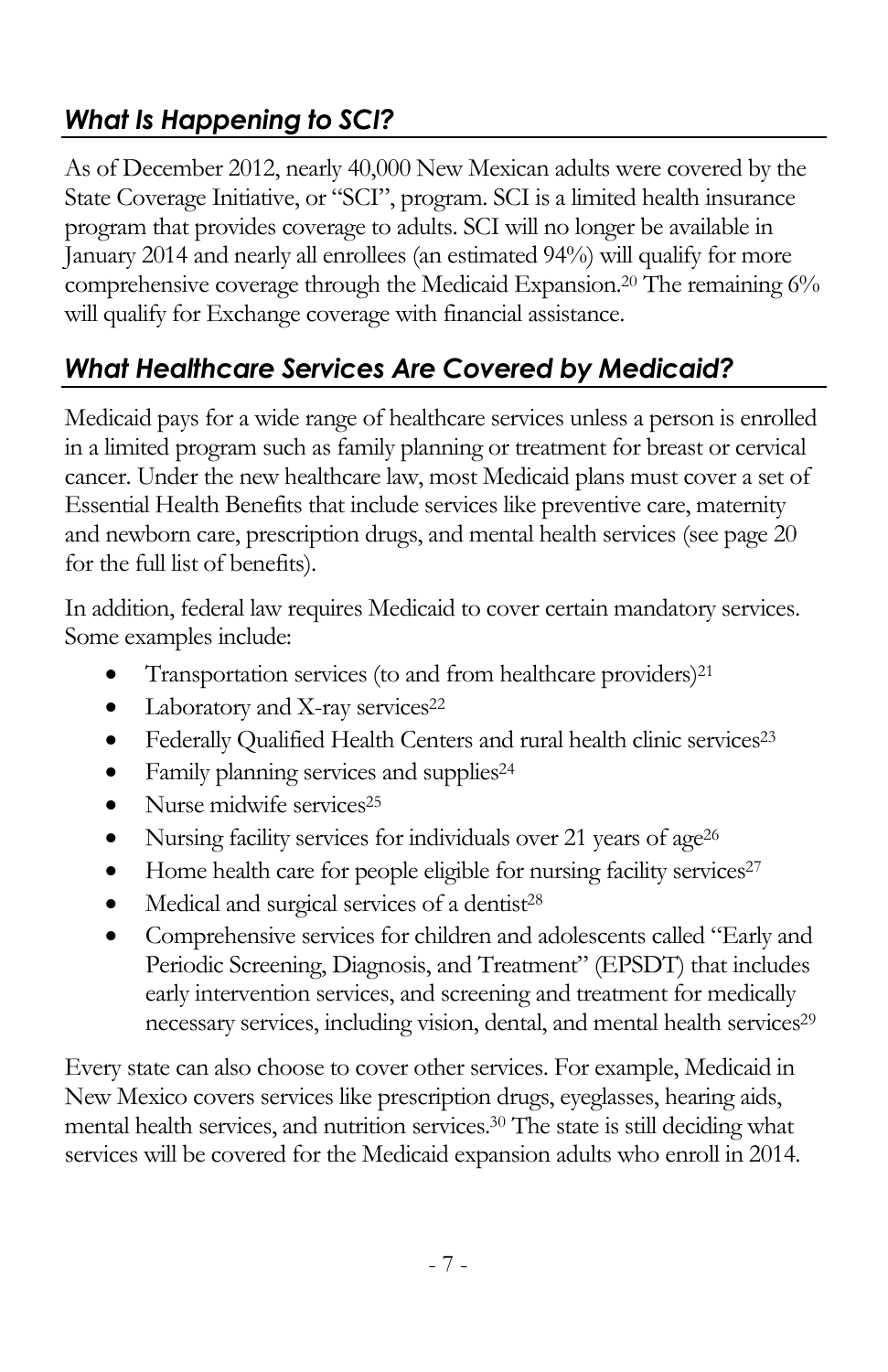# *What Is "Centennial Care" and Managed Care?*

New Mexico has proposed saving costs in Medicaid by changing the way services are provided. The plan is called "Centennial Care" and it will impact everyone who gets Medicaid including new adults who enroll in 2014. The plan is available at[: www.hsd.state.nm.us/CentennialCare/index.html.](http://www.hsd.state.nm.us/CentennialCare/index.html)

As part of Centennial Care, nearly everyone who receives Medicaid will be enrolled into "managed care" plans. These are health insurance plans paid for by Medicaid. In New Mexico, four managed care organizations (MCOs) have been selected to provide Medicaid managed care plans: Blue Cross Blue Shield of New Mexico, Molina, Presbyterian, and UnitedHealth. Each MCO offers its own network of doctors, clinics and other healthcare providers. If you are approved for Medicaid, you can choose which MCO you would like to use for healthcare services. See page [36](#page-37-0) for more information on selecting an MCO.

Most people with Medicaid, including children and parents, are already enrolled in managed care plans (through a program called "Salud!"), so these changes will not be new. However, the state will soon require nearly everyone, including seniors and people with disabilities, to also enroll in managed care. The only exception is for Native Americans – the federal government has determined that **Native Americans in New Mexico do not have to enroll in managed care unless they receive long-term care services**. <sup>31</sup> If you are Native American, you can continue to have your medical bills paid directly by Medicaid to the healthcare provider of your choice (a system called "fee for service").

### *What Will Happen to the Disability "Waiver" Programs?*

Medicaid covers healthcare for certain people with disabilities, including those who receive SSI (Supplemental Security Income), working disabled individuals, and people who need nursing home care. In addition, Medicaid in New Mexico provides home and community-based "waiver" programs. These include programs for Developmental Disabilities ("DD" waiver), Mi Via (a self-directed program), AIDS, Medically Fragile, and "CoLTS" for long-term services. Under Centennial Care, all of these programs except for the DD waiver and the Mi Via program will be consolidated and run by managed care organizations. There are currently very long waitlists for nearly every program. However, many people will qualify for the Medicaid Expansion in 2014 and will be able to get some healthcare covered while waiting for an opening in a waiver program.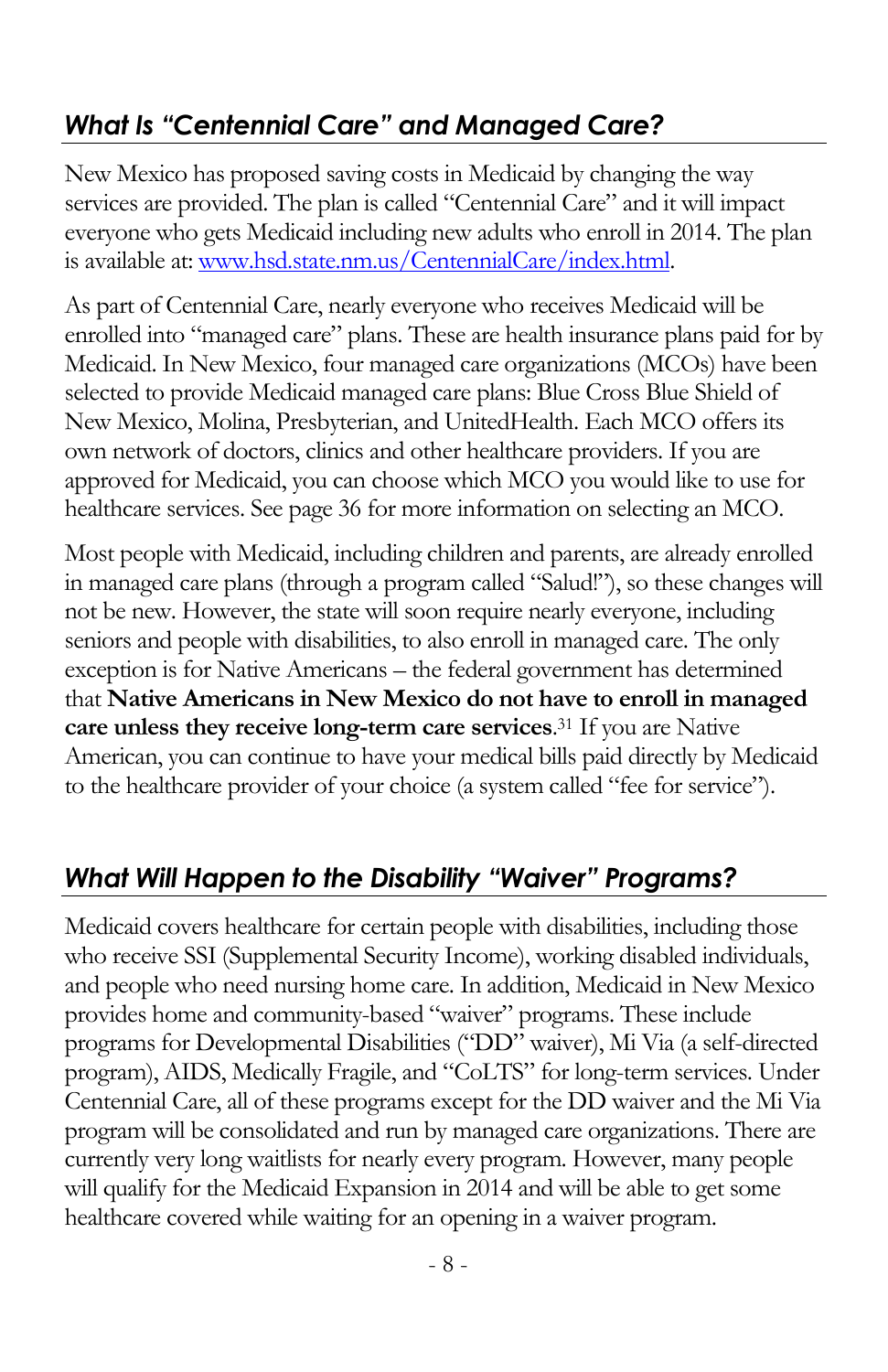# <span id="page-10-1"></span>*Emergency Medical Services for Aliens (EMSA)*

If you have a medical emergency, you have the right to get medical help at a hospital emergency room or urgent care center. There is a Medicaid program called Emergency Medical Services for Aliens (also known as "EMSA") which covers the emergency medical bills of immigrants who do not qualify for regular Medicaid (including if you are undocumented). You have the right to apply for EMSA to cover your medical bill.

To receive EMSA, you must qualify under all the other standards for Medicaid other than immigration status. You must reside in New Mexico, meet the income rules, and be part of a group that can get Medicaid (for example, children, parents, pregnant women, or people with disabilities). **When Medicaid expands in 2014 to cover more low-income adults, EMSA will also expand to cover more adults (with incomes under 138% of the poverty level).** See pag[e 6](#page-7-0) for information on the income rules for Medicaid.

If you did not apply for EMSA at the hospital before you left, you must apply for EMSA at your local Income Support Division (ISD) office within three months after you got care at the emergency room.<sup>32</sup> To apply at the ISD office, you will need to get a form from the hospital Admissions or Billing office and bring it to ISD. That form is called an **EMSA Referral for Eligibility form.** 33

Once you apply for EMSA, you will receive a letter within 45 days stating whether you are approved. **This letter does not guarantee that EMSA will pay the bills.** You must take this letter to the hospital and ask them to seek payment from Medicaid. Otherwise, you will still be responsible for the bill.

If EMSA does not cover the emergency medical bill, there are other options for having the bills paid. **After you have been treated, you should ask at the hospital if you qualify for Section 1011 funds, charity care, or a self-pay discount, and what you need to do to qualify.**

### **EMSA COVERS LABOR AND DELIVERY**

If you are having a baby, EMSA will cover the labor and delivery costs. Ask the hospital or clinic if you qualify and what you should do to get free care or a discounted bill when you go in for check-ups before your baby is born or before you leave the hospital with your baby. Once your baby is born, you should apply for Medicaid for your child.

<span id="page-10-0"></span>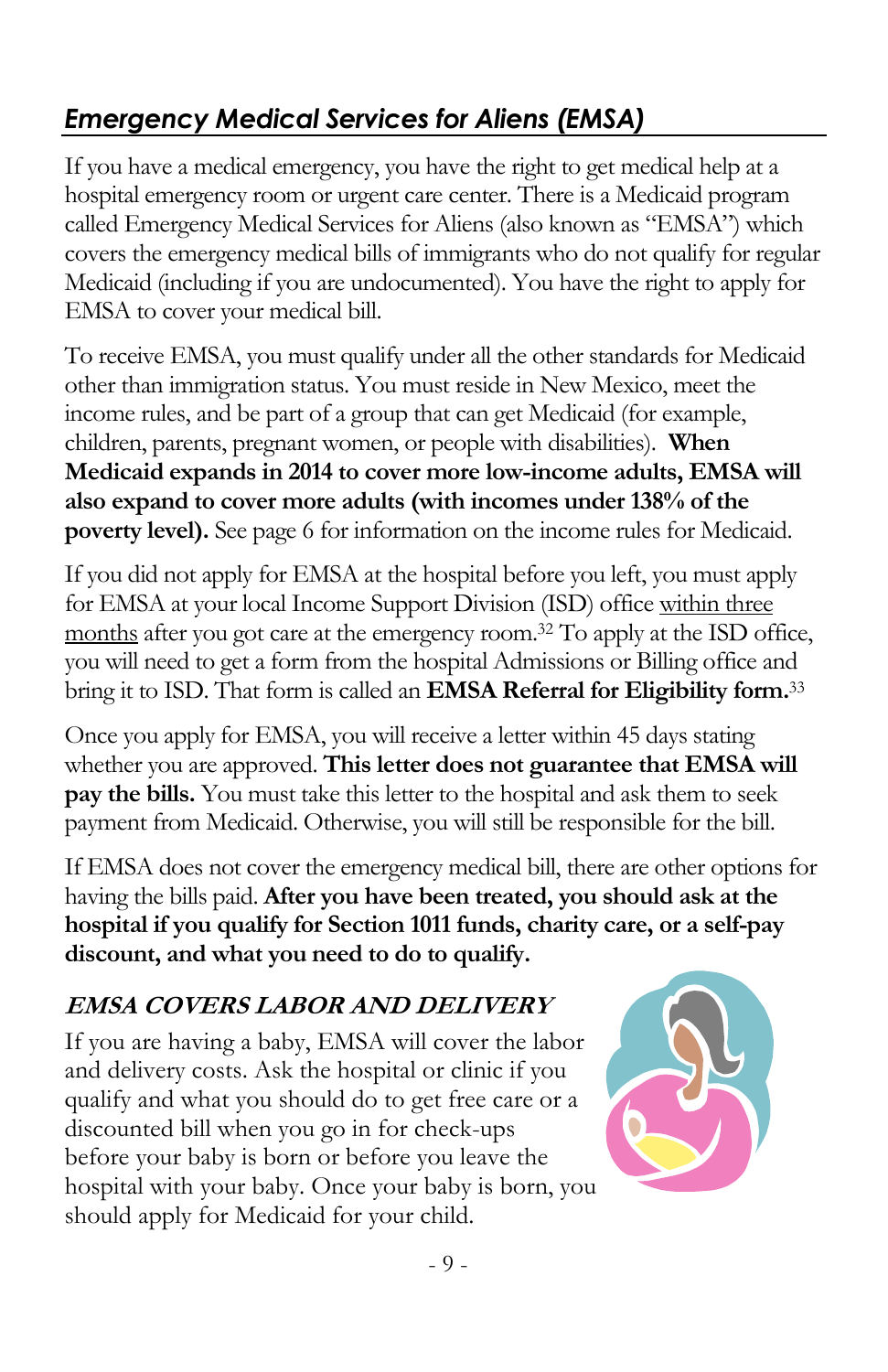# **THE EXCHANGE**

<span id="page-11-0"></span>The Exchange is a new "marketplace" where uninsured people will be able to compare and sign up for health insurance sold in the private market. Most people will also receive financial help to buy coverage, including over 200,000 people in New Mexico. 34

The Exchange will make it easier to shop for health insurance by providing clear information about health plans and how much they cost. People can also enroll on the spot into the health plan of their choice. The Exchange is required to:

- Offer health insurance plans for individuals and small businesses;<sup>35</sup>
- Provide plain language descriptions of the insurance plans to make it easy to compare benefits and costs; 36
- Operate a website where people can compare plans and sign up for health coverage;<sup>37</sup>
- Make the application available online, in person, by postal mail, and by telephone; 38
- Screen applicants for financial assistance in the Exchange, Medicaid, and other public health programs;<sup>39</sup>
- Operate a toll-free telephone hotline to help applicants understand coverage options and sign up for coverage;<sup>40</sup> and
- Provide free in-person outreach, education and application assistance through a statewide "navigator" program.<sup>41</sup>

The Exchange is often compared to websites like amazon.com or Travelocity because applicants will be able to compare the costs and benefits of different



health plans. But buying a DVD or a plane ticket is a much easier decision than selecting a health insurance plan. Many – if not most – of the people who get health insurance through the Exchange will have no experience selecting an insurance plan. It will be critical for the Exchange to provide consumer assistance and support to make it easier to sign up for coverage. See page [37](#page-38-0) for more information about assistance that will be available to Exchange applicants.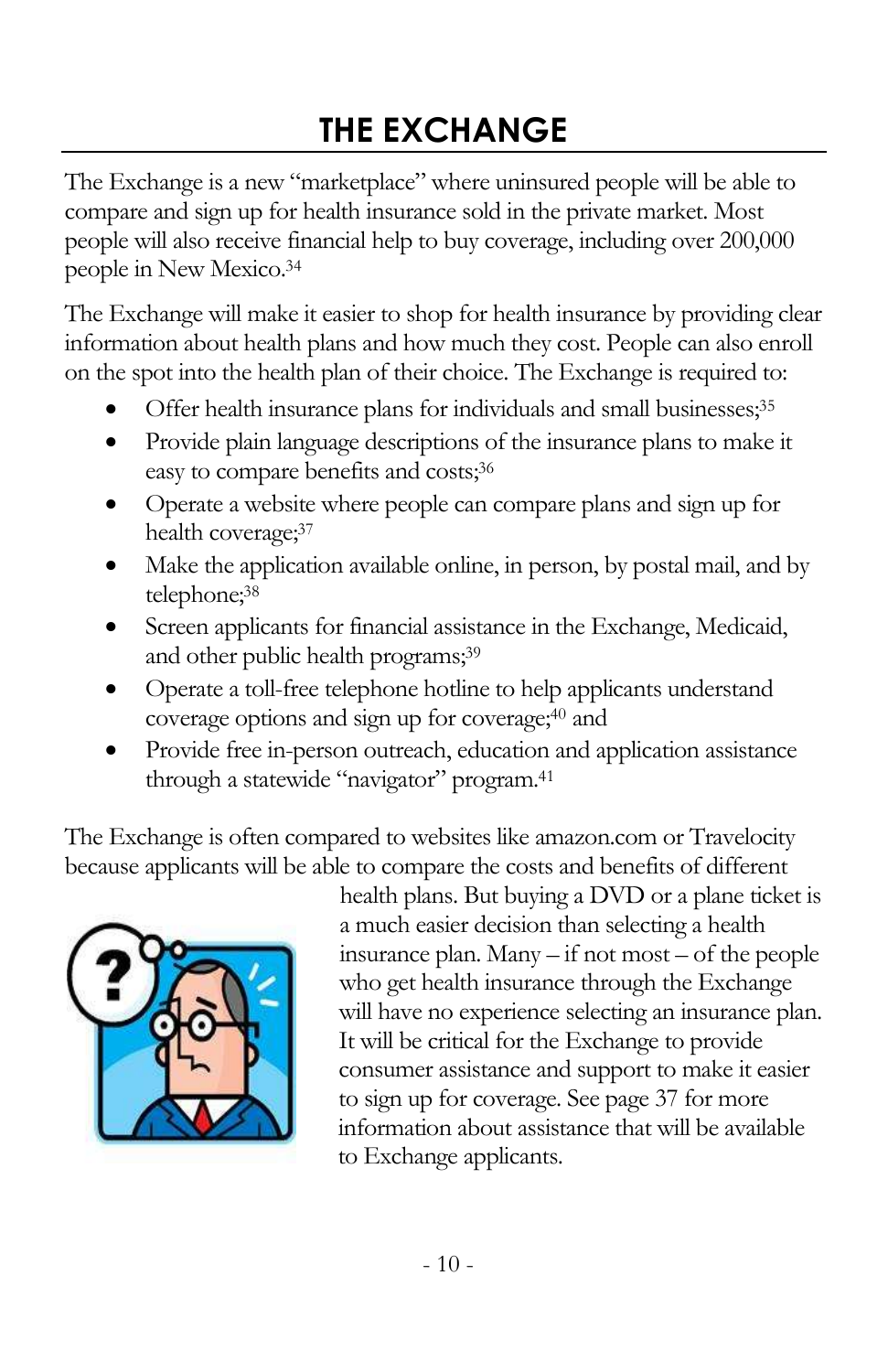# <span id="page-12-0"></span>*Levels of Coverage*

Every health plan that offers coverage on the Exchange must cover a minimum level of healthcare services called "Essential Health Benefits".<sup>42</sup> See page [20](#page-21-0) for a list of these benefits.

In addition, every plan will be rated according to its level of coverage. There are two major costs you must pay when you have health insurance. One is the **premium** that you pay every month for your plan. The other costs are **copays**  and deductibles that you pay each time you receive healthcare – like the \$15 copay that you must pay when you fill a prescription or the bill you get for 15% of the costs of an emergency room visit. Deductibles are amounts you must pay out of pocket (such as \$500 or \$1000) before your health insurance begins to pay for costs. You may have to pay the entire costs of visits to the doctor, even though you have insurance, until your deductible has been paid for the year.

Every health plan on the Exchange will be rated according to these costs, or in other words by something called **actuarial value**. Health plans typically do not pay the entire costs of healthcare services that are covered by the plan. Instead, enrollees in the plan must pay a portion of costs. "Actuarial Value" is the percentage the insurance company pays on average. If your plan has an actuarial value of 85%, the plan will pay an average of 85% of your covered health costs and you will be responsible for an average of 15% of the costs in the form of copayments and deductibles, in addition to your monthly premiums.



Under the healthcare law, plans will be given one of four ratings based on their actuarial value – platinum, gold, silver or bronze.<sup>43</sup> There is also a fifth category – catastrophic coverage – available to people who are young or low-income. See page [16](#page-17-0) of this guide for more information about catastrophic plans. Platinum plans have the most expensive premium fees, but also the lowest copays and deductibles. Bronze plans have the lowest monthly premium fees but have the highest copays and deductibles. They will cost a lot more out of pocket each time you must see a doctor, get prescription drugs, or go to the hospital.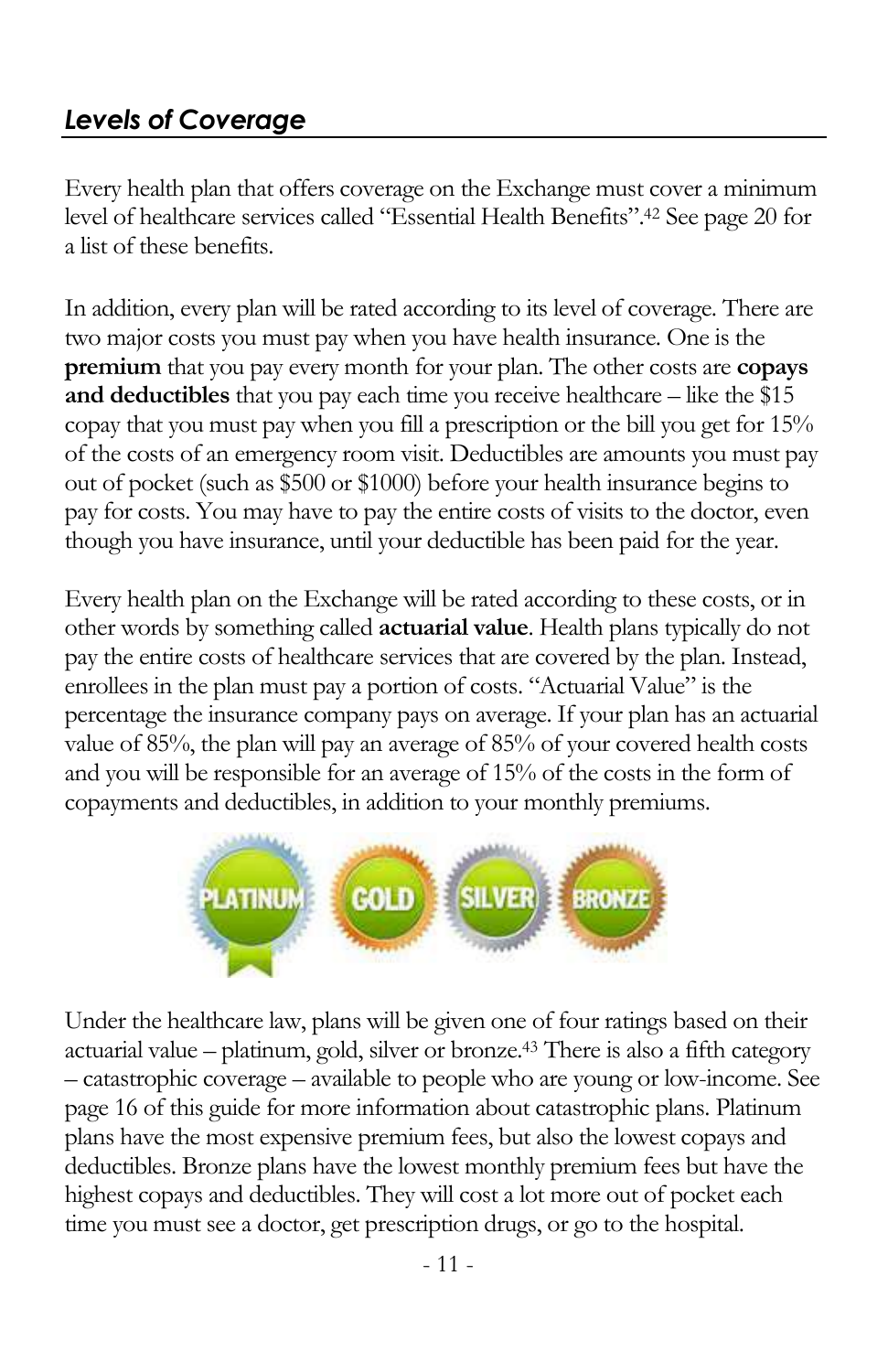# **Sample Exchange Health Plans and Their Costs**

<span id="page-13-1"></span>

| Type of<br>Plan | <b>Actuarial</b><br>Value | <b>Monthly</b><br>Premium | Prescription<br><b>Drug Copay</b> | <b>Emergency</b><br><b>Room Visit</b> |
|-----------------|---------------------------|---------------------------|-----------------------------------|---------------------------------------|
| Platinum        | $90-100\%$                | \$500                     | \$10                              | Patient pays<br>$5\%$                 |
| Gold            | $80 - 90\%$               | \$425                     | \$15                              | Patient pays<br>10%                   |
| <b>Silver</b>   | $70 - 80\%$               | \$350                     | \$25                              | Patient pays<br>20%                   |
| <b>Bronze</b>   | $60 - 70\%$               | \$200                     | \$45                              | Patient pays<br>40%                   |

*Healthcare costs in this table are examples. They are intended to make actuarial value and cost-sharing easier to understand. They do not represent precise dollar amounts for costs on the Exchange.*

### <span id="page-13-0"></span>*Premium Tax Credits*

The federal government will help people buy health insurance through the Exchange by providing two types of financial assistance. The first is a **tax credit** to help with monthly premiums. The second is a **cost-sharing subsidy** to help with the costs of copays and deductibles. See pag[e 14](#page-15-0) for more information about cost-sharing subsidies.

Depending on your household income, you may be qualified for tax credits to help pay for the monthly costs of insurance. These credits are "refundable", which means that you can use them even if your income is low enough that you pay no or very low taxes. They are also "advanceable" – they are available throughout the year and are applied immediately through the Exchange to help lower your monthly insurance premiums. You don't have to wait until the end of the year to get them. The credits are provided on a sliding scale – the lower your income, the more financial help you will receive. Some people may not have to pay anything at all depending on the type of plan they choose. However, health plans with lower premium costs will also have higher copays and deductibles.

**The amount you must pay for coverage will be different for each household because it depends on both your income and the costs of your health plan**. The Exchange will have an online calculator to tell you the actual costs for coverage under each health plan after accounting for financial assistance. <sup>44</sup> The amount of financial help is calculated in the following way: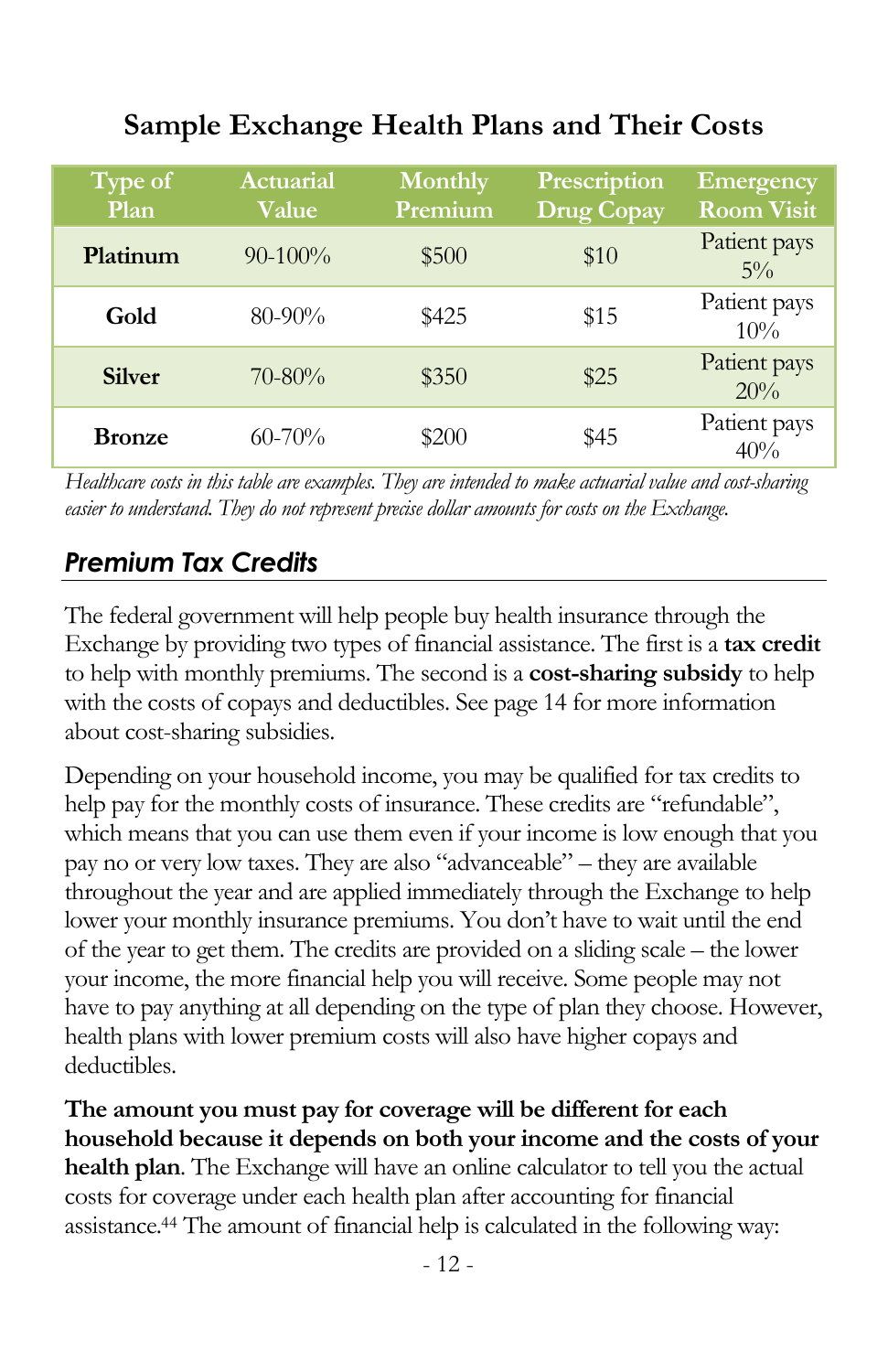**Step 1:** The federal government will look at the cost of coverage to obtain a certain "Silver" plan on the Exchange.<sup>45</sup>

**Step 2:** The federal government will cap the amount you would be expected to pay if you bought the Silver plan. This is called your "expected premium contribution" and it is capped at a percentage of your household income.<sup>46</sup>

### **Expected Premium Contribution in Exchange<sup>47</sup>**

| <b>Household Income</b> | <b>Expected Premium Contribution</b> |
|-------------------------|--------------------------------------|
| Below 138% FPL          | $2\%$ of income                      |
| 138% to 150% FPL        | $3-4\%$ of income                    |
| 150 to $200\%$ FPL      | $4-6.3\%$ of income                  |
| $200\%$ to $250\%$ FPL  | $6.3 - 8.05\%$ of income             |
| 250% to 300% FPL        | $8.05 - 9.5\%$ of income             |
| Above 300% FPL          | $9.5\%$ of income                    |

**Step 3:** The Exchange will issue you a tax credit that pays the difference between the cost of the Silver plan and your expected premium contribution.

**You can use your tax credit to buy any plan in the Exchange**. For example, if you are a single person with an income of \$28,725 (or 250% of the federal poverty level), your expected premium contribution would be \$193 per month (or 8.05% of income). If a Silver Plan cost \$350, then the tax credit you would receive is \$157. You could use that tax credit to instead buy a Platinum Plan that costs \$500 each month. After your \$157 tax credit, you would have to pay \$343 each month. On the other hand, you could choose to buy the Bronze Plan. If the monthly cost is \$200 per person, most of the cost would be covered by the tax credit and you would only pay \$43 per month for monthly premiums.

Remember that lower premiums also mean higher copayments and deductibles. So while a Bronze plan might seem like a good deal, you will have to pay more each time you need to fill a prescription or see a doctor. **It is very important that families carefully consider all of the costs before making a decision about which Exchange plan to buy.**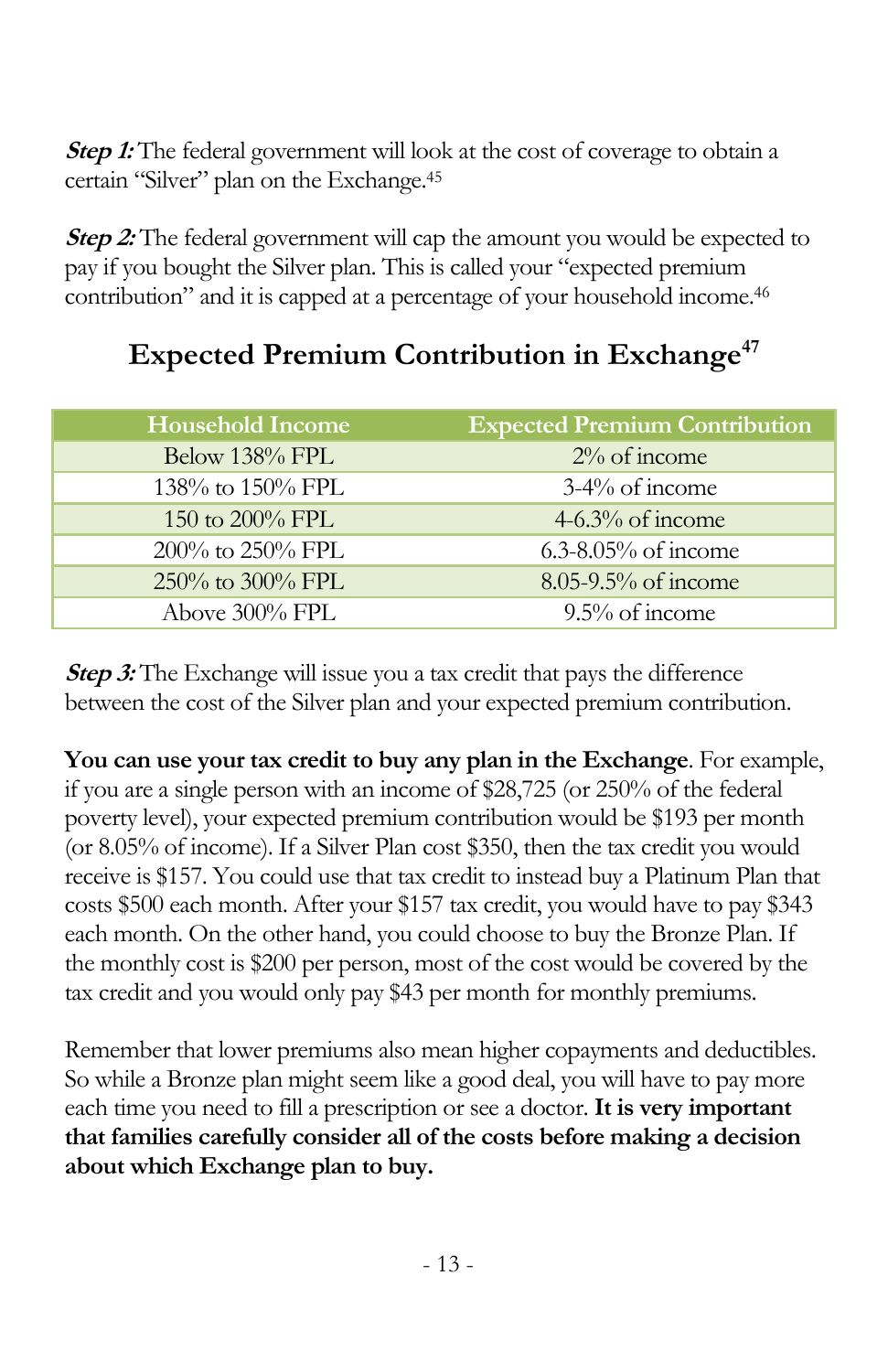# <span id="page-15-0"></span>*Cost-Sharing Subsidies*

The second type of financial assistance provided by the federal government is called a **cost-sharing subsidy**. The subsidies put a cap on the total copayments and deductibles a person can be required to pay. While the law limits these costs for everyone who buys a plan through the Exchange regardless of their income level, the cap is the lowest for lower-income families.

<span id="page-15-1"></span>

| <b>Income Level</b>         | <b>Maximum Annual</b><br>Copayments/Deductibles,<br>Individual | <b>Maximum Annual</b><br>Copayments/Deductibles,<br>Family |
|-----------------------------|----------------------------------------------------------------|------------------------------------------------------------|
| Below $200\%$<br><b>FPL</b> | \$2,083                                                        | \$4,167                                                    |
| 200-300%<br><b>FPL</b>      | \$3,125                                                        | \$6,250                                                    |
| 300-400%<br>FPL.            | \$4,167                                                        | \$8,333                                                    |
| Above $400\%$<br>FPI.       | \$6,250                                                        | \$12,500                                                   |

### **Annual Out-of-Pocket Limit, by Income**<sup>48</sup>

For low- and middle-income families, the law also lowers costs by guaranteeing a certain actuarial value (for more on actuarial value, see pag[e 11\)](#page-12-0). If a family buys a Silver plan, the federal government will make payments directly to their insurance company so that the family has lower copayments and deductibles.<sup>49</sup> The family will still have to pay some costs, but less – in some cases, much less. For example, if a Silver plan usually has a \$20 prescription copay, a family with income below 150% FPL might pay \$3 and the federal government might pay \$17. The family does not have to pay up front. The government makes a payment directly to the insurance company, and the family is just charged less for a prescription or a doctor's visit.

The chart on the next page shows how these cost-sharing protections change the actuarial value of a Silver plan, which usually has an actuarial value of 70%. Note that the protections **do not apply if a family buys a Bronze plan.** This means that purchasing a Silver plan, even if it costs a little bit more, can make a very big difference in the cost of a prescription or visit to the hospital.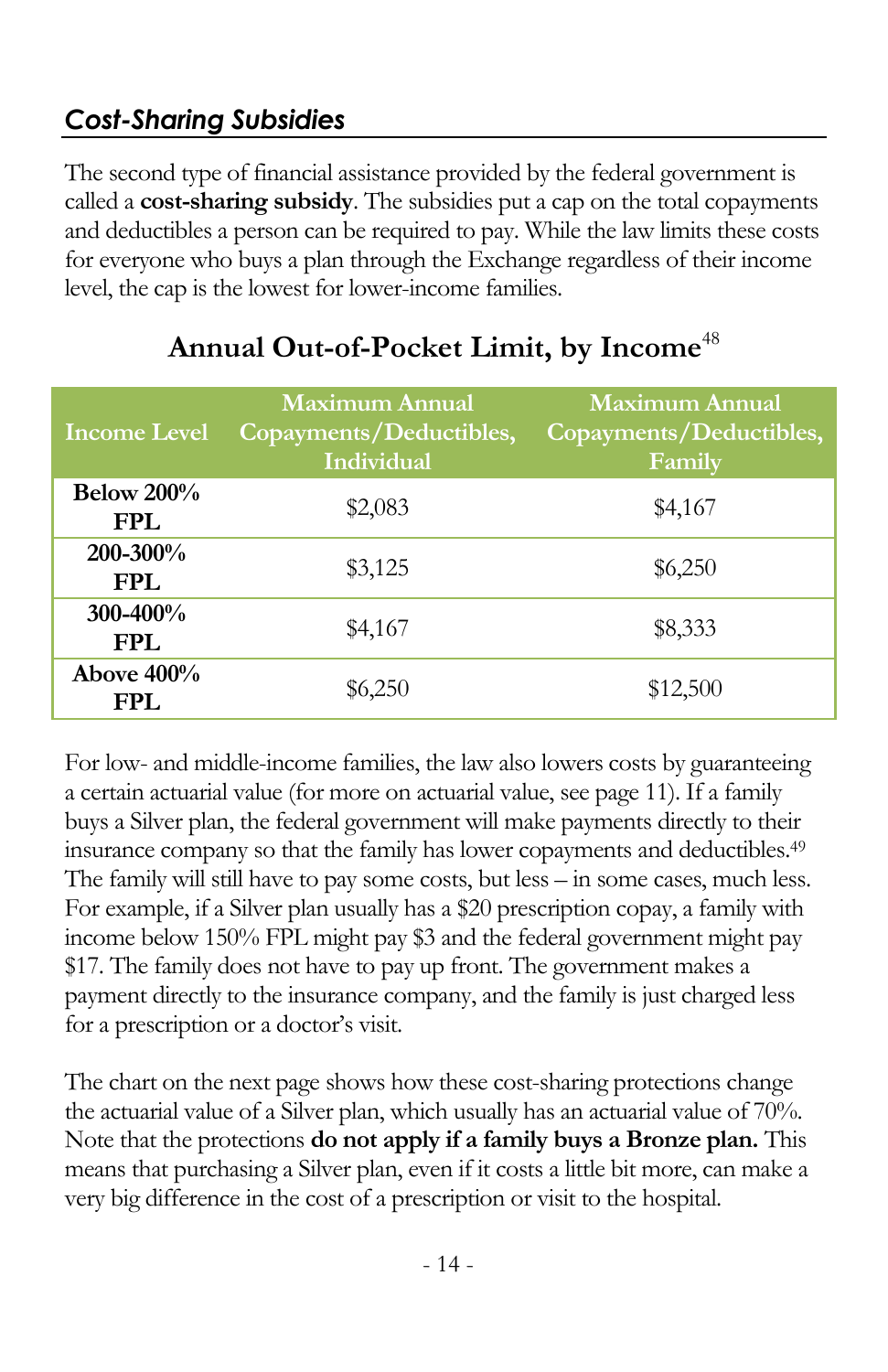### **Actuarial Value of Silver and Bronze Plans, by Income, after Federal Payments**<sup>50</sup>

| <b>Income Level</b>  | <b>Effective Actuarial Value of</b> Effective Actuarial Value<br><b>Silver Plan</b> | of Bronze Plan |
|----------------------|-------------------------------------------------------------------------------------|----------------|
| Below $150%$<br>FPL. | $94\%$                                                                              | 60%            |
| 150-200%<br>FPL.     | $87\%$                                                                              | 60%            |
| $200 - 250%$<br>FPL. | 73%                                                                                 | 60%            |

#### **Special Rule: Costs for Native Americans**

Under the law, any Native American who enrolls in a health plan through the Exchange and has income below 300% of the federal poverty level cannot be charged copayments or deductibles.<sup>51</sup> In addition, Native Americans, regardless of income, cannot be charged copayments or other fees for any healthcare they receive through the Indian Health Services, a Tribal Organization, an Urban Indian Organization or through a referral from Contract Health Services. <sup>52</sup> Native Americans must still pay a share of monthly Exchange premiums according to the chart on page [12.](#page-13-1) However, they will receive financial help if their incomes are below 400% of the federal poverty level. As a result, Bronze plans could be a very good deal – the monthly premium payments would be low cost or even free and Native Americans would not be charged any deductibles or copayments if their income is below 300% of the federal poverty level. In addition, **Tribes, Tribal Organizations, and Urban Indian Organizations can choose to pay the monthly premium fees for their member** to get health plans in the Exchange. 53

<span id="page-16-0"></span>See page [1](#page-2-0) of this guide for information about who qualifies as an "Indian" under the ACA.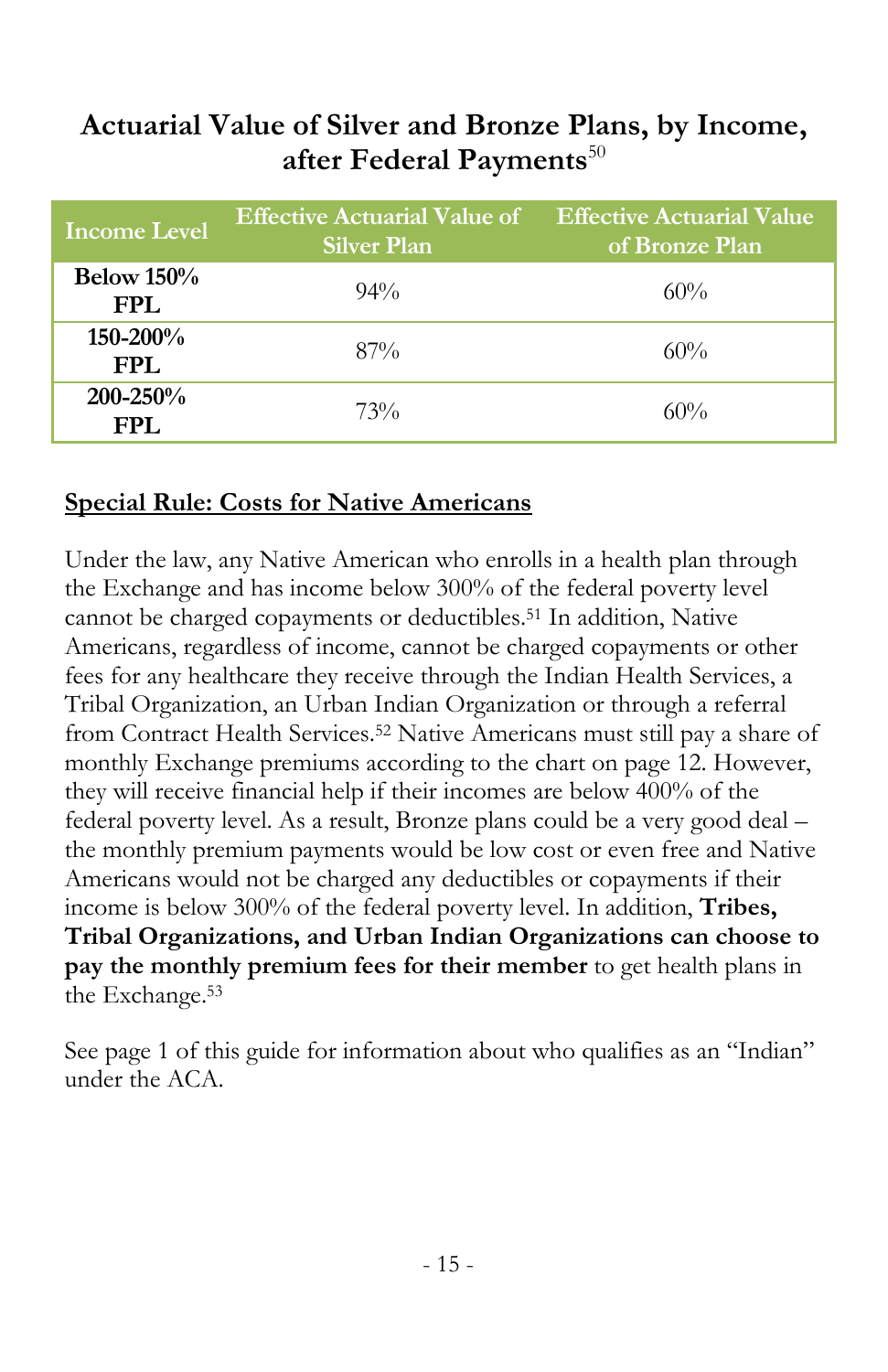#### **Special Rule: Tobacco Users**

In general, the healthcare law does not allow insurance companies to charge people more for health insurance based on their health status. But there is one big exception: people who use tobacco products or have used them in the last six months. They can be charged up to 50% more for coverage.<sup>54</sup> Premium tax credits are calculated based on the premium cost **before** any additional charge for tobacco use. <sup>55</sup> This means the federal tax credit is **not** increased for people facing higher premiums because of their tobacco use. The effect is that **all** Exchange coverage is likely to be unaffordable for low-income tobacco users. As one example, a single adult who does not use tobacco will be expected to pay an estimated \$59 per month for health coverage in 2016. By contrast, a single adult that is the same age but who uses tobacco could be expected to pay up to \$276 a month for coverage – 19% of household income. While costs this high will mean that the person will not be required to buy insurance under the law because it is unaffordable (see page [23](#page-24-0) of this guide for more information), the result is that many tobacco users will be unable to access healthcare coverage. Note that the rules for Medicaid are **not different** based on tobacco use; adults with incomes up to 138% FPL can qualify for Medicaid regardless of whether they use tobacco.

#### <span id="page-17-0"></span>**Special Rule: Catastrophic Plans**

The Exchange will also offer "catastrophic" plans with lower actuarial value than Bronze coverage. Catastrophic plans will have the lowest monthly premiums costs. However, the federal government will not provide financial help to pay these costs.<sup>56</sup> These plans are also only open to people who are younger than age 30 or who are exempt from the law's mandate to get healthcare coverage due to hardship or affordability reasons. <sup>57</sup> See page [23](#page-24-1) of this guide for more on the mandate to get coverage.

The major difference between catastrophic plans and other plans is that catastrophic plans can charge a large, up-front deductible before the plan will cover most services. This means the person with the catastrophic plan will have to pay the **full cost** of most medical services up to the maximum out-of-pocket limit before the plan will pay for healthcare costs. See page [14](#page-15-1) of this guide for a list of maximum out-of-pocket limits.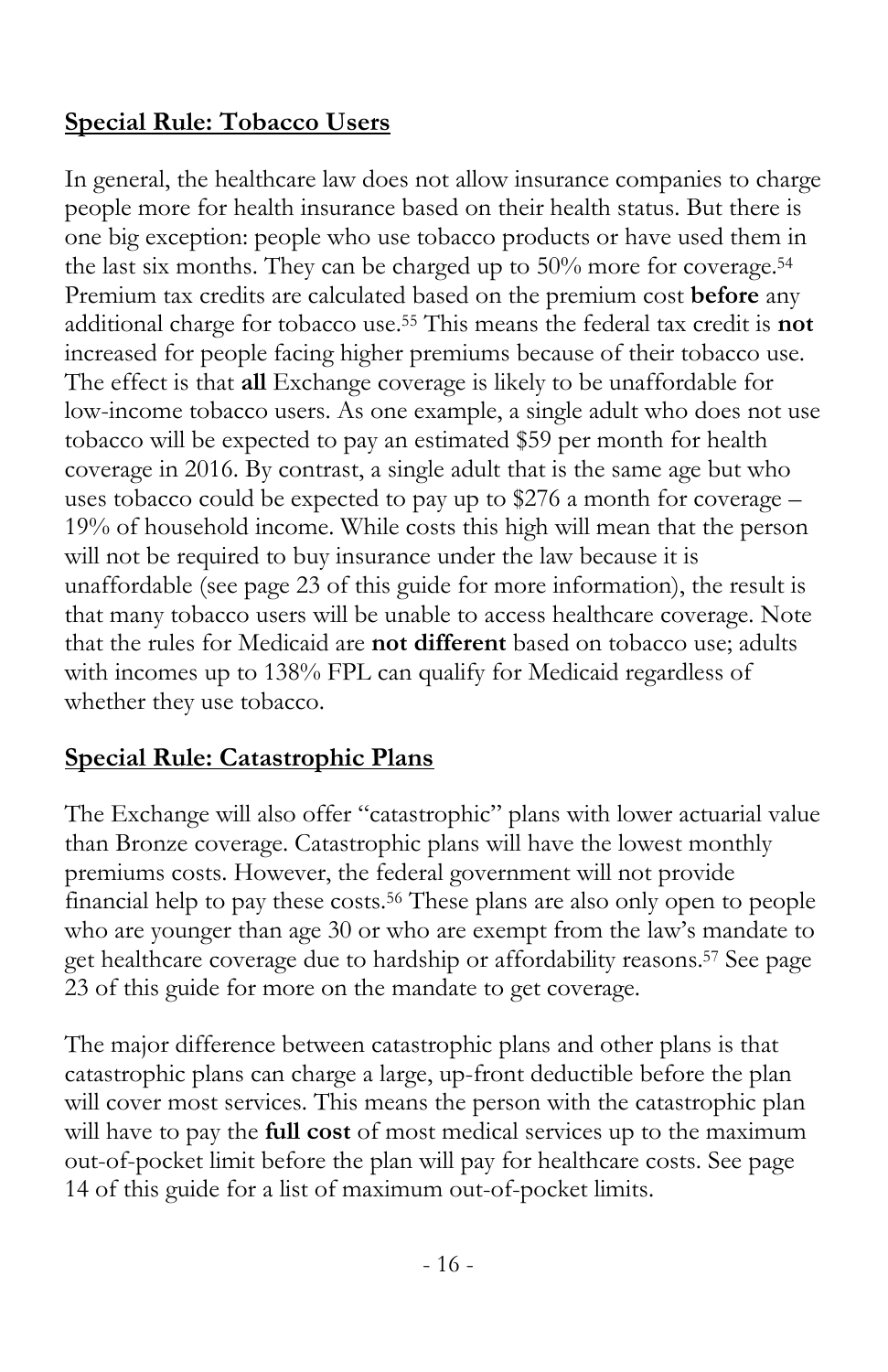Catastrophic plans must still meet some basic consumer protections. After the maximum deductible is paid, they must cover the same Essential Health Benefits as other Exchange plans<sup>58</sup> (see pag[e 20](#page-21-0) for a list of covered benefits). They must provide coverage for at least three primary care visits before the enrollee has paid the deductible.<sup>59</sup> Catastrophic plans must also cover preventive health services with no copayments or deductibles.<sup>60</sup> See page [21](#page-22-0) for a list of preventive services that must be provided without outof-pocket costs like copayments or deductibles.

# *Options for Small Employers*

The Exchange will not only provide plans for individuals. It will also include a Small Business Health Options Program ("SHOP") Exchange that will offer small businesses the opportunity purchase coverage for their employees.<sup>61</sup> The SHOP Exchange will be available to employers with 100 or fewer fulltime employees,<sup>62</sup> although the state may choose to limit the SHOP Exchange to employers with 50 or fewer full-time employees for a limited time until January 1, 2016.<sup>63</sup>



In addition, some small employers qualify for a tax credit to help buy insurance for their employees. Small employers with fewer than 25 full-time employees and who pay an average salary of less than \$50,000 a year can get a tax credit of up to 50% of the employer's contribution toward the employee's health plan.<sup>64</sup> For nonprofit and tax-exempt employers, the tax credit is up to 35% of the employer's contribution toward the employee's health plan.<sup>65</sup> For more information about how the ACA impacts small employers, visit [www.smallbbusinessmajority.org/policy/healthcare-policy-aca.php.](http://www.smallbbusinessmajority.org/policy/healthcare-policy-aca.php)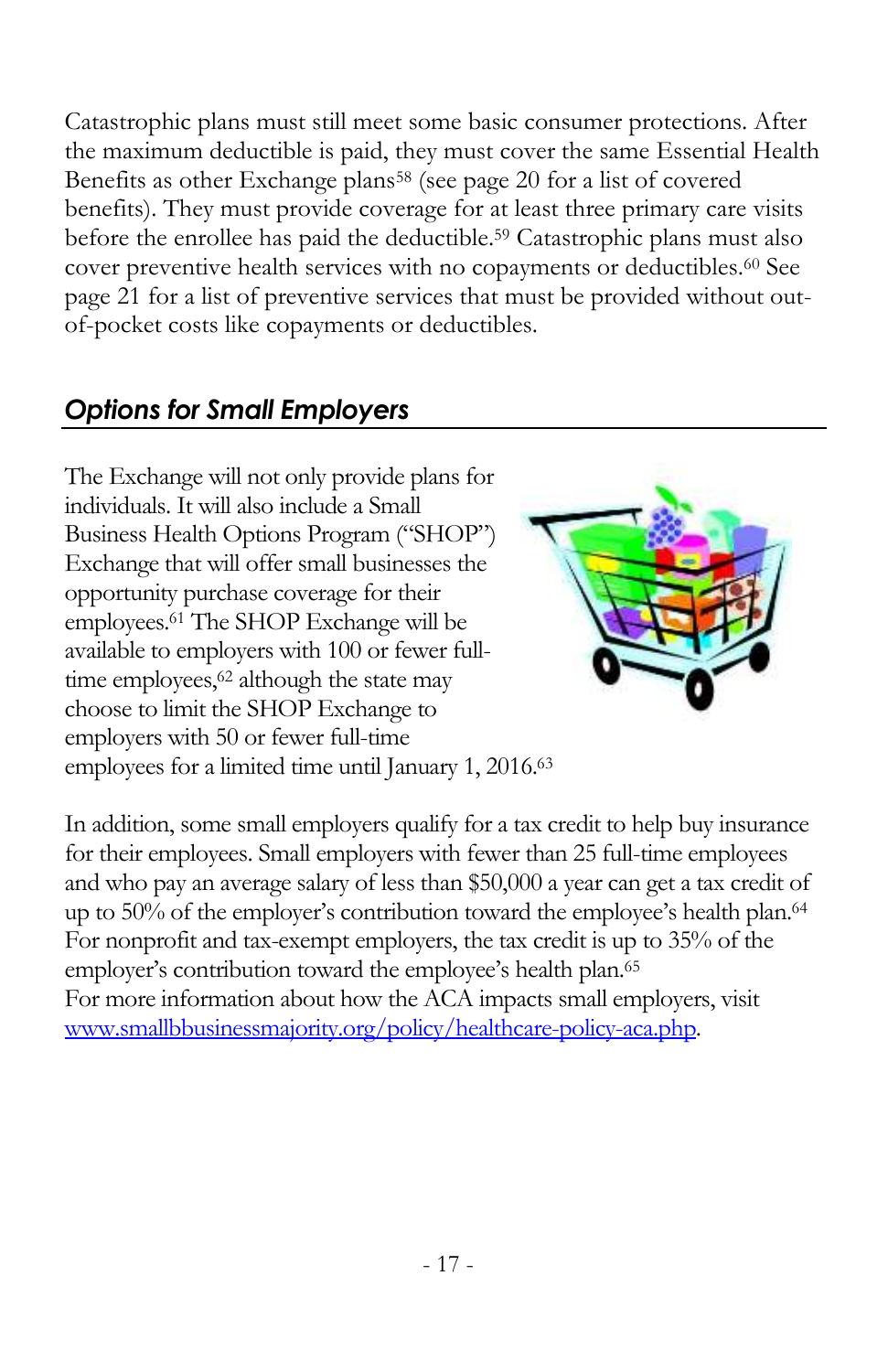# *Development of the NM Health Insurance Exchange*

Under the ACA, all states are required to decide whether they will develop and run their own Exchange, let the federal government run the state's Exchange, or partner with the federal government to share Exchange responsibilities.<sup>66</sup> In March 2013, the New Mexico Legislature passed and the Governor signed the New Mexico Health Insurance Exchange Act (NM Exchange Act).<sup>67</sup>

The NM Exchange Act sets up an independent nonprofit corporation, the New Mexico Health Insurance Exchange.<sup>68</sup> While the Exchange is not part of the state government, it is subject to certain transparency and public accountability requirements.<sup>69</sup> The Exchange is run by a thirteen member board of directors: six members are appointed by the Governor, six are appointed by the legislative leadership,<sup>70</sup> and the last member is the Superintendent of Insurance.<sup>71</sup>

The Exchange board does not have the power to determine which health plans will be offered to individuals and small employers.<sup>72</sup> That power is given to the Superintendent of Insurance.<sup>73</sup> The Exchange board is charged with the administration of Exchange operations, including establishing a statewide consumer assistance program,<sup>74</sup> establishing consumer complaint and grievance procedures,<sup>75</sup> creating various advisory committees,<sup>76</sup> and establishing at least one walk-in customer service center.<sup>77</sup>

The federal government has made significant grant funding available to states to help them set up and start Exchange operations.<sup>78</sup> By 2015, however, Exchanges must be "self-sustaining" – that is, they must generate enough funds to support their own operations.<sup>79</sup> In New Mexico, the Exchange board has the authority to charge fees to all health insurance issuers in the state, regardless of whether they offer a plan on the Exchange.<sup>80</sup>

#### **Special Rule: Native American Consultation**

<span id="page-19-0"></span>Federal law requires the Exchange to consult with Indian tribes.<sup>81</sup> State law also requires the New Mexico Exchange to have a Native American advisory group and to appoint a Native American liaison. <sup>82</sup> The Exchange board must also implement policies that promote effective communication between the Exchange and Indian Nations, Tribes and Pueblos, and that promote cultural competency in providing services to Indians.83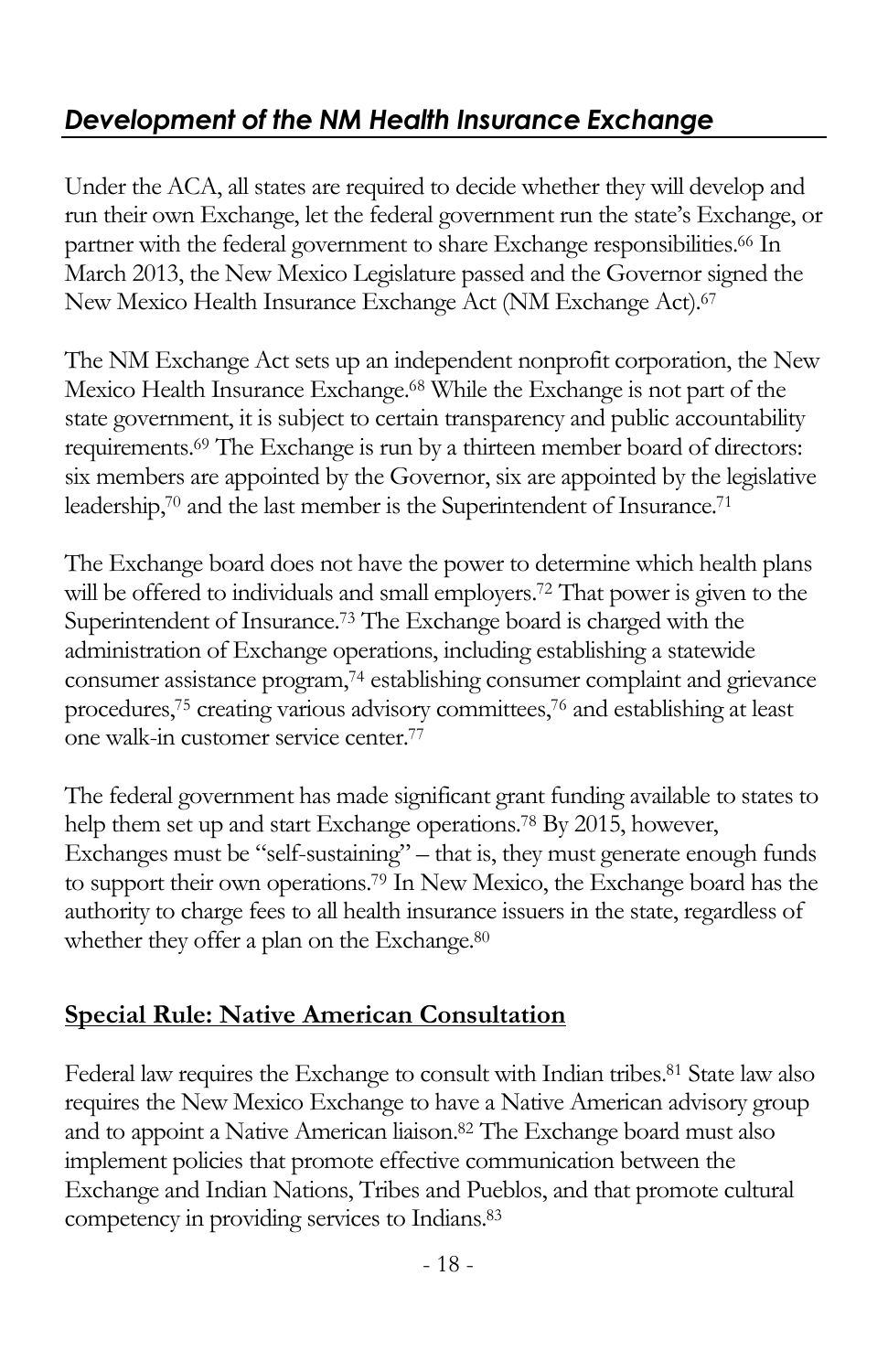Medicare is a public health coverage program that serves senior citizens age 65 and older and certain people with disabilities. For enrollees, Medicare remains largely unchanged under the ACA. There are no cuts to benefits and enrollees are still free to choose their own doctor. However, there are several new benefits and consumer protections for seniors:

- **The ACA establishes the Federal Coordinated Health Care Office to streamline administration and access to comprehensive health care coverage for people who receive both Medicare and Medicaid. <sup>84</sup>** These individuals are known as "Dual Eligibles". They receive Medicare (for people with disabilities and people who need institutional care) but they also receive Medicaid.
- **The ACA closes the "donut hole" by 2020.** Right now, there is a gap in Medicare prescription drug coverage. With Medicare Part D, you must pay 100% of the costs of prescription drugs until your deductible amount is reached. After that, drug costs are 75% covered by Medicare until you reach another threshold (\$2,970 in 2013). There is then no coverage for prescription drugs until total spending hits a third limit (\$4,750 in 2013). After that, about 95% of drug costs are covered.<sup>85</sup>

This \$2,000 gap with no prescription coverage is referred to as the "donut hole." The ACA started phasing out the donut hole in 2011 and will completely close it in 2020.<sup>86</sup> The law also provides a combination of government subsidies and manufacturer discounts to help reduce out-of-pocket costs in the donut hole before 2020.

<span id="page-20-0"></span>

 **Medicare now covers certain preventive services with no copayment or deductible.<sup>87</sup>** These services include a free annual wellness exam; screenings including mammograms, some cancer screenings, diabetes screenings, and others screenings; and vaccinations for the flu, pneumonia, and hepatitis B. For a full list of services, visit [www.medicare.gov/coverage/preventive-and-screening-services.html.](http://www.medicare.gov/coverage/preventive-and-screening-services.html)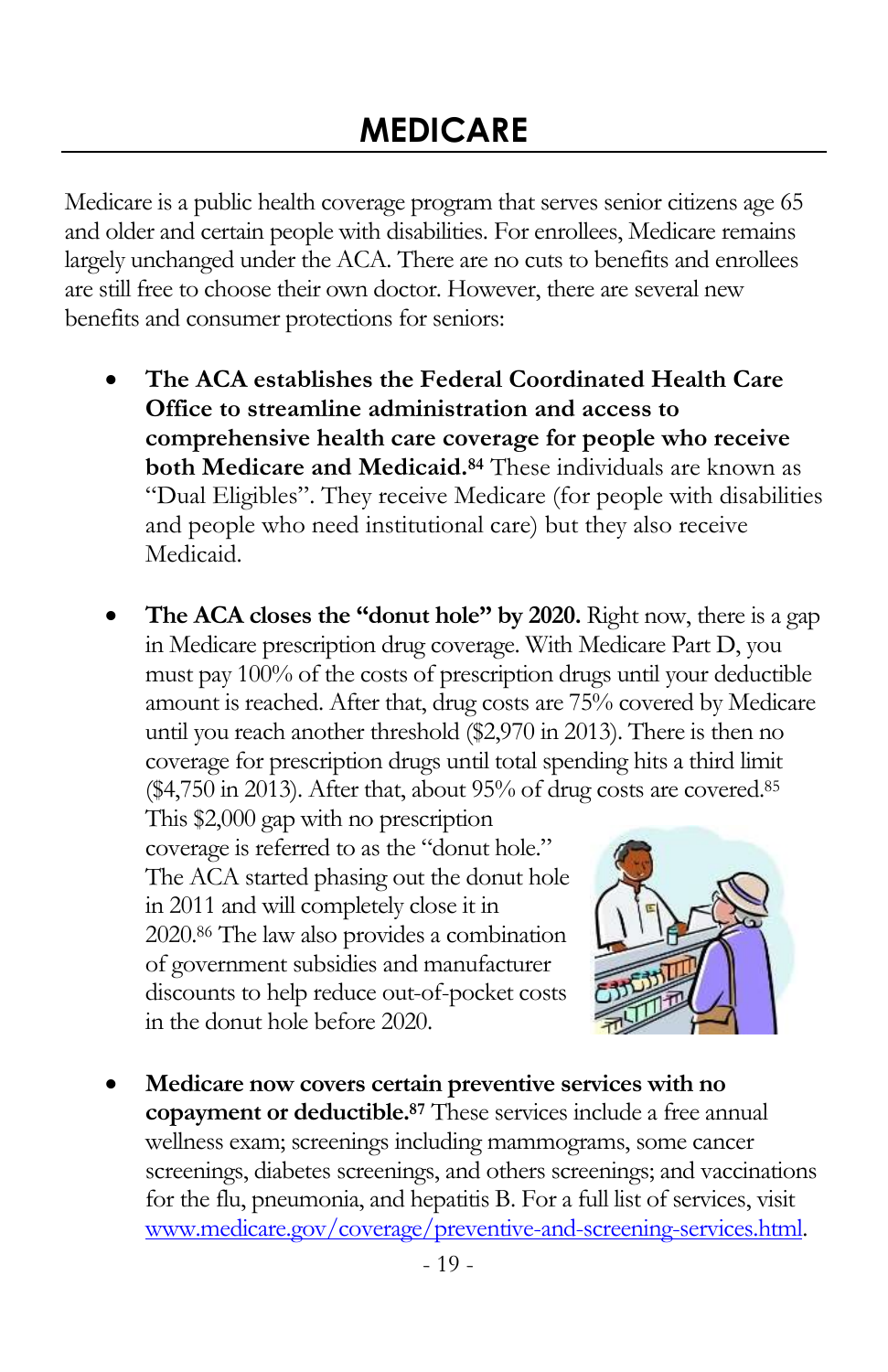# **INSURANCE CONSUMER PROTECTIONS**

The ACA introduces a set of insurance "market reforms" to improve the quality of health insurance. This section reviews and provides basic information about the most important of these reforms.

# <span id="page-21-0"></span>*Essential Health Benefits*

Beginning in 2014, all health insurance plans offered in the individual and small group markets, including all Medicaid and Exchange plans, must cover a core set of benefits called the "Essential Health Benefits." Plans will be required to include coverage of the following categories:

- 1. Ambulatory patient services (walk-in services that do not require admission or hospitalization);
- 2. Emergency services;
- 3. Hospitalization;
- 4. Maternity and newborn care;
- 5. Mental health and substance use disorder services, including behavioral health treatment;
- 6. Prescription drugs;
- 7. Rehabilitative and habilitative services and devices;
- 8. Laboratory services;
- 9. Preventive and wellness services and chronic disease management; and
- 10. Pediatric services, including oral and vision care.<sup>88</sup>

Currently, many plans in the individual and small group markets exclude some of these services, or require you to buy an expensive "rider" to add the coverage to a basic plan. The Essential Health Benefits ensure that every health plan provides a standard level of coverage and quality, making it easier for people to understand their coverage and compare plans to one another.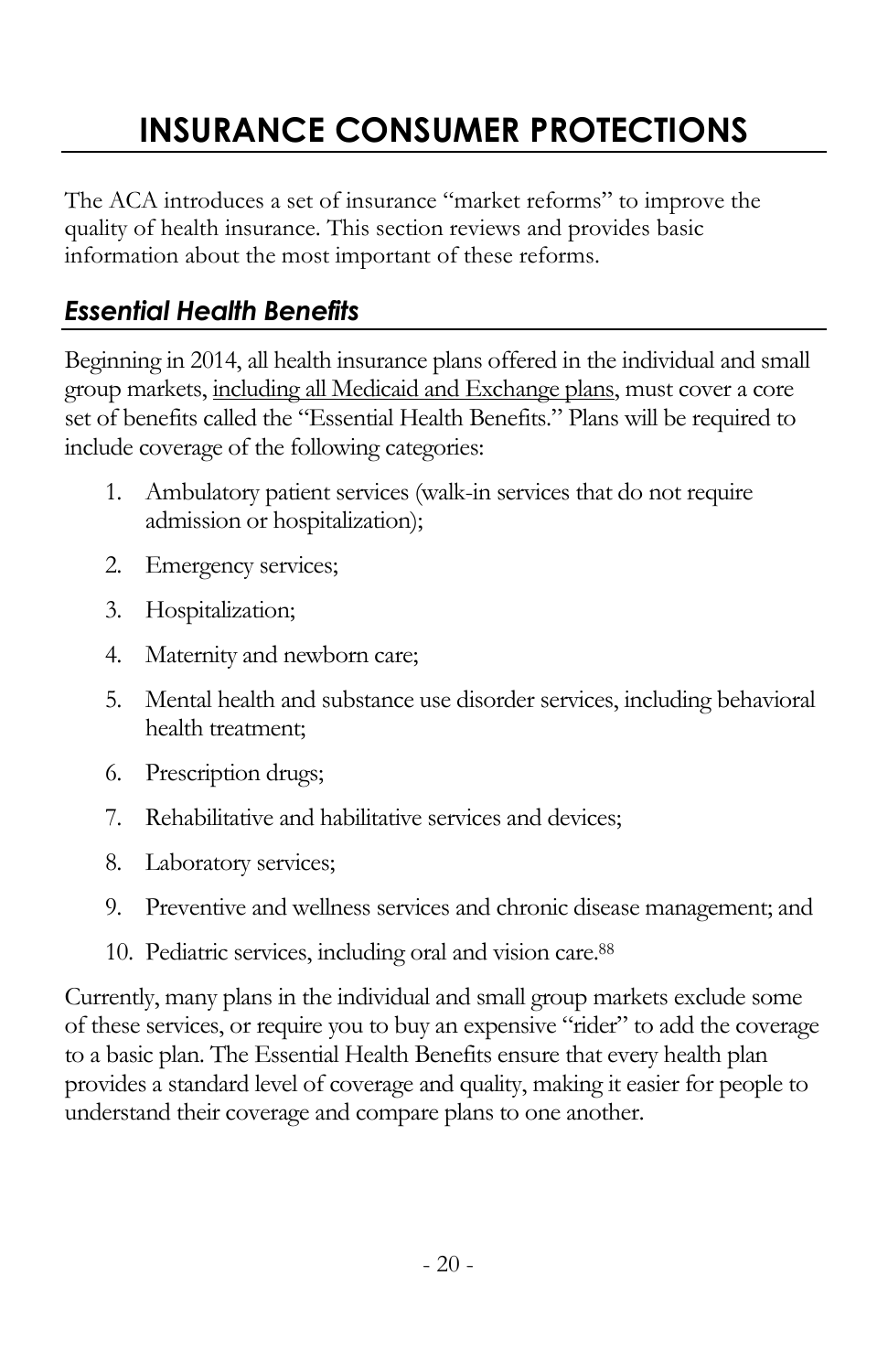# <span id="page-22-0"></span>*Improved Access to Preventive Care*

The healthcare law also increases access to certain preventive services by requiring insurance plans to cover them without charging a copayment or deductible.<sup>89</sup> These rules apply to most insurance plans and are not limited to plans in the Exchange or even to plans in the individual and small group markets.

Preventive services with no copayment or deductible include:

- Blood pressure, diabetes, and cholesterol tests
- Many cancer screenings, including mammograms and colonoscopies
- Counseling on topics like quitting smoking, losing weight, eating healthfully, treating depression, and reducing alcohol use
- Regular well-baby and well-child visit, from birth to age 21
- Routine vaccinations against diseases such as measles, polio or meningitis
- Counseling, screening and vaccines to ensure healthy pregnancies
- Flu and pneumonia shots

A full list of covered preventive services is available at [www.healthcare.gov/news/factsheets/2010/07/preventive-service-list.html.](http://www.healthcare.gov/news/factsheets/2010/07/preventive-service-list.html) 

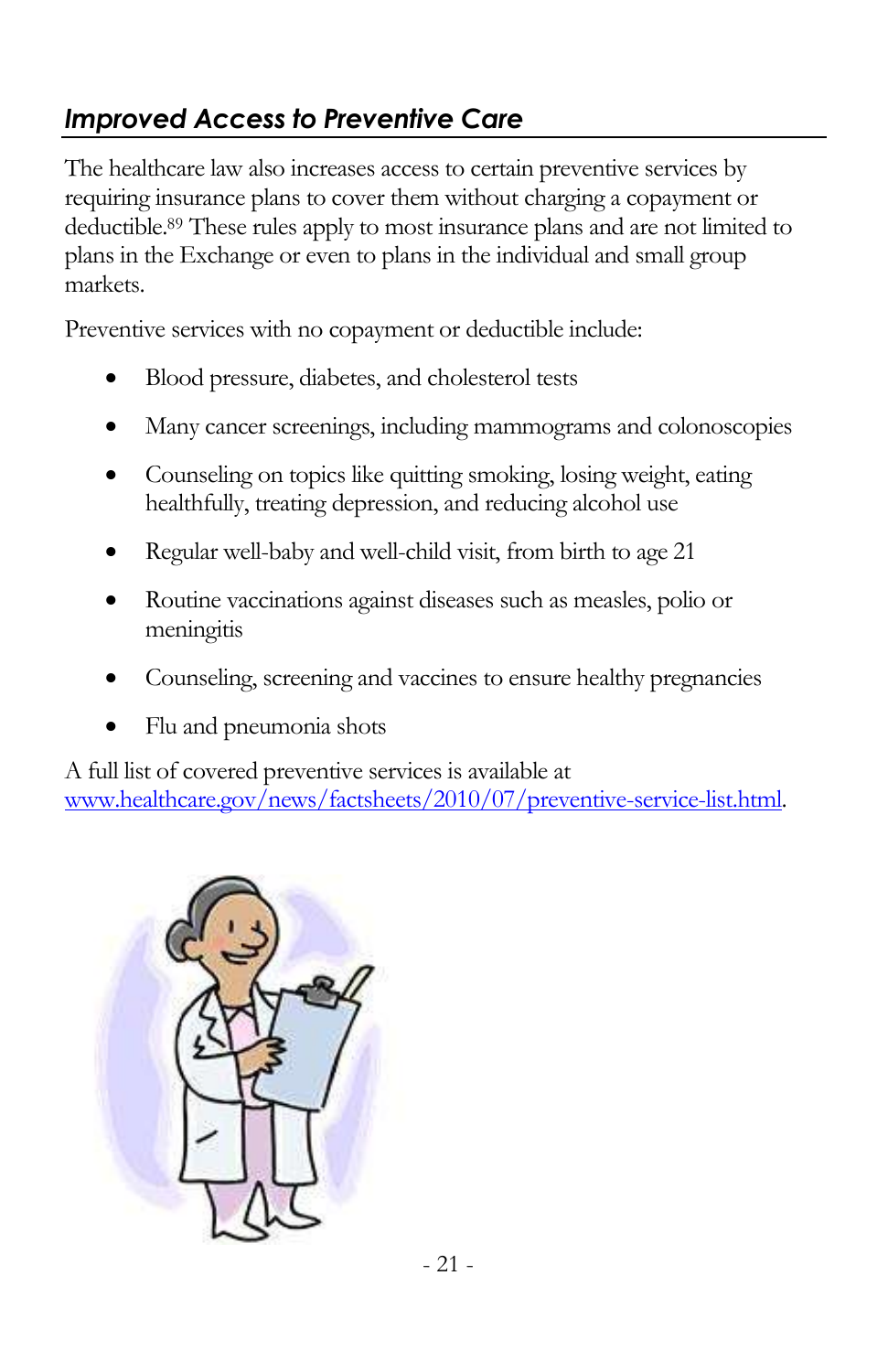**The right to buy and keep insurance.**  Before the ACA, insurance companies could deny health coverage based on a preexisting condition. This meant that if someone with diabetes, for example, lost her job, it was often impossible to get a health plan that would include coverage for diabetes. Under the ACA, health plans must provide coverage to anyone who signs up for coverage, regardless of their



health status.<sup>90</sup> Plans are also prohibited from cutting off coverage once someone is enrolled.<sup>91</sup>

- **The right to fair insurance premiums.** Under the ACA, insurance companies are also prohibited from charging people more because they have or are at risk for a particular health condition.<sup>92</sup> Before the ACA, women paid more for health insurance than men and people with a history of illness paid much more for health insurance than people who had not been sick. Now, insurance companies are only permitted to charge different insurance rates to people based on: (1) whether the plan covers an individual or a family; (2) geographical area; (3) age; and (4) current tobacco use or tobacco use in the past 6 months.<sup>93</sup> See page [16](#page-16-0) of this guide for more information about how these rules will affect people who use tobacco.
- **The right to keep your child on your insurance plan.** Parents can keep their children on their insurance plan until the child turns 26.<sup>94</sup>
- **No more annual or lifetime limits.** Before the ACA, people with insurance and who were diagnosed with serious conditions such as cancer often found their benefits would "run out" when they hit annual or lifetime caps for covered services. Now, insurance companies cannot impose annual or lifetime dollar value caps on benefits for anyone who enrolls in a plan.<sup>95</sup>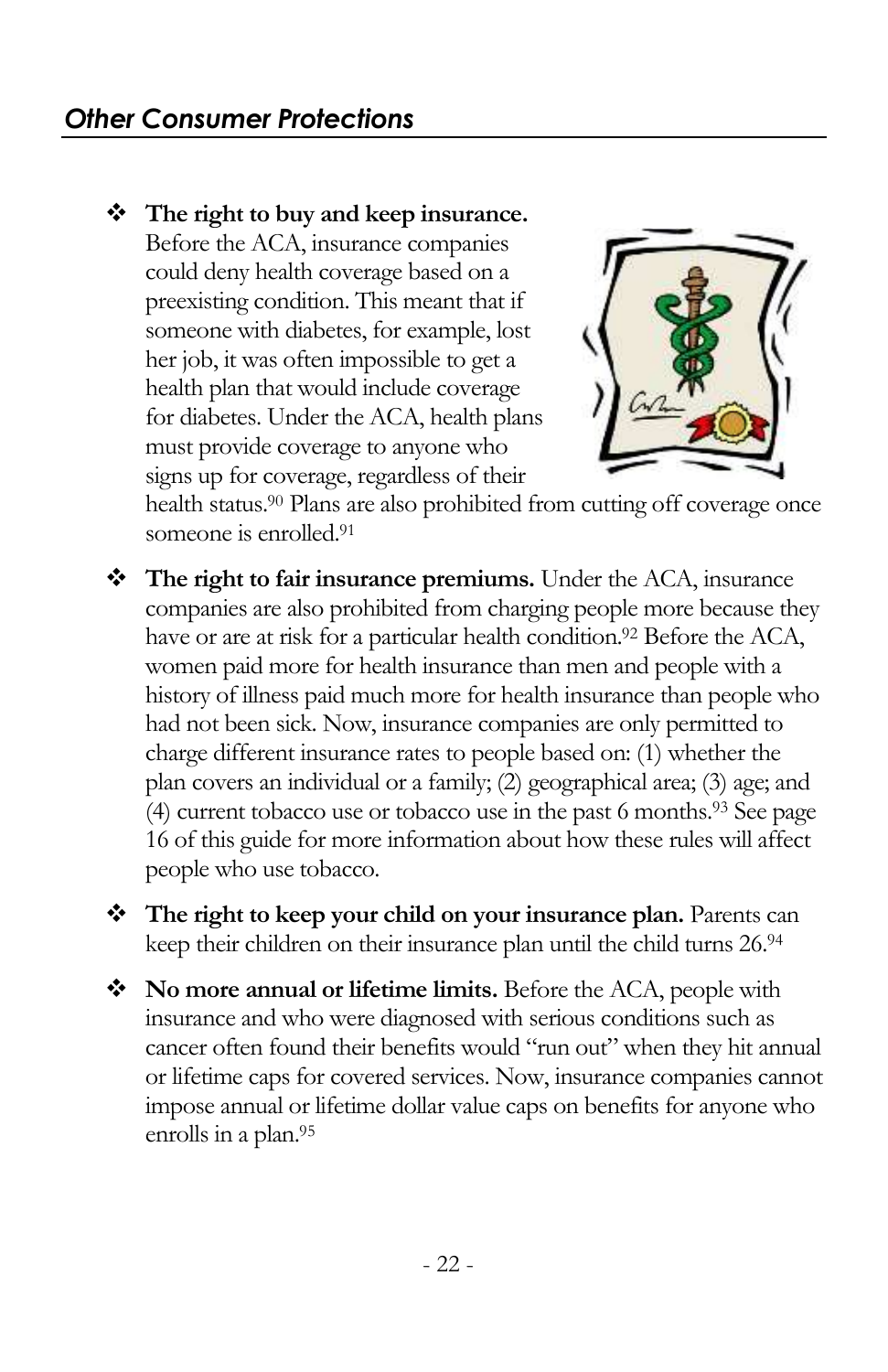# <span id="page-24-0"></span>**THE REQUIREMENT TO HAVE HEALTH COVERAGE**

The purpose of the ACA is to expand access to healthcare by ensuring that nearly everyone has access to health coverage. The consumer protections and insurance reforms described in the previous section only work well if nearly everyone actually gets coverage – either through public programs like Medicaid or Medicare, through their job, or through the Exchange. Insurance prices could become very high if only the people who have health conditions get coverage. Young and healthy people must also be added to the pool to keep prices low for everyone. To make sure that happens, the ACA requires most people to buy insurance and requires some employers to provide insurance for their employees.

# <span id="page-24-1"></span>*The Individual Mandate*

The ACA requires most people to pay a tax penalty if they are uninsured for more than 3 months of the year beginning in 2014.<sup>96</sup> **Some people are exempt from this requirement and will not have to pay tax penalties if they do not maintain coverage, <sup>97</sup> including:**

- People with income below the tax filing threshold;
- **Native Americans** (see page [1](#page-2-0) of this guide for more information about who is a "Native American" under the ACA);
- Undocumented immigrants;
- People who are incarcerated;
- People who obtain a "religious conscience exemption";
- Individuals who do not have access to a health plan that costs less than 8% of their income; and
- Individuals who are found to have a "hardship" with obtaining coverage as determined by the Secretary of the U.S. Department of Health and Human Services.

The Exchange is required by law to determine whether a person qualifies for one of these exemptions.<sup>98</sup>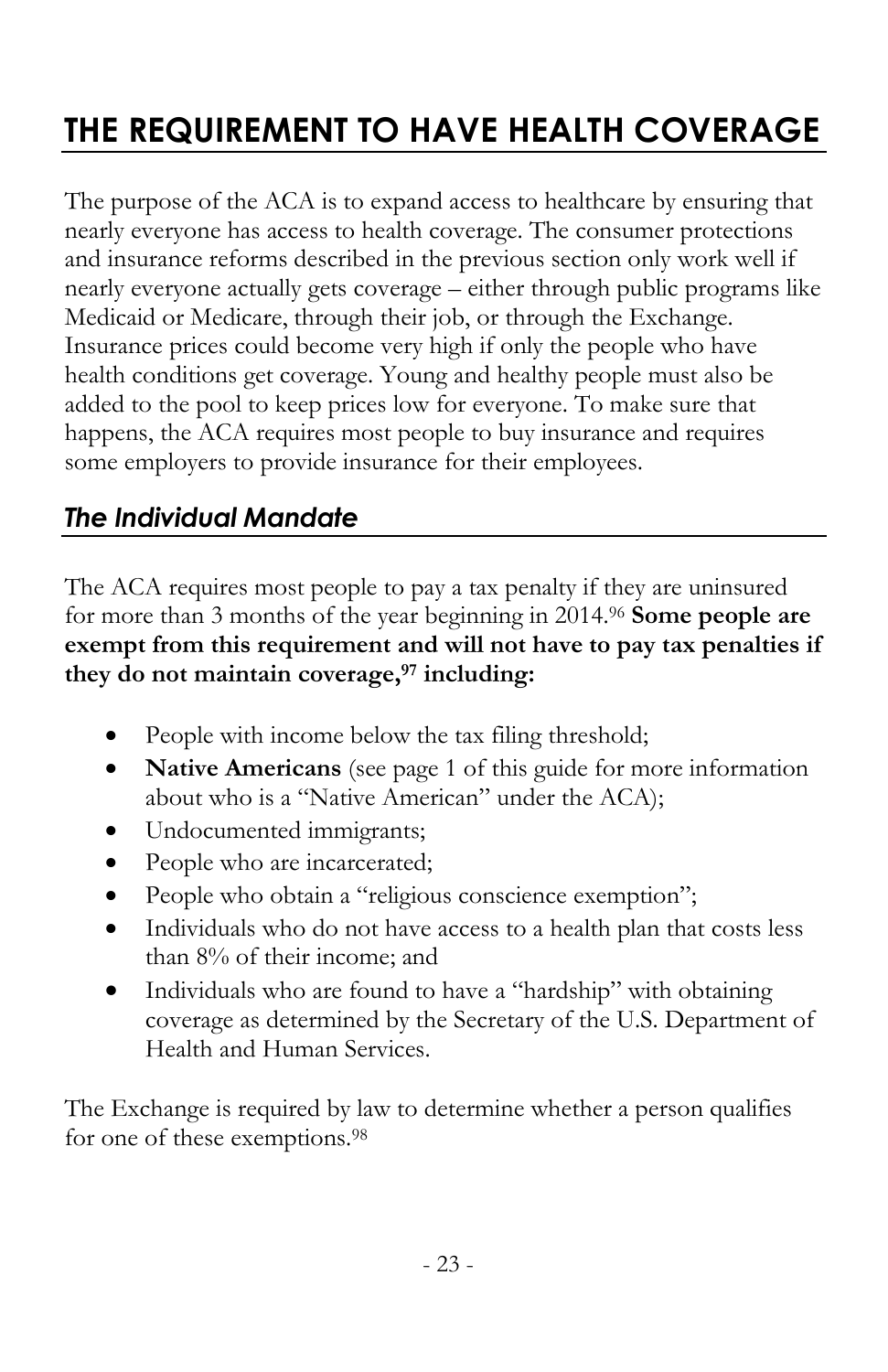# *Employer Responsibility*

The ACA also requires some employers to provide coverage to their employees. Large employers – those with 50 or more full-time employees (or the equivalent of 50 full-time employees when adding up part-time and full-time employees) – must offer health coverage to their employees who work 30 hours or more per week, or else pay a penalty.<sup>99</sup> In addition, to avoid a penalty, the coverage must be "affordable" for employees (the employee's share of premiums must be less than 9.5% of household income for an individual policy) and it must have at least 60% actuarial value. See page [11](#page-12-0) for more information about actuarial value.

### <span id="page-25-0"></span>*What if I Don't Get Insurance?*

If you are not eligible for an exemption and you don't get coverage – through Medicare, Medicaid, the Exchange, your job, or by buying a policy on your own – you must pay a tax penalty at the end of the year. The tax penalty is either a flat dollar amount per member of your family or a percentage of taxable income, whichever is more.

| Year           | <b>Flat Dollar Penalty</b>                                    | <b>Percentage Penalty</b> |
|----------------|---------------------------------------------------------------|---------------------------|
| 2014           | \$95 per uninsured adult and<br>\$47.50 per uninsured child   | 1% of taxable income      |
| 2015           | \$325 per uninsured adult and<br>\$112.50 per uninsured child | 2% of taxable income      |
| 2016 and later | \$695 per uninsured adult and<br>\$347.50 per uninsured child | 2.5% of taxable income    |

# **Annual Penalties for Failure to Get Insurance<sup>100</sup>**

If you have 3 or more months without insurance in a given year, you pay a penalty for each month that you did not have insurance. So, for example, if you are a single adult and are uninsured for the first six months of 2014 but then you get a new job that provides you with coverage, your penalty would be \$47.50 or 0.5% of taxable income for the year, whichever is more. You will pay any penalties that you owe at the end of each year when you file your taxes.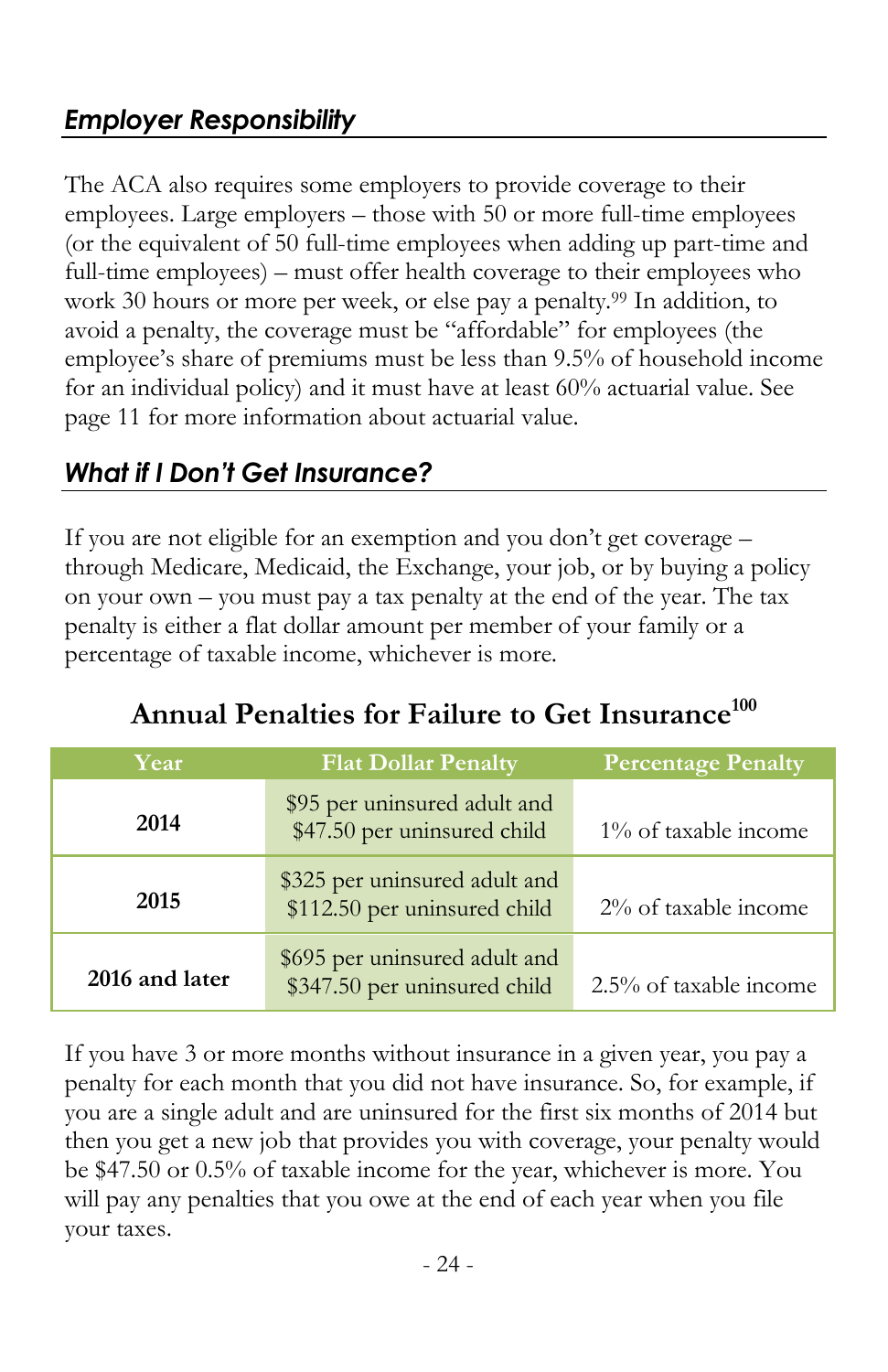# **SPECIAL ELIGIBILITY RULES: IMMIGRANTS**

<span id="page-26-0"></span>Many immigrants will have access to new health coverage under the ACA. However, some immigrants must wait five years before they can get certain benefits, and others are excluded from coverage options under the law.

### *Citizens in "Mixed Status" Households*

Many immigrants live in "mixed status" households, where citizens and people with different immigration statuses live together. Immigrants in "mixed status" families have a right to apply for coverage for qualified family members. For example, an undocumented mother has a right to apply for Medicaid for her U.S. citizen children even though she cannot seek coverage for herself. If her children qualify for the Exchange and not Medicaid, she has a right to access tax credits to help pay for their insurance through the Exchange. The Exchange must have "child-only" plans for immigrant families where only the children qualify for Exchange coverage.

There are special rules for immigrant families that apply for coverage. The state **cannot** require Social Security Numbers or immigration status information for non-applicant family members, but can require this information for the family members who will be receiving coverage.<sup>101</sup> All application forms should make clear that Social Security Number and immigration status information for non-applicant family members is **optional** and is not required to complete the application. **If you are applying for health coverage for your family (but not for yourself) and someone asks for your Social Security Number or immigration status information, contact the Center on Law and Poverty using the information at the end of this guide.**

Immigrant families **must** provide information about income from all household members, whether or not they are applying for coverage. If Medicaid or the Exchange cannot verify income electronically (see page [30](#page-31-0) of this guide) and traditional paper-based proof (such as pay check stubs) is unavailable, the state must work with immigrant families to provide alternate proof of income. See page [35](#page-36-0) for more information on ways to prove income.

If you are supplying proof of income for a household member who is not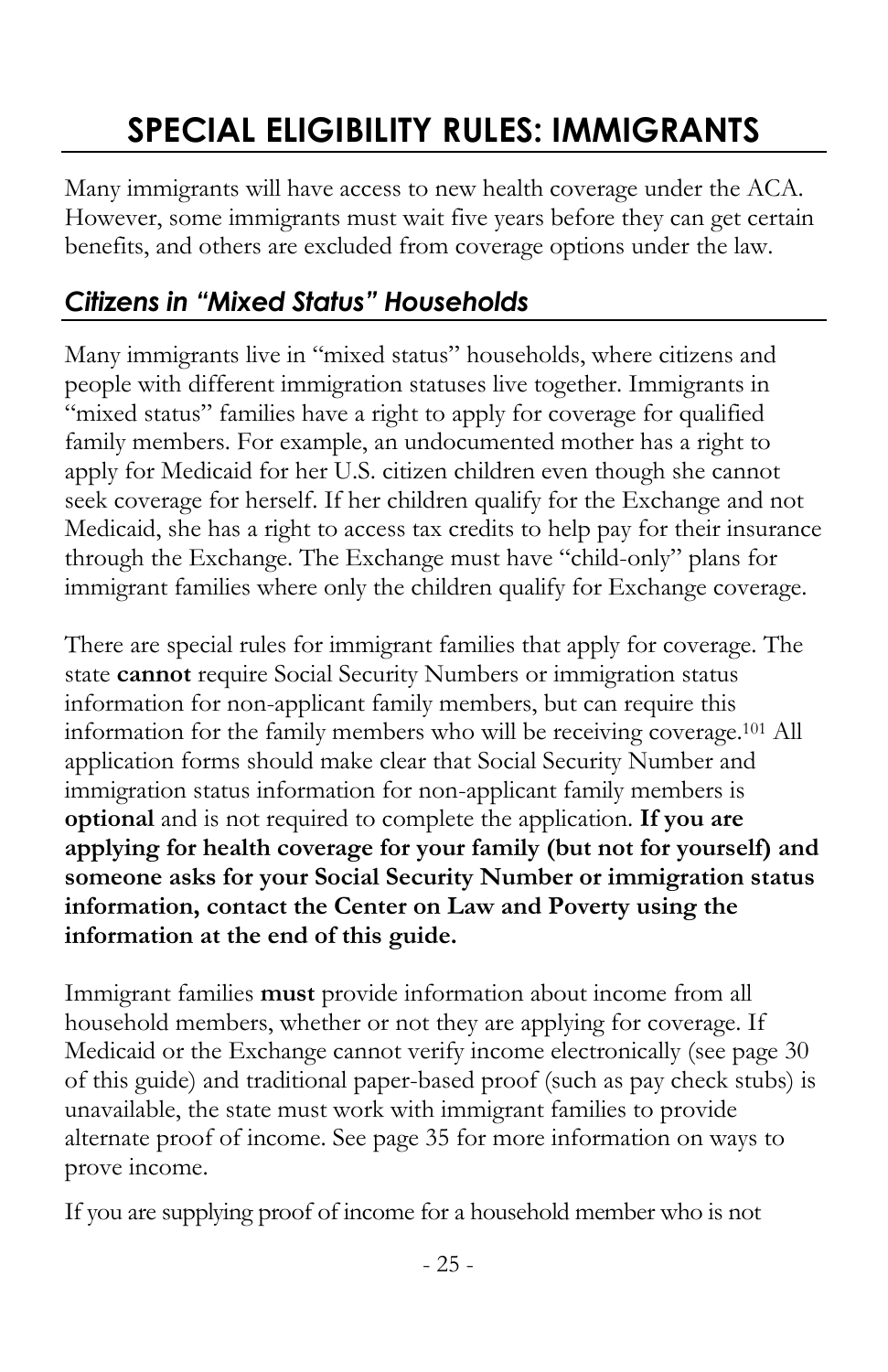seeking health coverage for himself or herself, you should black out any Social Security Number that appears on the check stubs or other paperwork that is being used to verify income.

# *Lawfully Present Immigrants*

The Medicaid Expansion **does not change** immigrant eligibility rules for Medicaid. This means that some immigrants may still have to wait 5 years before they can qualify for Medicaid, including many lawful permanent residents ("green card" holders). These individuals must be in a "qualified" immigration status for five years.<sup>102</sup> However, many immigrants in New Mexico can get Medicaid coverage **with no waiting period.** Immigrants who can get Medicaid right away include:

- **Any lawfully residing child or pregnant woman**. This includes lawful permanent residents ("green card" holders) and many other "qualified"<sup>103</sup> immigrants. It also includes any immigration status (other than undocumented), including those with temporary authorization like a student visa or a temporary work visa.
- **Lawful permanent residents** who can be credited with 40 quarters of work.
- **Refugees and asylees.**
- **Victims of trafficking.**
- **Cuban and Haitian entrants.**
- **Persons granted withholding of removal or deportation.** This category does **not** include deferred action for child arrivals (DACA or "DREAM" beneficiaries).
- **Iraqi and Afghan Immigrants granted special status.**
- **Active duty military and veterans.**
- **Certain American Indians born abroad.**
- **Battered spouses and children.**
- **Lawfully residing immigrants** who are receiving SSI, members of a federally recognized Indian tribe, or who entered the U.S. prior to August 22, 1996 and are permanently residing under color of law ("PRUCOL").
- **Lawful permanent residents, persons paroled into the U.S. for at least one year, and conditional entrants** who entered the U.S. prior to August 22, 1996 and (1) remained continuously in the U.S.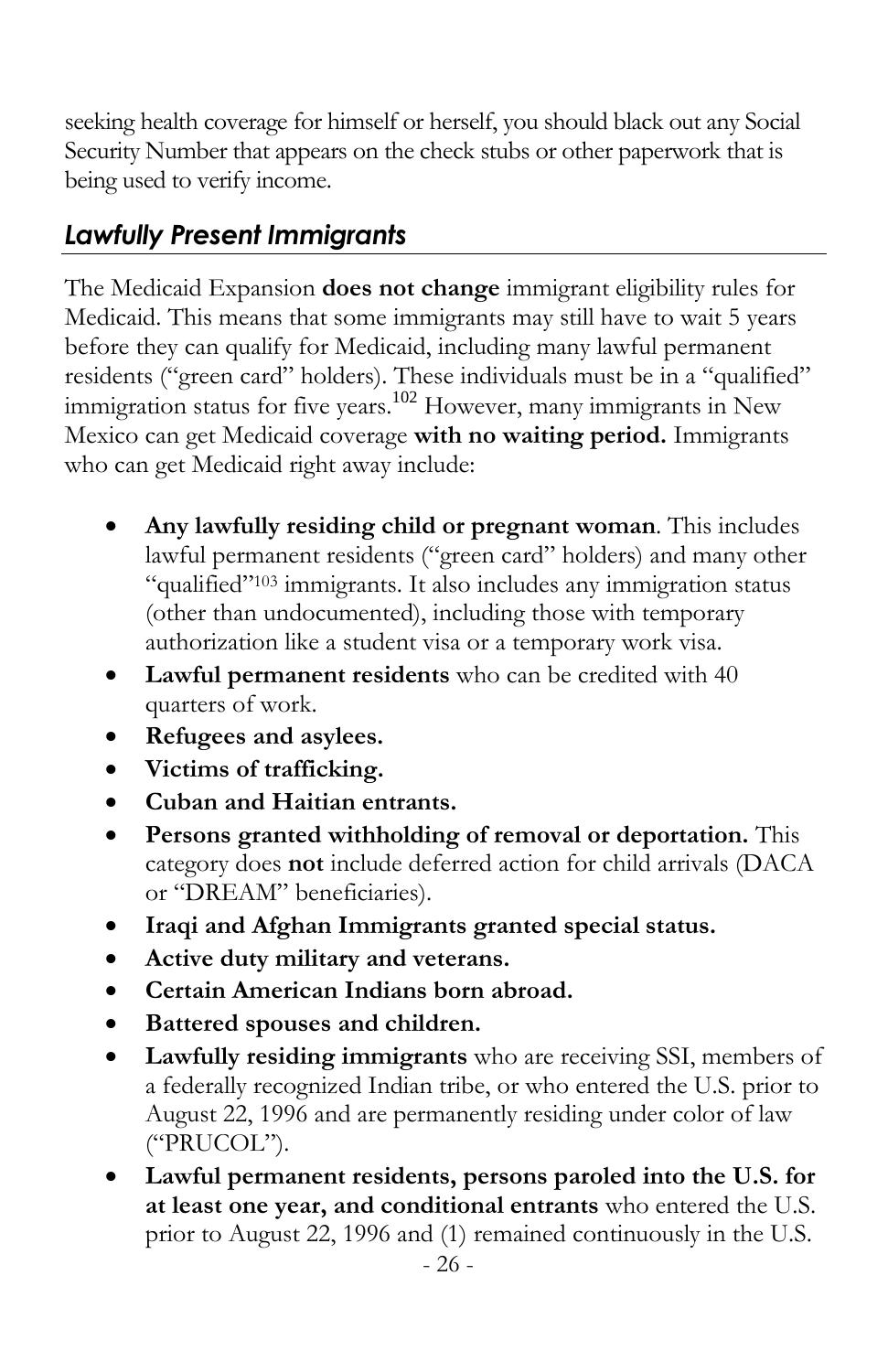until obtaining "qualified"<sup>104</sup> status, (2) are Amerasian immigrants, or (3) are PRUCOL.

Lawfully present immigrants who cannot get Medicaid (because they do not have a qualifying immigration status or they must wait for 5 years) do have access to coverage through the Exchange. They can get the tax credits and cost-sharing reductions described on pages [12](#page-13-0) and [14](#page-15-0) of this guide to help pay for insurance coverage. If the household income is below the Medicaid threshold (138% FPL), the person or family will receive special enhanced financial assistance in the Exchange. Their expected premium contribution is limited to 2% of household income and, if they purchase a Silver plan, they are guaranteed a plan with at least 94% actuarial value.<sup>105</sup>

In addition, lawfully present immigrants in this income group will qualify for Emergency Medical Services for Aliens (EMSA), a health coverage program through Medicaid that pays only for the cost of emergency services, including labor and delivery. Immigrants who have emergency medical expenses can apply for EMSA by submitting an application at the hospital or through an Income Support Division ((ISD) office within 90 days of the date of receiving the emergency care. See page [9](#page-10-1) for more information about EMSA.

### *Undocumented Immigrants*

Undocumented immigrants are excluded from benefits under the healthcare law. They cannot qualify for regular Medicaid. They cannot qualify for financial assistance in the Exchange and they are barred from buying coverage through the Exchange even if they are willing and able to pay full price.<sup>106</sup> They are also exempt from the individual mandate of the law,<sup>107</sup> which means they are not required to buy health insurance.

<span id="page-28-0"></span>Undocumented immigrants who meet income and state residency requirements for Medicaid can qualify for Emergency Medical Services for Aliens (EMSA). EMSA is a health coverage program through Medicaid that pays only for the cost of emergency services, including labor and delivery. Immigrants who have emergency medical expenses can apply for EMSA by submitting an application at the hospital or through the ISD office within 90 days of the date of the emergency care. See page [9](#page-10-1) for more information about EMSA.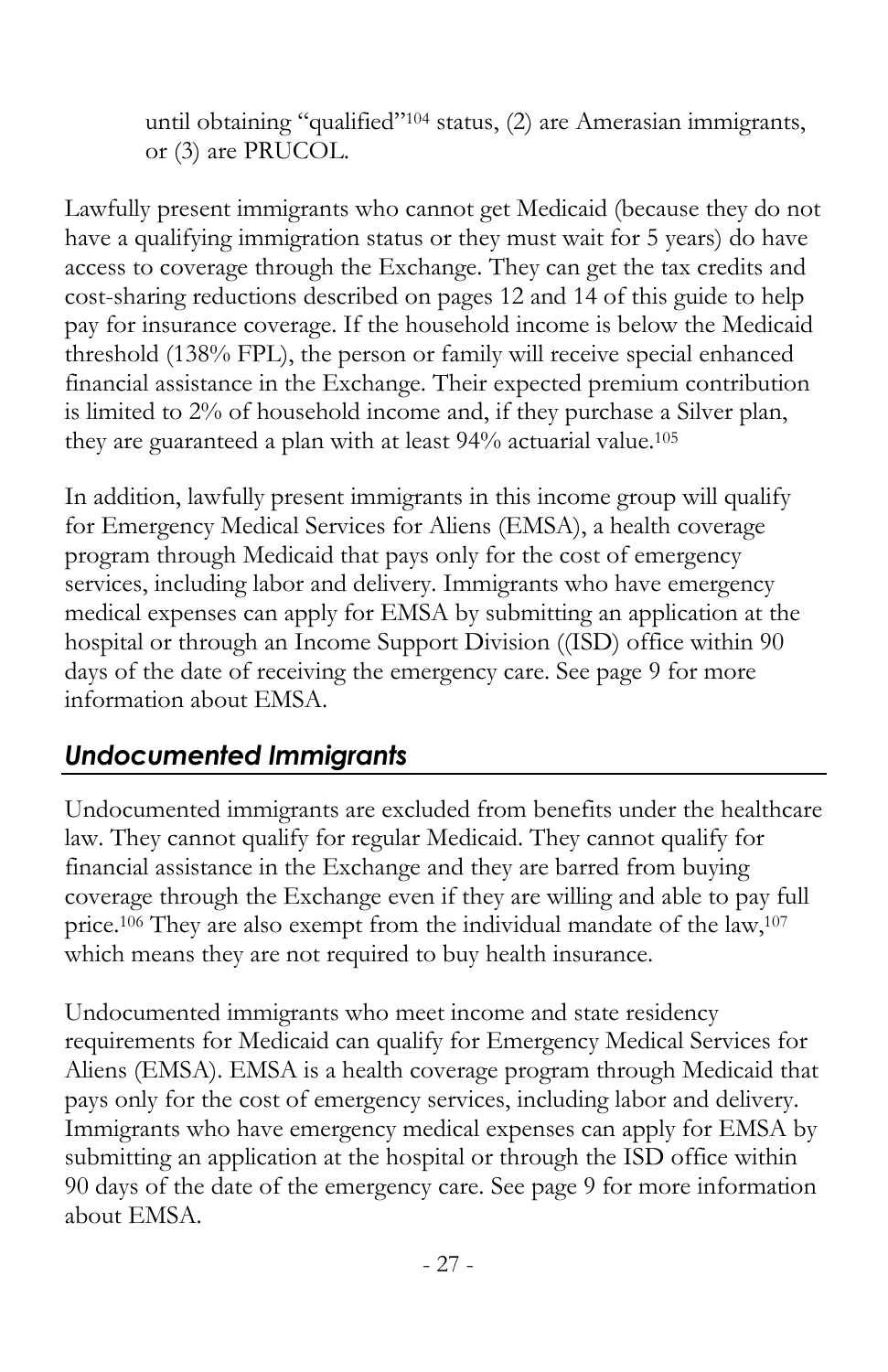# **THE APPLICATION PROCESS**

The ACA envisions a new enrollment system for both Medicaid and the Exchange. There are two major principles that should transform the application process, making it much easier for applicants to get and keep health coverage in both Medicaid and the Exchange:

 **The "paperless" application.** New Mexico is developing new websites and information technology systems to help connect people to healthcare. With these new systems, Medicaid and the Exchange are supposed to move to a paperless application system to the greatest extent possible.<sup>108</sup> This means verifying your identity, citizenship or immigration status, income, and state residency information with "third-party data sources" that may already have

your records, such as the Internal Revenue Service, the Department of Labor, and the Department of Homeland Security. You should only be asked to provide paper proof if information is not available from these electronic sources or if you disagree with the information that is available.



 **No wrong door access.** Under the healthcare law, Medicaid and the Exchange must provide "no wrong door" access to coverage – you should be able to fill out one application for both programs and be enrolled into the right coverage regardless of where you apply.<sup>109</sup> The Exchange is supposed to help enroll people into Medicaid, and vice versa, and people should not be directed to another location to submit their applications.<sup>110</sup> This is especially important because so many New Mexico families will have some members who qualify for Exchange coverage while others qualify for Medicaid.

Applicants with Limited English Proficiency (LEP) have a right to receive application assistance and information in a language they understand.<sup>111</sup> All Medicaid and Exchange materials, including the websites, will be available in both English and Spanish. If you speak a language other than English or Spanish, you have a right to request an interpreter  $-$  at no cost to you  $-$  to help with the application process or if you want to appeal a decision.<sup>112</sup>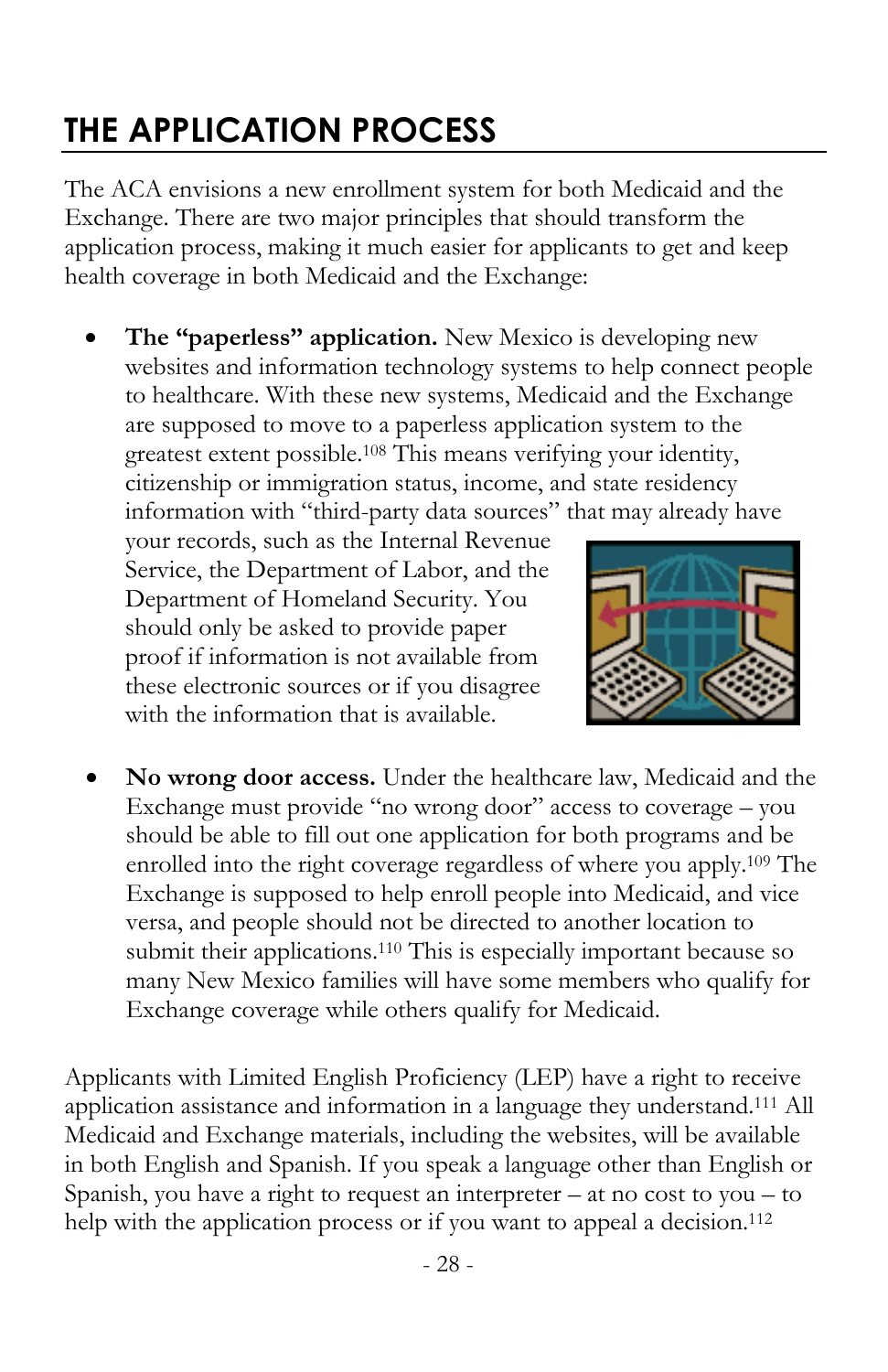# *When to Apply for Coverage*

The Medicaid Expansion and coverage through the Exchange both take effect on **January 1, 2014.** The rules for when you can enroll in coverage are different for the two programs.

- You can sign up for Medicaid coverage by **January 1, 2014** and enrollment is open **year-round.** The Medicaid program may even be ready to take your application by **October 1, 2013.**
- Most people can only sign up for Exchange coverage during a special **open enrollment period**. The first open enrollment period starts **October 1, 2013** and closes **March 31, 2014**. <sup>113</sup> After the first year, enrollment will be open from October 15 to December 7 each year.<sup>114</sup> Coverage then begins on January 1 of the following year. In general, once the open enrollment period ends, you can't sign up until the next year. However, if a change happens (like you get a new job or have a baby) that affects your eligibility, it may trigger a "special enrollment period."<sup>115</sup> If you are Native American, you have an opportunity to enroll in or change coverage each month.<sup>116</sup> See page [1](#page-2-0) of this guide to find out who qualifies as a Native American under the ACA.

### *Where to Apply for Coverage*

While the full list of locations to apply for the Exchange and Medicaid is not yet available, you will be able to apply for coverage:<sup>117</sup>

- **Online** from your home or any other computer, such as a computer at the public library. You will be able to complete an application using the Medicaid website or the Exchange website.
- By filling out a paper application and sending it by **fax** or **postal mail.**
- At **Income Support Division** offices throughout the state. See page [46](#page-46-0) of this Guide for a full list of ISD offices in New Mexico.
- At a walk-in **Exchange service center.** There will also be a special **Native American service center** where you will be able to enroll in Exchange and Medicaid coverage.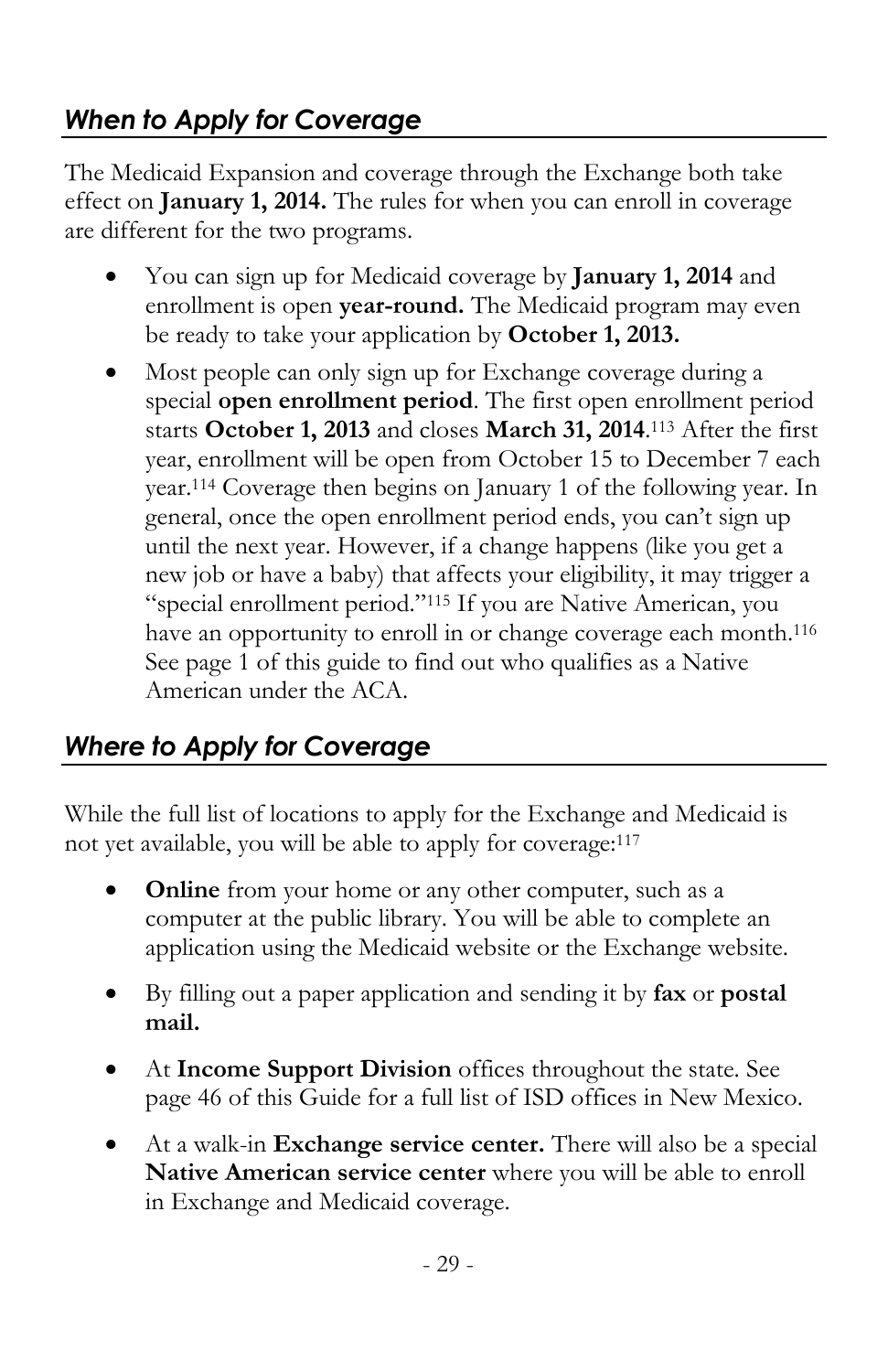With the help of **navigators, assisters** and **certified application counselors.** These people will be stationed throughout New Mexico and are likely to be found at community agencies and health clinics near you. See page [37](#page-38-0) for more information about these resources.

# <span id="page-31-0"></span>*What You Will Need to Apply*

To apply for Medicaid or Exchange coverage, you will be required to prove three basic things for every household member who is applying for coverage:

- 1. **Identity (including age)**
- 2. **New Mexico residency**
- 3. **U.S. citizenship or qualifying immigration status**



In addition, there may be people in your household who are not seeking coverage – because they have employer-based coverage, or qualify for an exemption for the individual mandate, or are ineligible due to their immigration status. For all household members, whether or not they are applying for coverage, you must prove:

4. **Income** (Note that while Medicaid eligibility is based on current income, Exchange financial assistance eligibility is based on expected income for the whole year.)

Because of the new "paperless application" rules, you may not need to provide any documents to enroll in Medicaid or the Exchange. Instead, Medicaid or the Exchange will match up what you say with information that is already stored in government databases.<sup>118</sup> However, it is possible that the Exchange will not be able to find your records or the data will be outdated or inaccurate. In these cases, you will still need to provide paper proof to complete your application.

If you need to provide paper proof, you have 90 days to get it to the Exchange. <sup>119</sup> During this 90 day period, you have a right to be enrolled in a health plan with financial assistance while you search for your records. You can also ask for an extension if you have been making a good faith effort to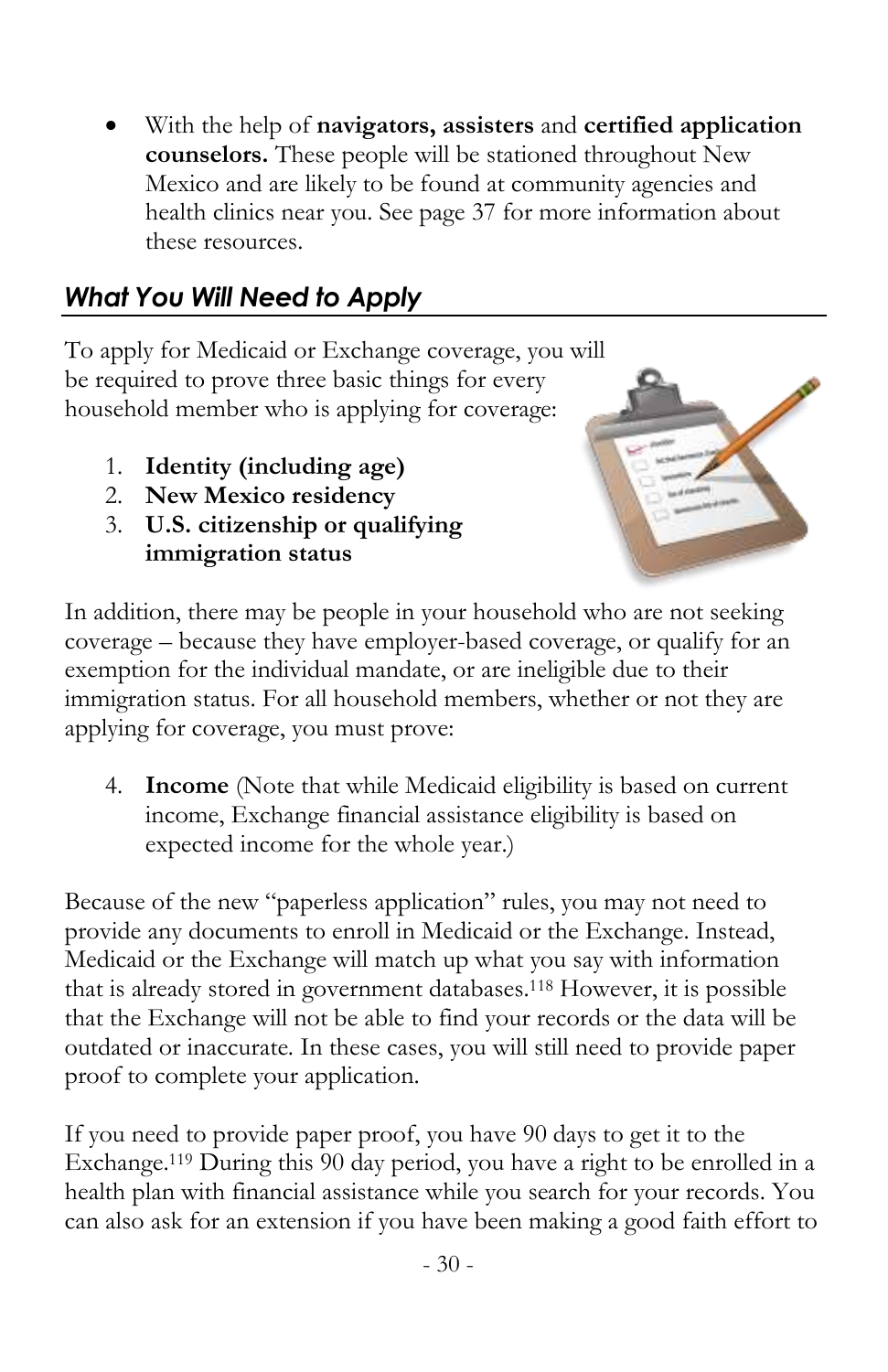find your records but need more time. <sup>120</sup> However, if you cannot provide the proof by the end of the time period you may be dis-enrolled and owe money back to the federal government. 121

The rules for Medicaid are different. You may not be enrolled simply based on what you say except in two situations. One is if you do not have proof of citizenship. The Medicaid agency must enroll you anyway based on your declaration of citizenship and give you 90 days to provide documents. <sup>122</sup> If you cannot provide the proof in that timeframe, you will be dis-enrolled.

The other situation is if you are found to be "presumptively eligible" for Medicaid. In New Mexico, certain clinics, hospitals and providers can decide that you are qualified for Medicaid based on what you declare about your identity, citizenship, residency and income. This is only allowed for children, pregnant women, adults who qualify for the Medicaid Expansion, and people who need family planning or breast or cervical cancer treatment. <sup>123</sup> You will be enrolled in Medicaid for a limited time (starting in the month you enroll and lasting through the end of the next month). You must complete a regular application with the Income Support Division (ISD) in order to continue receiving Medicaid past the temporary period.

You have the following rights during the application process:

- You do not have to verify information that does not change if it has already been verified in a previous application, such as: date of birth, address, SSN or citizenship.<sup>124</sup>
- You do not have to verify information that the ISD or Exchange worker can find in other government data systems.<sup>125</sup>
- You do not have to verify a negative: for example, if you do not have a car or a bank account, you do not have to prove this.<sup>126</sup>
- Documents should be used as proof for more than one eligibility factor if possible: for example, your driver's license can be used to verify your identity, date of birth and address.<sup>127</sup>
- The Exchange and Medicaid cannot use your immigration status to disprove state residency.<sup>128</sup> For example, the fact that you have a "temporary" authorization to be in the country (such as a student visa or work permit) cannot be used as evidence that you are not a state resident. The test is whether you live in the state now and intend to remain here.<sup>129</sup>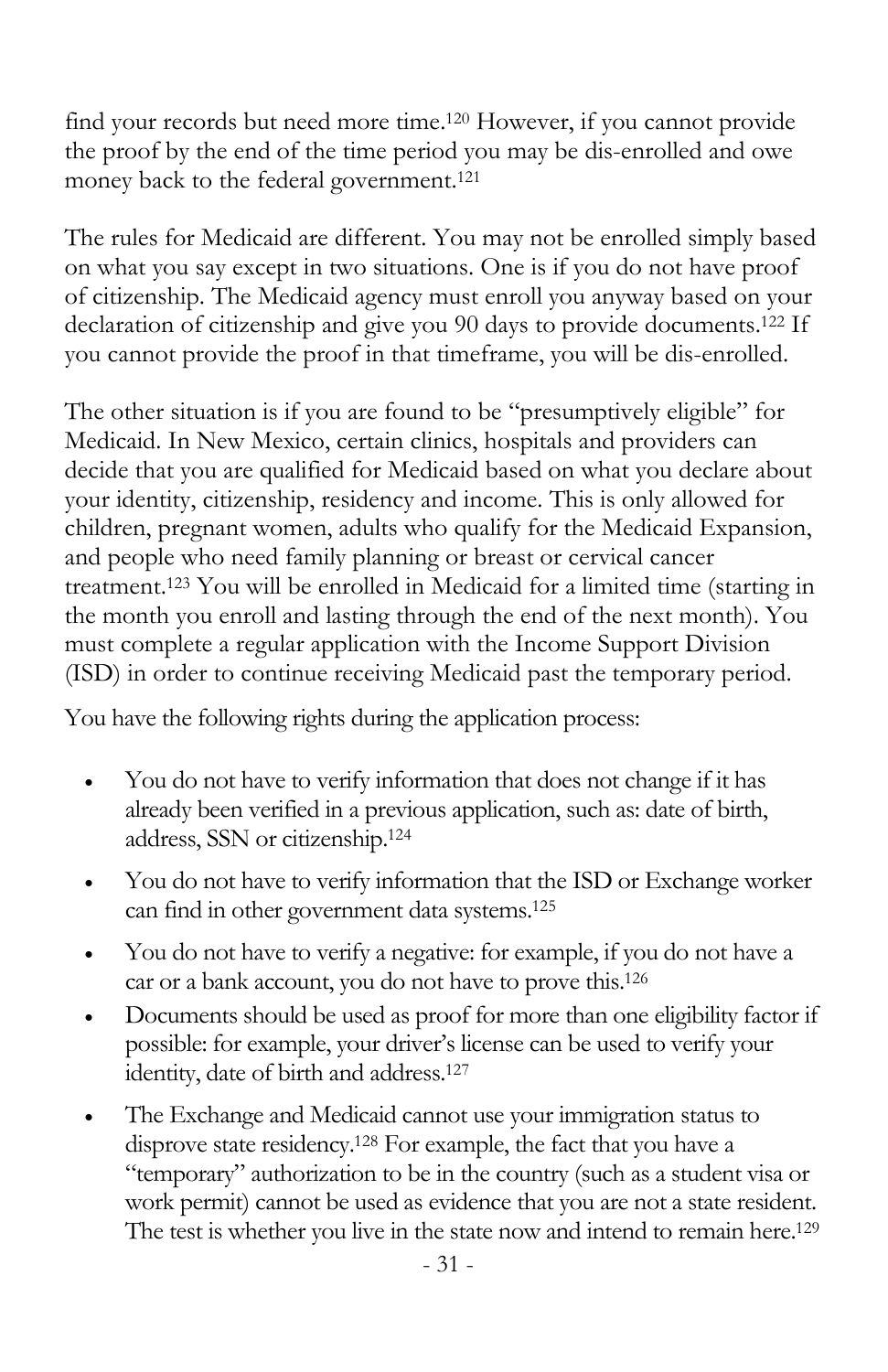Regulations in New Mexico describe the following documents that may be used to prove identity. The rules for the Exchange are still under development but are likely to be similar.

- $\Box$  Driver's license or other identification card issued by federal, state, or local government with the same information as driver's license
- $\Box$  U.S. passport
- □ Certificate of U.S. Citizenship (DHS Form N-560 or N-561)
- $\Box$  Certificate of Naturalization (DHS Form N-550 or N-570)
- $\Box$  Birth certificate or letter from a hospital (for newborns)
- □ Certificate of Indian Blood
- Native American tribal document with picture or other personally identifying information
- $\Box$  U.S. Military card or draft card; Military dependent's identification card, or U.S. Coast Guard Mariner card
- $\Box$  School identification card with a picture of the person
- $\Box$  A cross match with federal or state governmental, public assistance, law enforcement or corrections agency's data systems, if the agency establishes and certifies the true identity of the individual
- $\Box$  Affidavit by a residential facility director or administrator on behalf of an institutionalized applicant/recipient
- $\Box$  School records for children
- $\Box$  Clinic, doctor or hospital records for children

Parents can sign a sworn statement (called an affidavit) for their children who are under 16, but only if other documents are not available.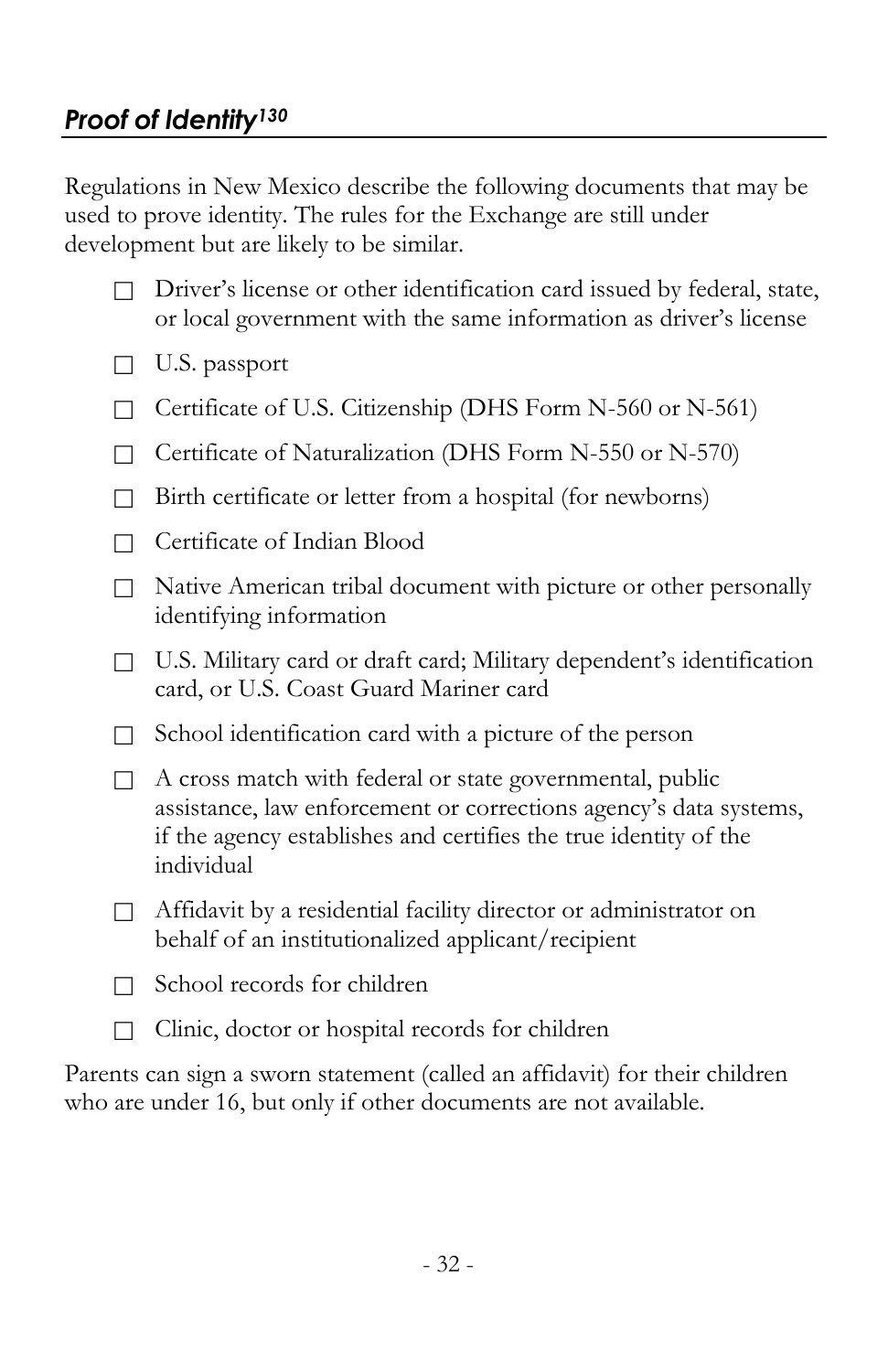### *Proof of New Mexico Residency<sup>131</sup>*

- Driver's license
- Rental agreement, mortgage papers, or letter from landlord
- $\Box$  Utility bills
- $\Box$  Employment records or statement from employer
- Records from school, tax office, post office, church or synagogue
- $\Box$  Proof of ownership of property
- $\Box$  Any other items listed by the Income Support Division (ISD)

A sworn statement can be made if you cannot provide documents or if you do not have a "collateral contact" (a person outside the household who knows your circumstances).

#### *Proof of Citizenship<sup>132</sup>*

- $\Box$  U.S. Passport (proves both citizenship and identity)
- $\Box$  Certificate of U.S. Citizenship (DHS form N-560 or N-561) (proves both citizenship and identity
- $\Box$  Certificate of Naturalization (DHS form N-550 or N-570) (proves both citizenship and identity)
- Birth certificate (*note: your ISD caseworker can do a computer match with a state's vital statistics agency to verify your citizenship, but if you have your birth certificate, it is a good idea to bring it in when you apply*)
- □ Certificate of Birth issued by State Department (Form DS-1350 or FS-545), Report of Birth Abroad (Form FS-240), U.S. Citizen ID Card (DHS Form I-179 or I-197), or Northern Mariana identification card (I-873)
- $\Box$  U.S. Military record of service showing U.S. place of birth
- □ Evidence of civil service by U.S. government before June 1, 1976
- American Indian Card with code "KIC" for Texas Band of Kickapoos (DHS Form I-872)
- 33  $\Box$  Final Adoption Decree with child's name and U.S. place of birth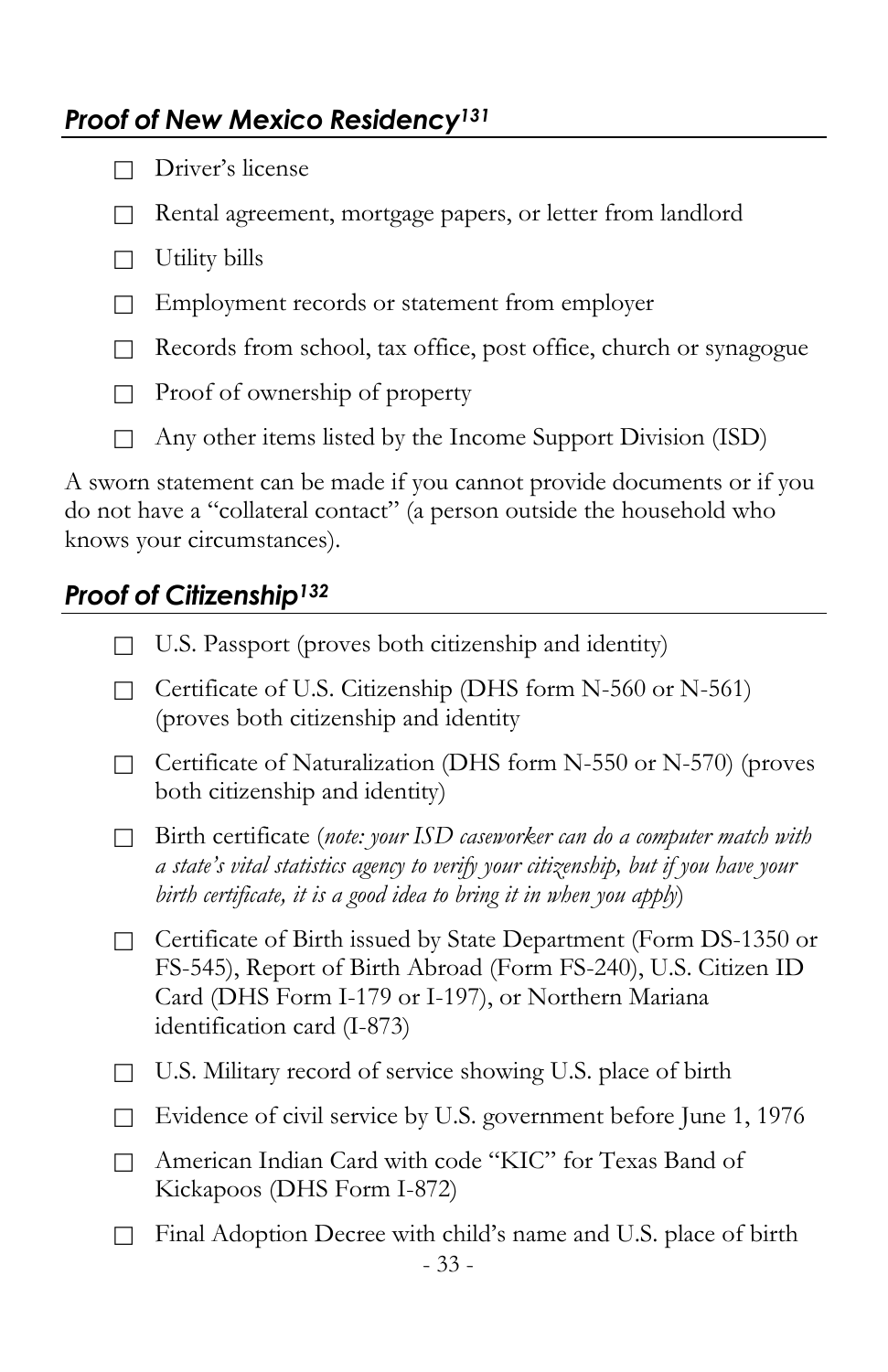- $\Box$  Data verification with the SAVE program for naturalized citizens if conducted consistent with a memorandum of understanding with DHS
- $\Box$  Adopted or biological children born outside of U.S. establish citizenship automatically if all of the following are true: 1) at least one parent is U.S. citizen; 2) child is under age 18; 3) child resides in U.S. under physical custody of U.S. citizen parent; 4) child was admitted to U.S. for lawful permanent residence; and 5) if adopted, child satisfies immigration law rules pertaining to adoption
- $\Box$  Official religious record by religious organization in U.S. within three months of birth, and showing birth in U.S.
- $\Box$  Early school record showing U.S. place of birth, date of birth, name of child, date of admission to school, and the name and place of birth of the applicant/recipient's parents
- Documents showing U.S. place of birth and created near time of birth or five years before date of initial application:
	- o U.S. Hospital record on hospital letterhead
	- o Life, health, or other insurance
	- o Medical record (except for immunization records)
	- o Seneca Indian Tribal Census Record;
	- o Bureau of Indian Affairs Tribal Census Records of the Navajo Indians;
	- o U.S. state Vital Statistics Official Notification of Birth registration;
	- o A delayed U.S. public birth record that is recorded more than five years after the person's birth;
	- o A statement signed by a physician or midwife who was in attendance at the time of birth.
	- o The Roll of Alaska Natives maintained by the Bureau of Indian Affairs.
	- o Institutional admission papers from a nursing facility, skilled care facility or other institution
- □ Federal or State Census Record showing U.S. place of birth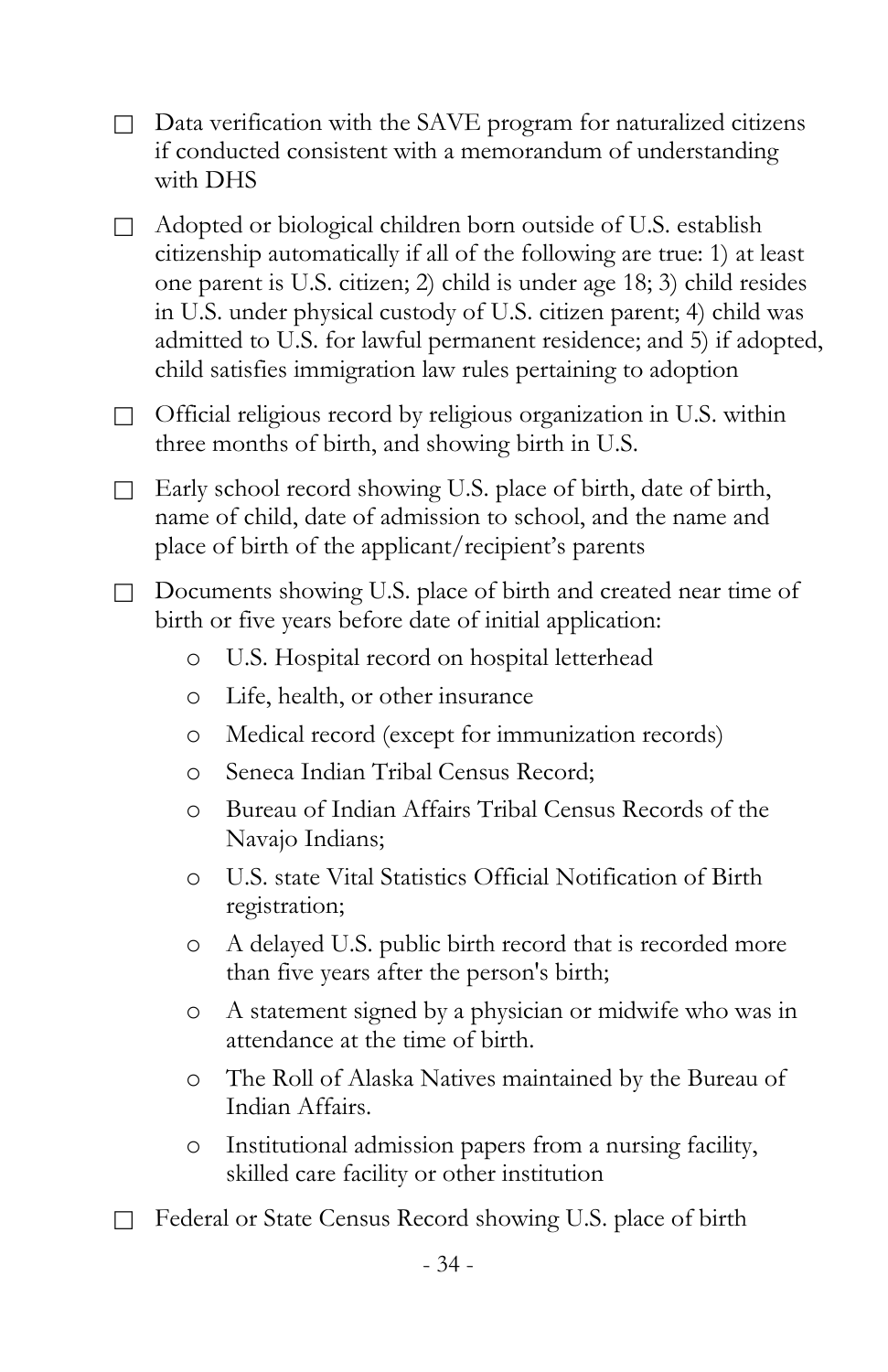Written affidavits signed under penalty of perjury and notarized can be used, but only if no other document is available. You must submit an affidavit explaining why other documents are not available, and must also submit two documents from individuals who can prove their own citizenship and who have knowledge of the your citizenship (one of whom cannot be related to you).

# *Proof of Immigration Status (for Non-Citizens)<sup>133</sup>*

If you are not a U.S. citizen, you must have a valid Department of Homeland Security U.S. Citizenship and Immigration Services document (unless you are applying on behalf of another person, in which case, proof is only needed for the person who will be receiving healthcare coverage). Your immigration status will be verified through the United States Department of Homeland Security database system, called "SAVE".

### <span id="page-36-0"></span>*Proof of Income<sup>134</sup>*

- $\Box$  Check stubs
- Letter from your boss
- Records of other government benefits you are receiving (such as SSI or TANF)

If you do not have check stubs and cannot get a letter from your boss, there are other ways to prove your income. You can choose somebody to be a "collateral contact."<sup>135</sup> This is a person that your caseworker can call, with your permission, to verify where you work and how much you earn. The "collateral contact" person cannot live with you and should be someone who knows your situation. Some examples of a "collateral contact" are employers, landlords, co-workers, social service agency workers, and neighbors.

If there is no one that your caseworker can ask about your income information you can write a statement, which must be sworn and signed "under penalty of perjury," explaining how much you earn. <sup>136</sup> The caseworker must accept this statement if you have an explanation for why you cannot supply other proof. Some examples might be that your employer doesn't want to talk to anybody about it, or you are afraid you might lose your job.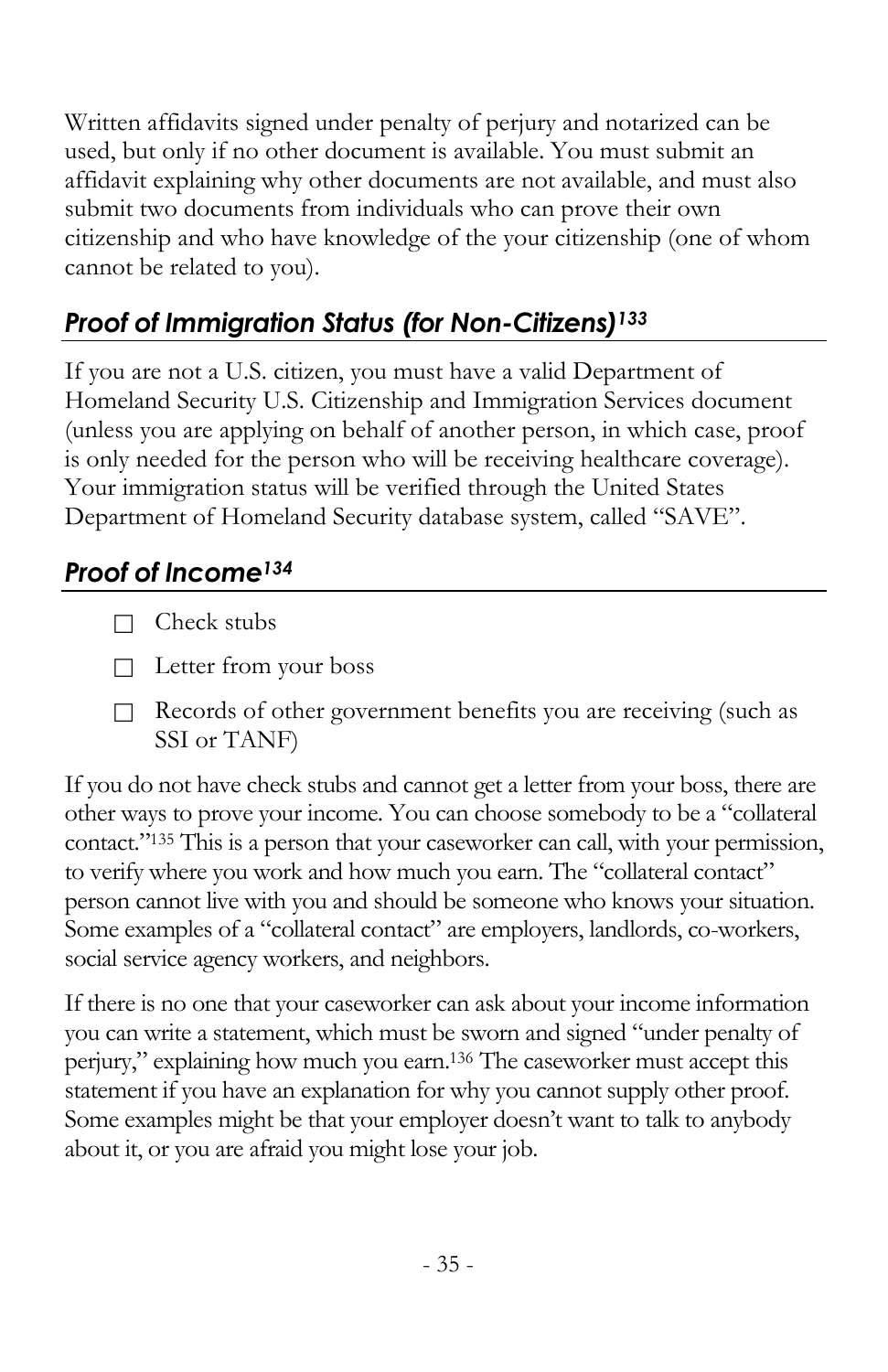# *Help Getting Documents*

If you cannot get any of the above documents, you should ask for help – your ISD caseworker is supposed to help you get the documents you need. 137 Navigators, Assisters, and Certified Application Counselors with the Exchange (see pag[e 37](#page-38-0) for more information) should also be able to help you.

If the Exchange or Medicaid needs more information, you have a right to receive a notice that clearly explains what information is still missing.<sup>138</sup> If you apply at an ISD office, this could be in the form of a "What You Still Need" form (which you are given at the time of the application) or a "Help Us Make A Decision" form (which you receive in the mail later). It is very important to have a correct, current address on file with your application. If you move, be sure to contact ISD or the Exchange to tell them that your address has changed so that you will be sure to receive any notices about your health coverage.

# <span id="page-37-0"></span>*What Happens After I Apply?*

Both Medicaid and the Exchange are supposed to move toward "real time" eligibility determinations.<sup>139</sup> This means that most applicants should be able to complete their application and get enrolled as soon as all your information has been provided and verified. In reality, it may be awhile before "real time" eligibility determinations happen for many Medicaid and Exchange applicants.

If you do not receive a Medicaid decision at the time you apply, your application should be processed within 45 days.<sup>140</sup> If you qualify for Medicaid, you will be sent a notice of approval and your Medicaid card will be sent to you. If you are denied Medicaid, you have the right to be informed why.<sup>141</sup> If you think a mistake was made, you should appeal by requesting a hearing. See pag[e 38](#page-39-0) for details on how to request a hearing.

After you are approved for Medicaid you will get a letter telling you to pick a managed care organization (MCO): Blue Cross Blue Shield, Presbyterian, Molina, or UnitedHealth. You should pick the MCO that your doctor uses. If you don't respond to pick an MCO, then Medicaid will pick one for you. **If you are Native American, you are not required to select an MCO. You can choose to stay in "fee for service" where Medicaid pays all your bills directly or you can choose to enroll in MCO coverage – it's up to you.**

If you are approved for Exchange financial assistance at the time you apply, you will be able to immediately select a health insurance plan as part of the application process. However, if you are required to supply additional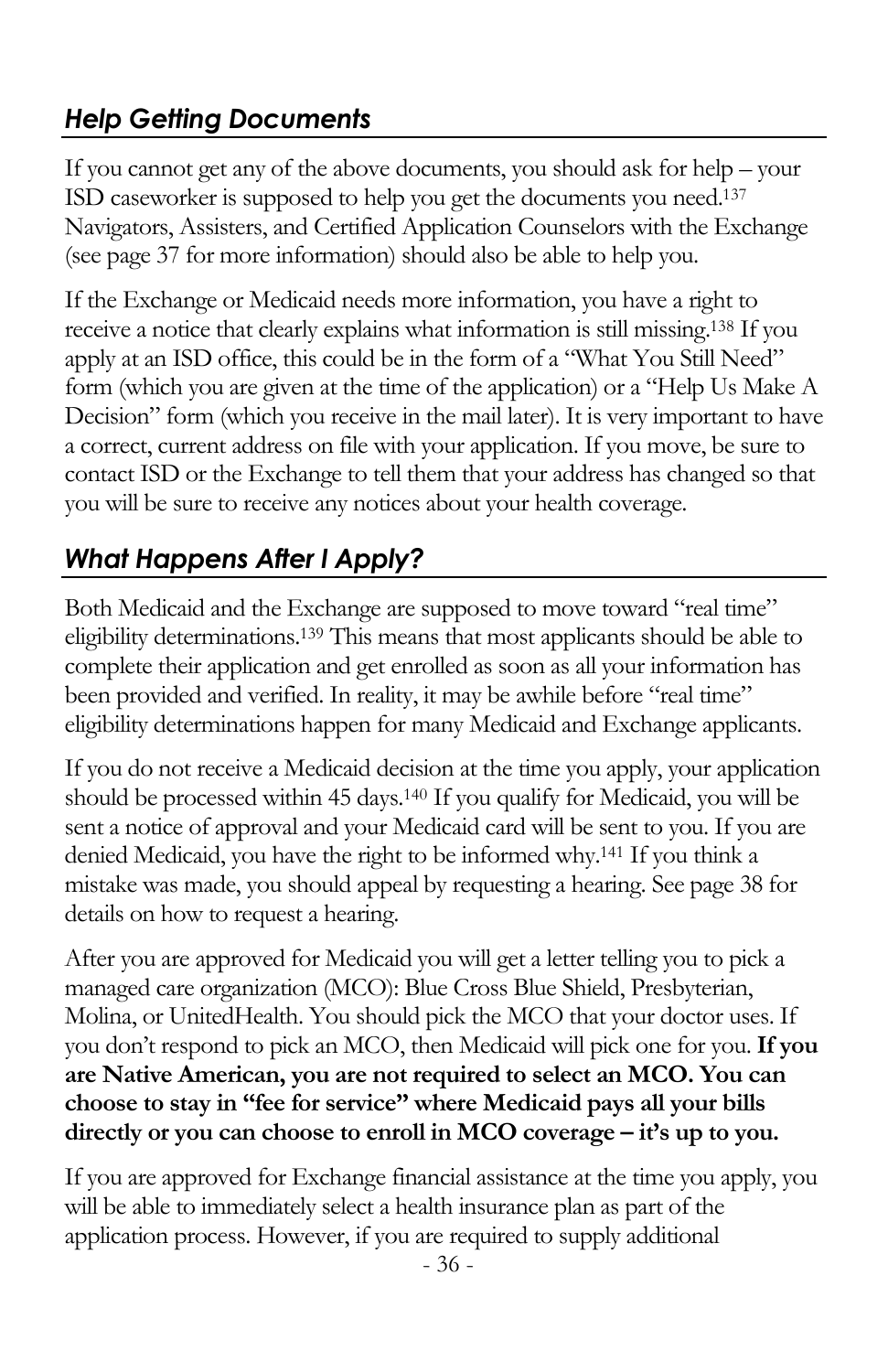documents, you have 90 days to do so. During those 90 days, you have a right to be enrolled in Exchange coverage with financial assistance based on what you say your income is.<sup>142</sup> See page [30](#page-31-0) for more details. If you disagree with the final decision about how much financial assistance you qualify for, you should appeal by requesting a hearing (see page [38](#page-39-0) for details).

# <span id="page-38-0"></span>*Where to Get Help – Consumer Assistance Resources*

If you need help with your application for Medicaid or the Exchange, there are several resources available to provide you with assistance. Many of these resources are still in development. If you have questions about the application process and your health coverage options, you can contact:

- 1. Your **local Income Support Division (ISD) office.** See page [46](#page-46-0) for a list of ISD office locations.
- 2. The state **Medical Assistance Division** by calling 1-888-997-2583.
- 3. The toll-free **Exchange hotline**. This must be set up by the state.
- 4. The Exchange **walk-in customer service center.** Under state law, the Exchange must set up at least one center where people can ask questions and enroll in Exchange and Medicaid coverage.
- 5. The **Native American service center.** The Exchange may set this up under state law.
- 6. The state **Health Insurance Consumer Assistance Program** by calling 1-888-427-5772.
- 7. **A Navigator, Assister, or Certified Application Counselor** in your community. Under state and federal law, the Exchange must set up a statewide consumer assistance program made up of people who will provide in-person help to people seeking health coverage.<sup>143</sup> This program will be staffed by trained Navigators and Assisters who will be able to provide information about and assist with the application process. Navigators, Assisters, and Certified Application Counselors have not been selected yet in New Mexico, but information about these resources will be available through the Exchange website.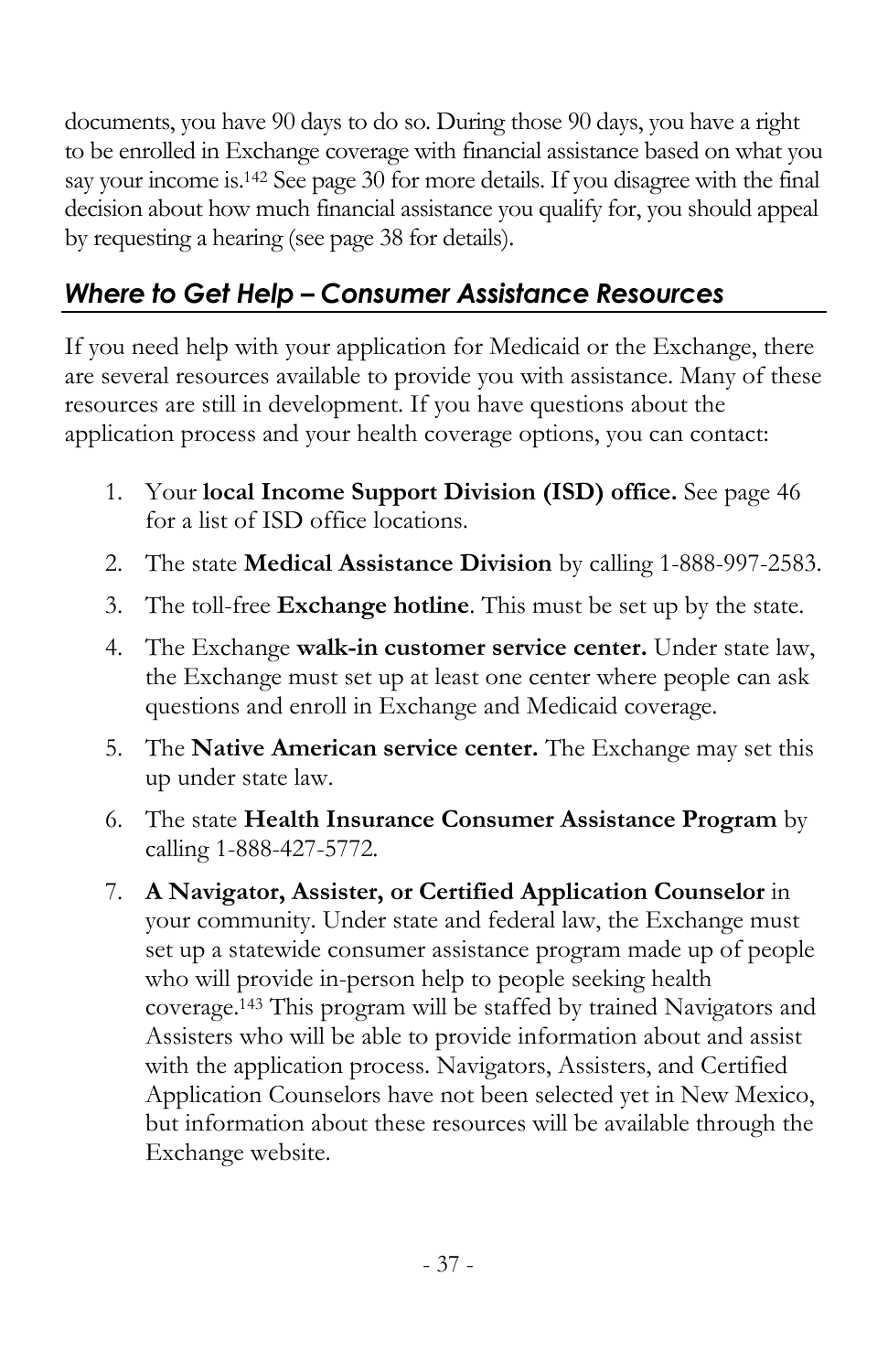# **HEARINGS**

<span id="page-39-0"></span>

If you do not agree with the decision about your eligibility for Medicaid or Exchange financial assistance, you can request a hearing.<sup>144</sup> You might request a hearing because you never hear from Medicaid or the Exchange about the decision, or because you disagree with the decision once it is made.

# *Medicaid Hearings*

After you are told (or get a letter) that your

Medicaid benefits are being stopped or reduced, or you have not heard anything from ISD after applying, you then have 90 days to tell your caseworker that you want a hearing.

You should request the hearing in writing. You can ask for a hearing request form from the ISD receptionist or your caseworker, or you can just write your request for hearing on a blank piece of paper. Give the request to your caseworker or the receptionist and make sure you get a receipt when you turn it in. You can also call 1-800-432-6217 (toll free) to request a hearing, but you should **also** give the written request to an ISD caseworker and get a receipt.

Your hearing will be held within 60 days from the date ISD received your request for a hearing.<sup>145</sup> You should get a notice not less than 10 days before the hearing telling you the time and place of the hearing.<sup>146</sup>

You have the right to bring someone with you to help you through the hearing, and that person does not have to be an attorney.<sup>147</sup> See pag[e 43](#page-44-1) for resources for legal help and advice.

# *Exchange Hearings*

<span id="page-39-1"></span>The Exchange must set up a dispute resolution and appeals process under federal and state law. The process has not been set up yet, but information about how to appeal will be included in all Exchange notices as well as on the Exchange website.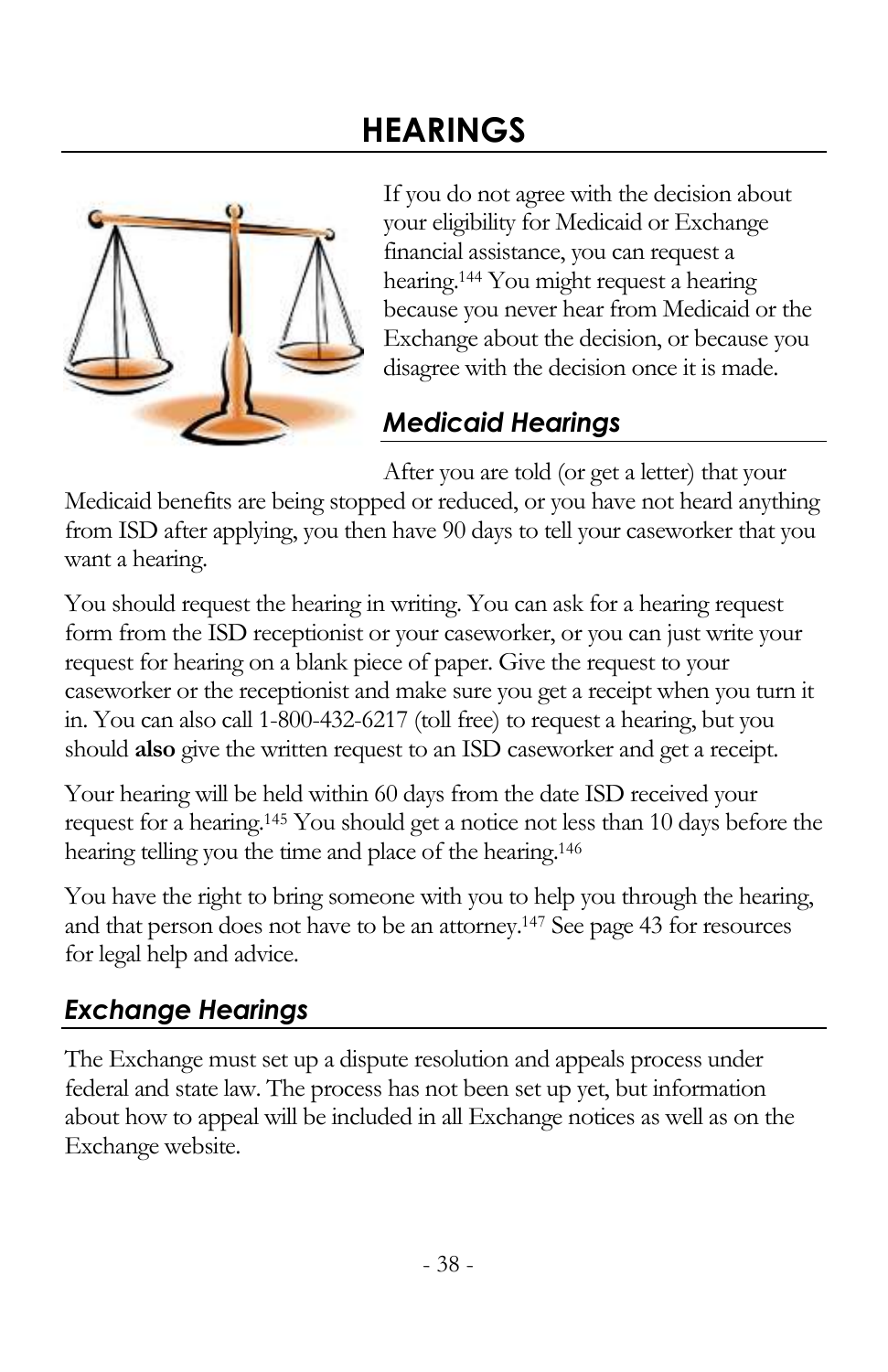# **ONCE YOU HAVE COVERAGE**

Once you are enrolled in Medicaid or the Exchange, you generally will keep that same coverage for a full year. There are certain things you should know about what happens during that year or at the end of the year, when you have to renew coverage.

#### *Medicaid Renewals*

If you are on Medicaid, then once per year you must prove that you still qualify

for the program. This is called renewal. **If you do not renew, you will lose your Medicaid benefits**.

> After 11 months of being on Medicaid, you **should** receive a letter from ISD telling you how to renew for Medicaid. But ISD does not always send these letters, or the letter may not reach you. **If you have been on Medicaid for about 11 months and do not receive the renewal letter, do not wait - contact ISD.**

If you attempt to renew Medicaid and are cut off, request a hearing right away. You have the right to stay on Medicaid while you wait for your hearing if you request a hearing soon after you get a denial notice. Your Medicaid coverage should continue if ISD receives your request for a hearing by the end of the 13th day after the date on the notice.<sup>148</sup> See page [38](#page-39-0) for more information on hearings and contact one of the legal resources on page [43](#page-44-1) to get legal advice about your situation.

### *Medicaid: Changes in the Middle of the Year*

Starting on January 1, 2014, there will be important changes to the rules about reporting your income for Medicaid. Adults will be able to stay enrolled in Medicaid for an entire year (called "continuous eligibility") up until the time of renewal. **This means that after you are approved for Medicaid, you do not need to notify Medicaid if your income changes in the year. You can stay enrolled for a full year.** Medicaid already provides "continuous eligibility" for children.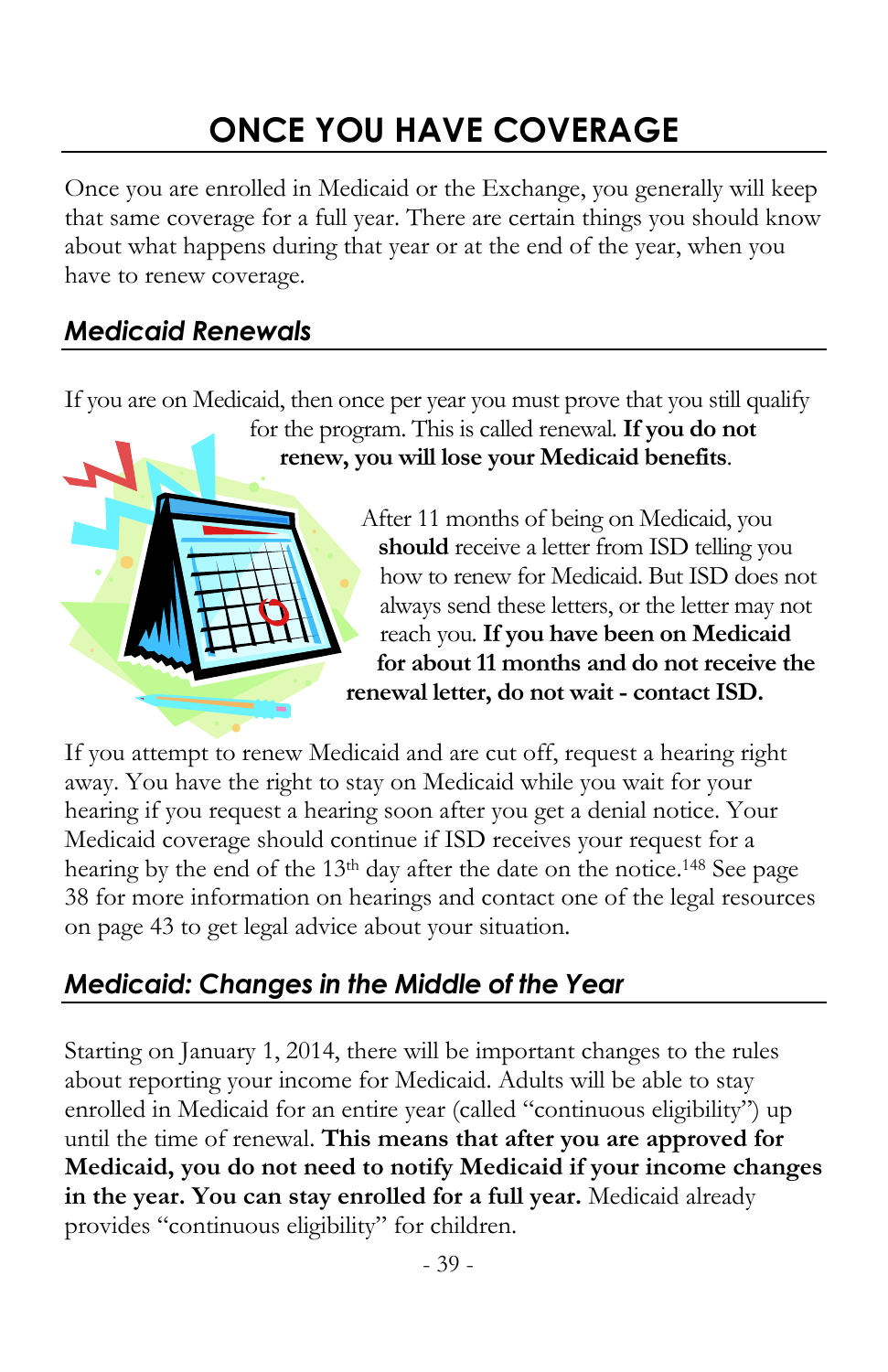# *Exchange Renewals*

Once you have signed up for a health plan on the Exchange, you will not be able to change plans until the next "open enrollment period." The initial open enrollment period is six months long, **from October 1, 2013, to March 31, 2014**.<sup>149</sup> In later years, the open enrollment window will be shorter, **from October 1 to December 7** each year.<sup>150</sup> Coverage then begins on January 1 of the following year.

However, there are exceptions. If you have a change in circumstances in the middle of the year (like you get a new job or have a baby) it may trigger a "special enrollment period."<sup>151</sup> **If you are Native American, you may also sign up for new plans or change plans during special enrollment periods** that happen every month of the year. The days of these enrollment periods will be determined by the Exchange. <sup>152</sup> See page [1](#page-2-1) of this guide to find out who qualifies as a Native American under the law.

You should receive a letter from the Exchange or your insurance company telling you about the upcoming open enrollment period. If you do not receive a letter, you should keep track of the open enrollment dates in your calendar to be sure you can change insurance plans if you want to.

### *Exchange: Changes in the Middle of the Year*

If you are enrolled in the Exchange with financial assistance, you should report **all household and income changes immediately** to the Exchange as they happen. This includes both changes to earnings (for example, you lose a job or get a raise) and changes to household composition (for example, you have a new baby or you get a divorce). You may then qualify for a different level of financial assistance through the Exchange, or you may become eligible for Medicaid. <sup>153</sup> This will also open up a special enrollment period for you to sign up for a new health plan. You will not have to wait until the end of the year for the regular open enrollment period. **If you don't report these changes, you may have to pay back some of the financial assistance you received at the end of the year when you file taxes.** The law requires that you report these changes in circumstance within 30 days if you have coverage through the Exchange.154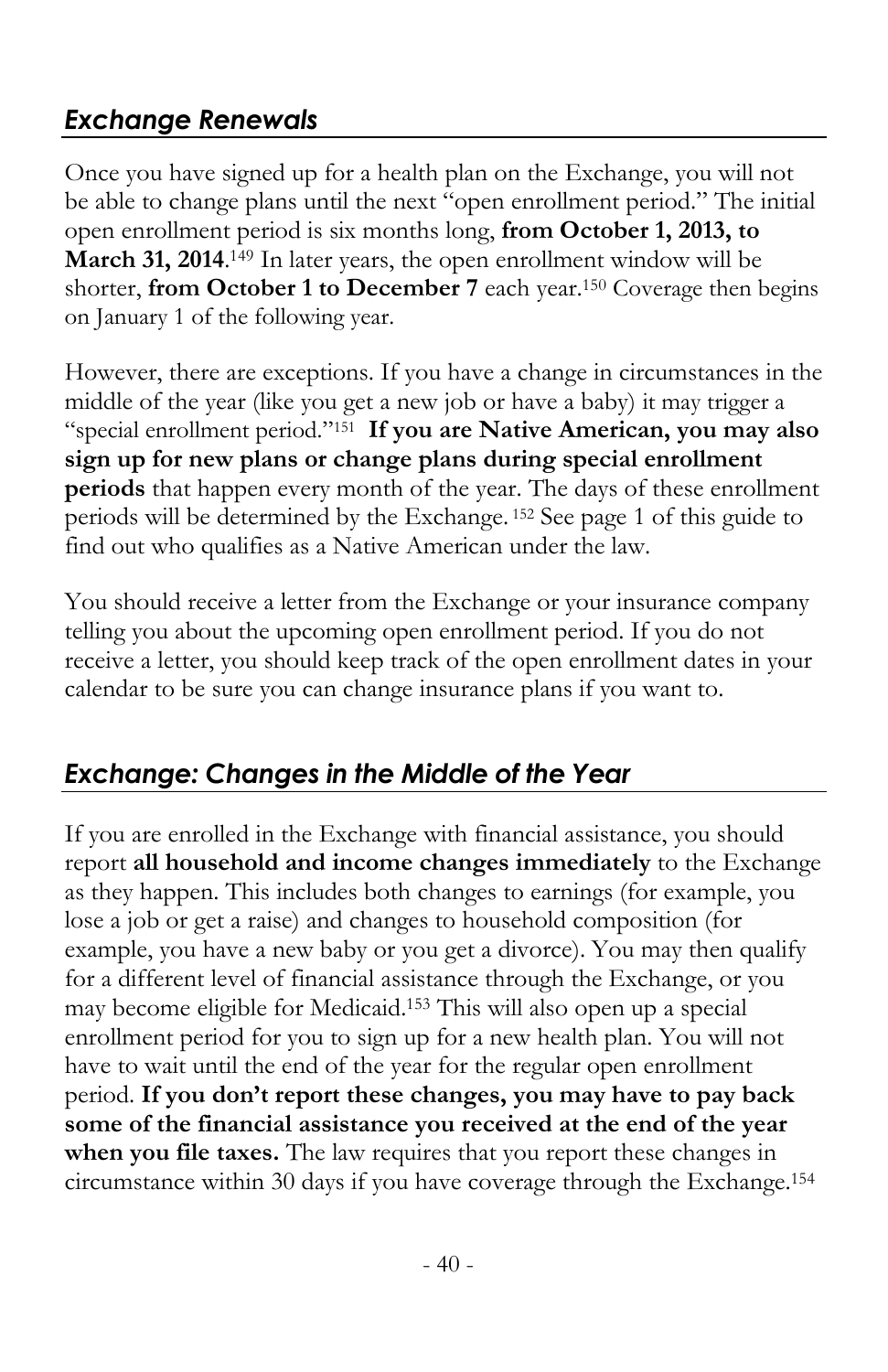# *What Happens if I Don't Pay My Premiums On Time?*



If you miss your monthly payments and you have not notified the Exchange of a change in circumstances (for example, you had a pay cut), your coverage in an Exchange plan can be terminated for nonpayment. Under the law, you get a three month grace period to pay your premiums. <sup>155</sup> If you don't pay by the end of the grace period, your coverage will end. The termination will be effective on the last day of the first month of the

grace period. <sup>156</sup> This means that if you have any medical bills during the second and third month of the grace period, the insurance plan will not pay them. You will be responsible for the bills and could get sent to collections if they remain unpaid.

Another consequence of not paying the premiums is that you may not be able to enroll again into coverage right away. Normally, you can sign up for coverage again through a special enrollment period if you have had a change in life circumstances. However, termination of coverage for nonpayment is not included and does not trigger a special enrollment period.<sup>157</sup> The regulations are not yet clear, but this could mean that if your coverage is terminated due to nonpayment you may have to wait until the next open enrollment period in order to sign up again. As a result, you could be left without coverage and may also have to pay the tax penalty for the months you do not have insurance.

### *Health Coverage & Your Taxes*

Your health coverage will now be tied to your tax return at the end of the year in two major ways. First, if you or someone in your household did not have coverage for more than three months of the year, you will have to pay the tax penalty described on page [24](#page-25-0) of this guide (unless you are exempt from the requirement). Under the law, your insurance company must provide everyone they cover with information that will help them show that they had coverage.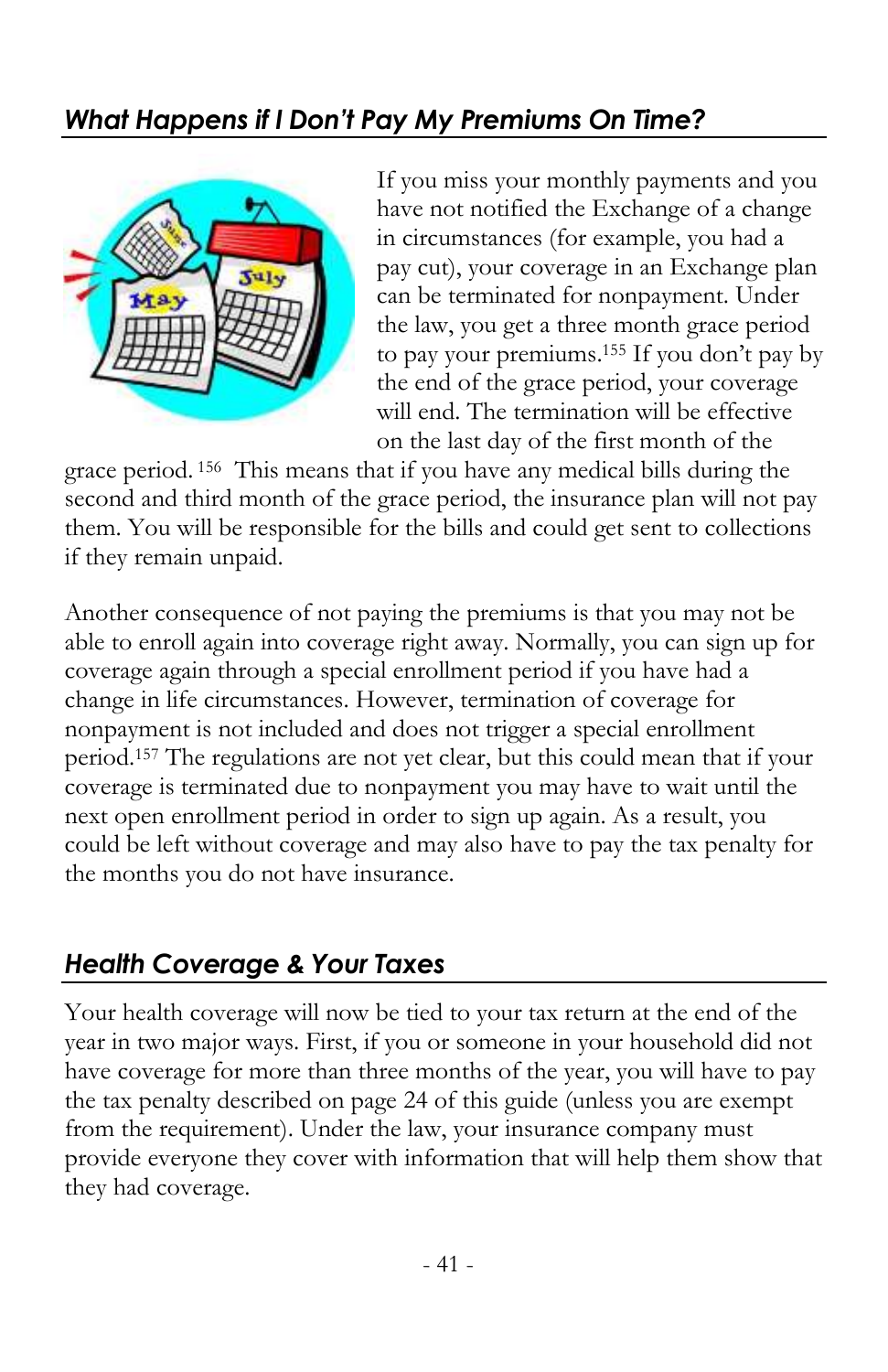Second, if you or anyone in your household received Exchange financial assistance (tax credits or subsidies) during the year, you must make sure that the amount you received matches up with the amount you should have qualified for, based on your annual income. This process is called "reconciliation". You may end up owing money or getting a payment from the federal government when you file your taxes. This is why it is so important to immediately report income changes to the Exchange as they happen during the year.

If you are receiving Exchange financial assistance, and then someone in your household has an upward change in income (through a raise, a new job, or a bonus), you will end up receiving more financial assistance than you qualify for if you don't report the change. At the end of the year, you will have to pay back the difference. On the other hand, if you experienced a pay cut, you may receive too little financial help, and the federal government may have to pay you money during the reconciliation process.

The amount you have to repay the federal government will be capped at a certain level according to your income. No matter how large the overpayment by the federal government, individuals and families with incomes below 500% FPL are only responsible to pay back a certain maximum amount at the end of the year.

|                         | <b>Maximum</b>          | <b>Maximum</b>          |
|-------------------------|-------------------------|-------------------------|
| <b>Household Income</b> | <b>Repayment Amount</b> | <b>Repayment Amount</b> |
|                         | (Individual)            | (Family)                |
| Below 200% FPL          | \$300                   | \$600                   |
| 200-250% FPL            | \$500                   | \$1,000                 |
| 250-300% FPL            | \$750                   | \$1,500                 |
| 300-350% FPL            | \$1,000                 | \$2,000                 |
| 400-450% FPL            | \$1,500                 | \$3,000                 |
| 450-500% FPL            | \$1,750                 | \$3,500                 |
| Above 500% FPL          | Full amount             | Full amount             |

### **Maximum Tax Credit Repayment by Income Level**

<span id="page-43-0"></span>If you were on Medicaid for the full year, you are not subject to reconciliation because you did not receive any financial assistance in the Exchange.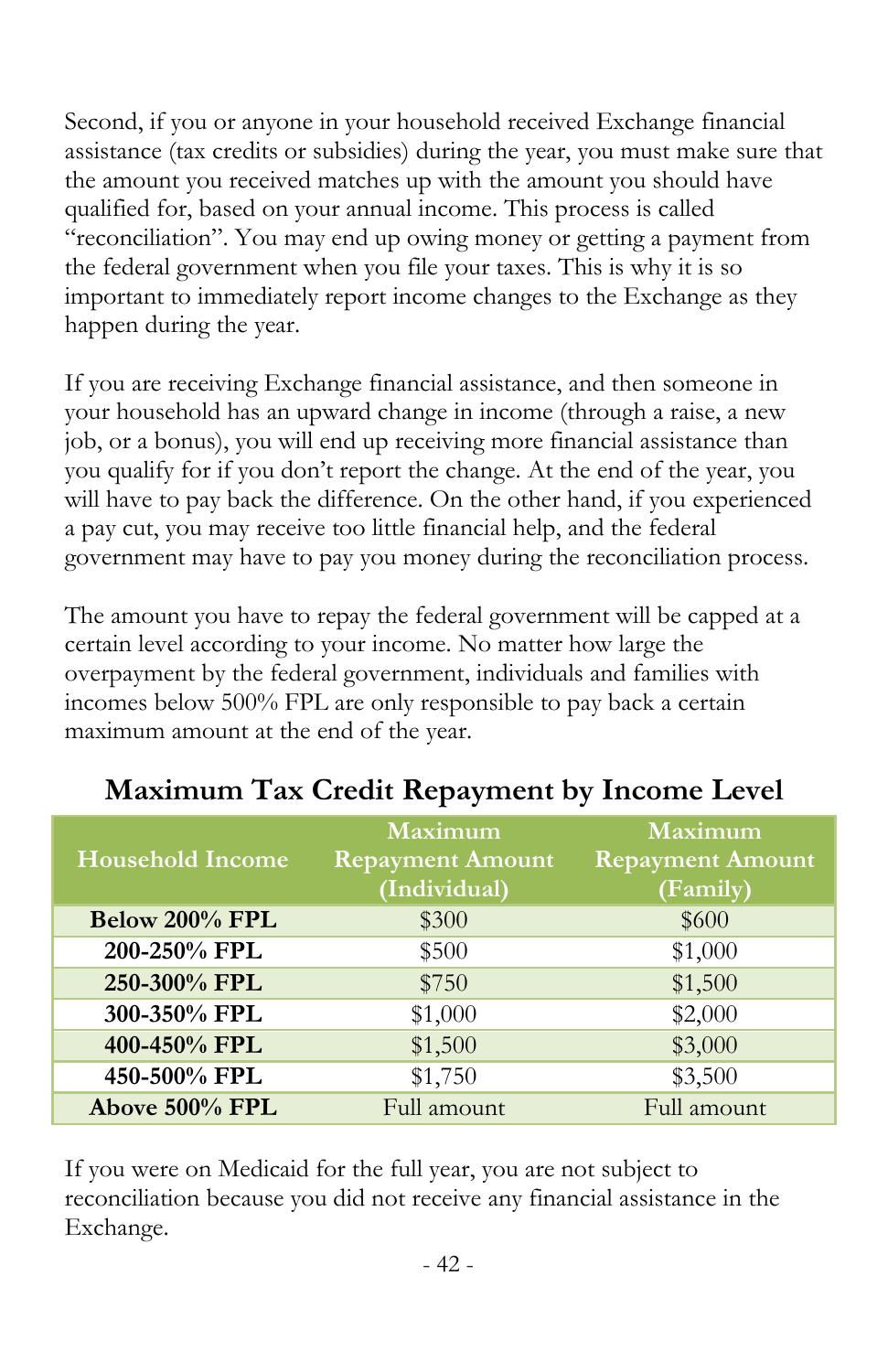# <span id="page-44-1"></span>**RESOURCES**

# <span id="page-44-0"></span>*ACA RESOURCES*

**Human Services Department, Medicaid Assistance Division** [www.hsd.state.nm.us/mad](http://www.hsd.state.nm.us/mad) /1-888-997-2583

**New Mexico Health Insurance Exchange's website (temporarily)** [www.nmhix.com](http://www.nmhix.com/) / 1-800-204-4700 (NM Health Insurance Alliance)

#### **New Mexico Aging and Long-Term Services Department, Aging and Disability Resource Center**

1-800-432-2080 (statewide) or 1-866-654-3219 (Adult Protective Services)

| New Mexico Resources      | <b>New Mexico Center on Law and Poverty</b><br>505-255-2840 • www.nmpovertylaw.org                                             |
|---------------------------|--------------------------------------------------------------------------------------------------------------------------------|
|                           | <b>Health Action New Mexico</b><br>505-867-1095 • www.healthactionnm.org                                                       |
|                           | Southwest Women's Law Center<br>505-244-0502 • www.swwomenslaw.org                                                             |
| <i>National Resources</i> | Healthcare.gov - www.healthcare.gov                                                                                            |
|                           | <u> CuidadoDeSalud.gov – www.cuidadodesalud.gov</u>                                                                            |
|                           | HealthInsurance.org - www.healthinsurance.org                                                                                  |
|                           | <u><b>Center on Budget and Policy Priorities –</b></u><br>www.cbpp.org                                                         |
|                           | <u> Enroll America – www.enrollamerica.org</u>                                                                                 |
|                           | <b>Georgetown University Health Policy</b><br><b>Institute Center for Children and Families -</b><br><u>ccf.georgetown.edu</u> |
|                           | <u> National Health Law Program</u> –<br><u>www.healthlaw.org</u>                                                              |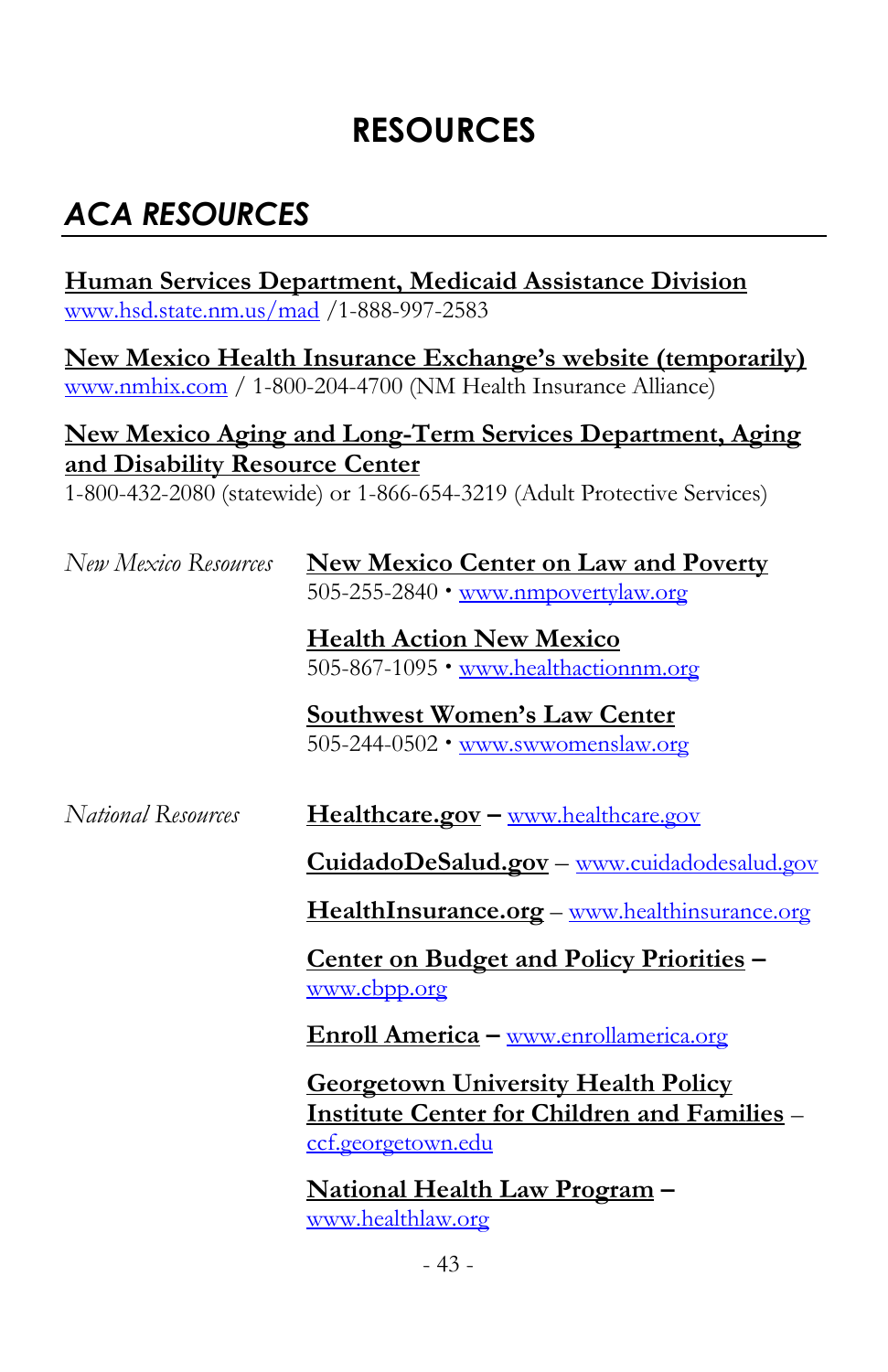# *LEGAL RESOURCES*

#### **Law Access New Mexico**

Call Law Access New Mexico first for legal advice over the phone. They can tell you whether you have a legal issue. They can also make referrals to some legal offices statewide. [www.lawhelp.org/Program/3577/index.cfm](http://www.lawhelp.org/Program/3577/index.cfm)  **Telephone Helpline**: 1-800-340-9771 or 505-998-4LAW (4529)

#### **New Mexico Legal Aid**

Legal Aid provides legal representation for low-income New Mexicans. [www.nmlegalaid.org](http://www.nmlegalaid.org/) **Albuquerque**: 1-866-416-1922 or 505-243-7871 **Clovis**: 1-866-416-1921 or 575-769-2326 **Gallup**: 1-800-524-4417 or 505-722-4417 **Las Cruces**: 1-866-515-7667 or 575-541-4800 **Las Vegas**: 1-866-416-1932 or 505-425-3514 **Roswell**: 1-866-416-1920 or 575-623-9669 **Santa Fe**: 1-866-416-1934 or 505-982-9886 **Silver City**: 1-866-224-5097 or 575-388-0091 **Taos**: 1-800-294-1823 or 575-758-2218 **Migrant Worker Unit**: 1-866-515-7667 or 575-541-4800 **Native American Program** (All Pueblos except Zuni): 1-866-505-2371 or 505-867-3391

#### **Law Help New Mexico**

A useful website hosted by NM Legal Aid[: www.lawhelpnewmexico.org](http://www.lawhelpnewmexico.org/)

#### **DNA People's Legal Services**

DNA provides legal services for low-income New Mexicans in San Juan County and the Navajo Nation in the following offices: [www.dnalegalservices.org](http://www.dnalegalservices.org/) / 1-800-789-7287 **Crownpoint**: 505-786-5277 / 1-800-789-7936 **Farmington**: 505-325-8886 / 1-800-789-7992 **Shiprock**: 505-368-3200 / 1-800-789-8894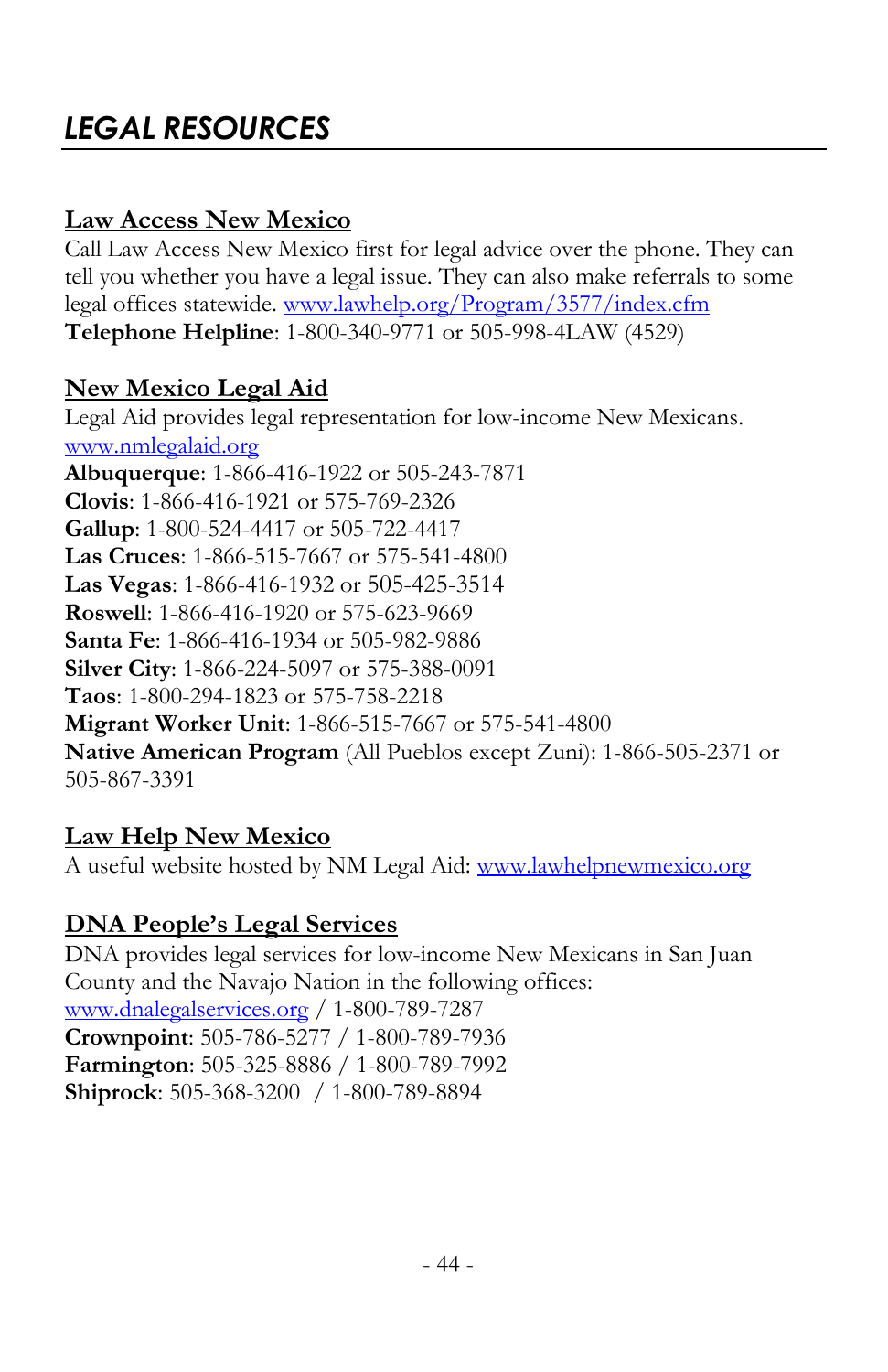#### **Disability Rights New Mexico**

DRNM protects, promotes and expands the rights of persons with disabilities. [www.drnm.org](http://www.drnm.org/) / 1-800-432-4682 **Albuquerque:** 505-256-3100 **Las Cruces:** 575-541-1305 **Las Vegas:** 505-425-5265

#### **Lawyer Referral for the Elderly Program**

This program provides legal advice, brief services and referrals to New Mexico residents 55 years and older. [www.nmbar.org/Public/lrep.html](http://www.nmbar.org/Public/lrep.html) / 1-800-876-6657 or 505-797-6005

#### **Native American Disability Law Center**

The Native American Disability Law Center provides advocacy, referral information, and educational resources to Native Americans with a disability, regardless of income. [www.nativedisabilitylaw.org](http://www.nativedisabilitylaw.org/) **Gallup**: 505-863-7455 **Farmington**: 800-862-7271

#### **New Mexico Center on Law and Poverty**

The New Mexico Center on Law and Poverty is dedicated to advancing social and economic justice through education, advocacy and litigation, improving living conditions, and protecting the rights of people living in poverty. [www.nmpovertylaw.org](http://www.nmpovertylaw.org/) / 505-255-2840

#### **Senior Citizen's Law Office**

SCLO assists persons 60 years and over in **Bernalillo, Torrance, Valencia and Sandoval Counties**.

[www.sclonm.org](http://www.sclonm.org/) / 505-265-2300

### **Southwest Women's Law Center**

SWLC is a law and research organization dedicated to creating greater opportunities for women and girls in New Mexico to fulfill their personal and economic potential.

<span id="page-46-0"></span>[www.swwomenslaw.org](http://www.swwomenslaw.org/) / 505-244-0502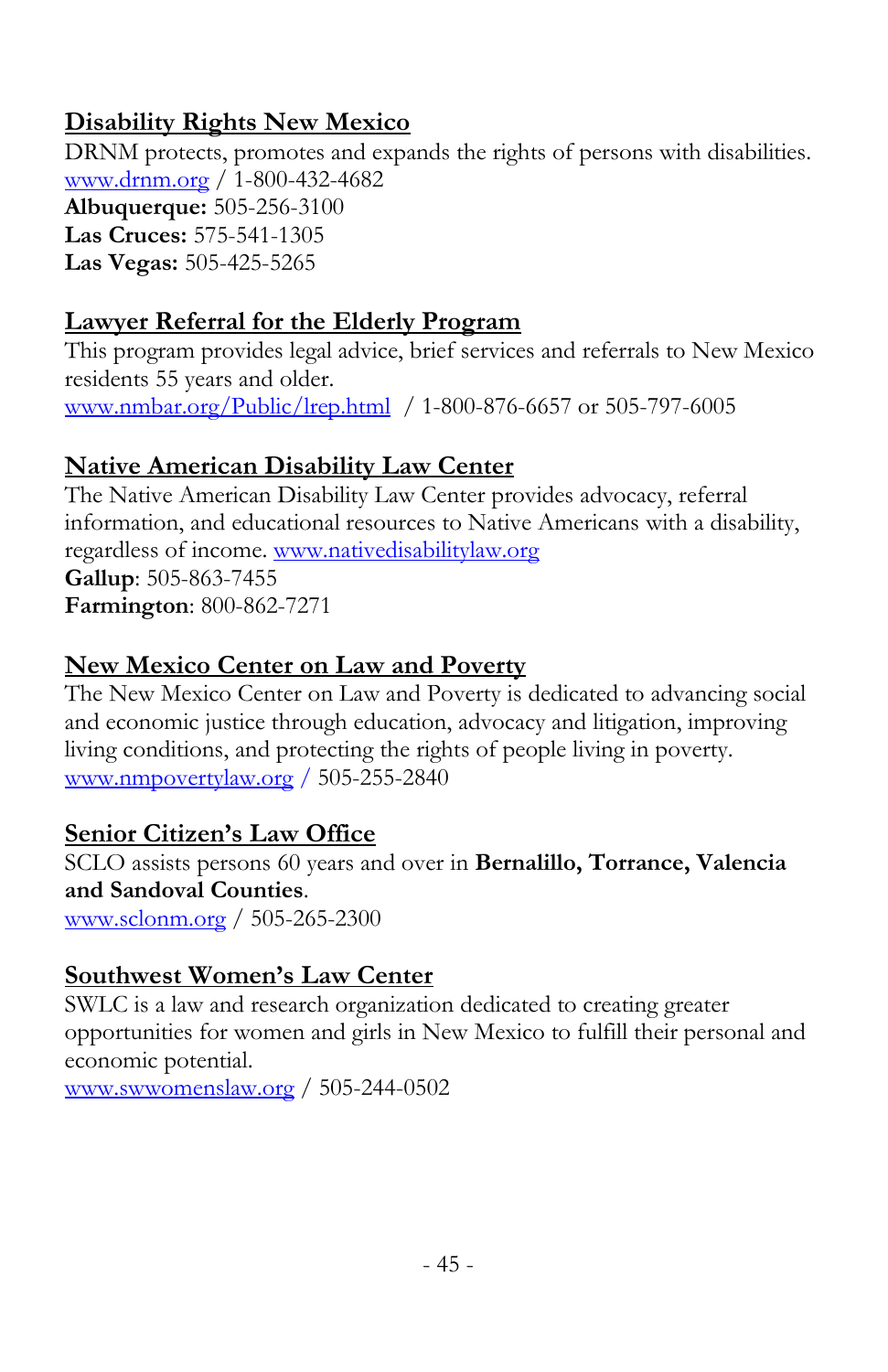# *ISD OFFICES STATEWIDE*

#### **ALAMAGORDO**

2000 Juniper Drive Alamogordo, NM 88310 Mon-Fri 8:00 AM to 5:00 PM (575) 437-9260 (800) 826-4468

#### **ALBUQUERQUE**

Northeast Albuquerque 4330 Cutler NE Albuquerque, NM 87176 Mon-Fri 7:30 AM to 5:00 PM (505) 222-9600

Northwest Albuquerque 1041 Lamberton Place NE Albuquerque, NM 87125 Mon-Fri 7:30 AM to 5:00 PM (505) 841-7700

Southeast Albuquerque 17111 Randolph Rd SE Albuquerque, NM 87106 Mon-Fri 7:30 AM to 5:00 PM (505) 383-2600 (800)432-6217

Southwest Albuquerque 3280 Bridge St. SW Albuquerque, NM 87121 Mon-Fri 7:30 AM - 5:00 PM (505) 841-2300

#### **ANTHONY**

220 Crossett Lane Anthony, NM 88021 Mon-Fri 8:00 AM to 5:00 PM (575) 882-5781

#### **ARTESIA**

108 N. 16th Artesia, NM 88210 Mon-Fri 8:00 AM to 5:00 PM (505) 748-3361

**BELEN**

100 S. 5th Street Belen, NM 87002 Mon-Fri 8:00 AM to 5:00 PM (505) 864-5200

#### **CARLSBAD**

3604 San Jose Blvd. Carlsbad, NM 88220 Mon-Fri 8:00 AM to 5:00 PM (575) 885-8815

**CLAYTON** 834 Main Street

Clayton, NM 88415 Mon-Fri 8:00 AM to 5:00 PM (575) 374-9401

#### **CLOVIS**

3316 North Main Street, Suite A Clovis, NM 88101-3756 Mon-Fri 8:00 AM to 5:00 PM (575) 762-4751

**DEMING**

910 E. Pear Deming, NM 88031 Mon-Fri 8:00 AM to 5:00 PM (575) 546-0467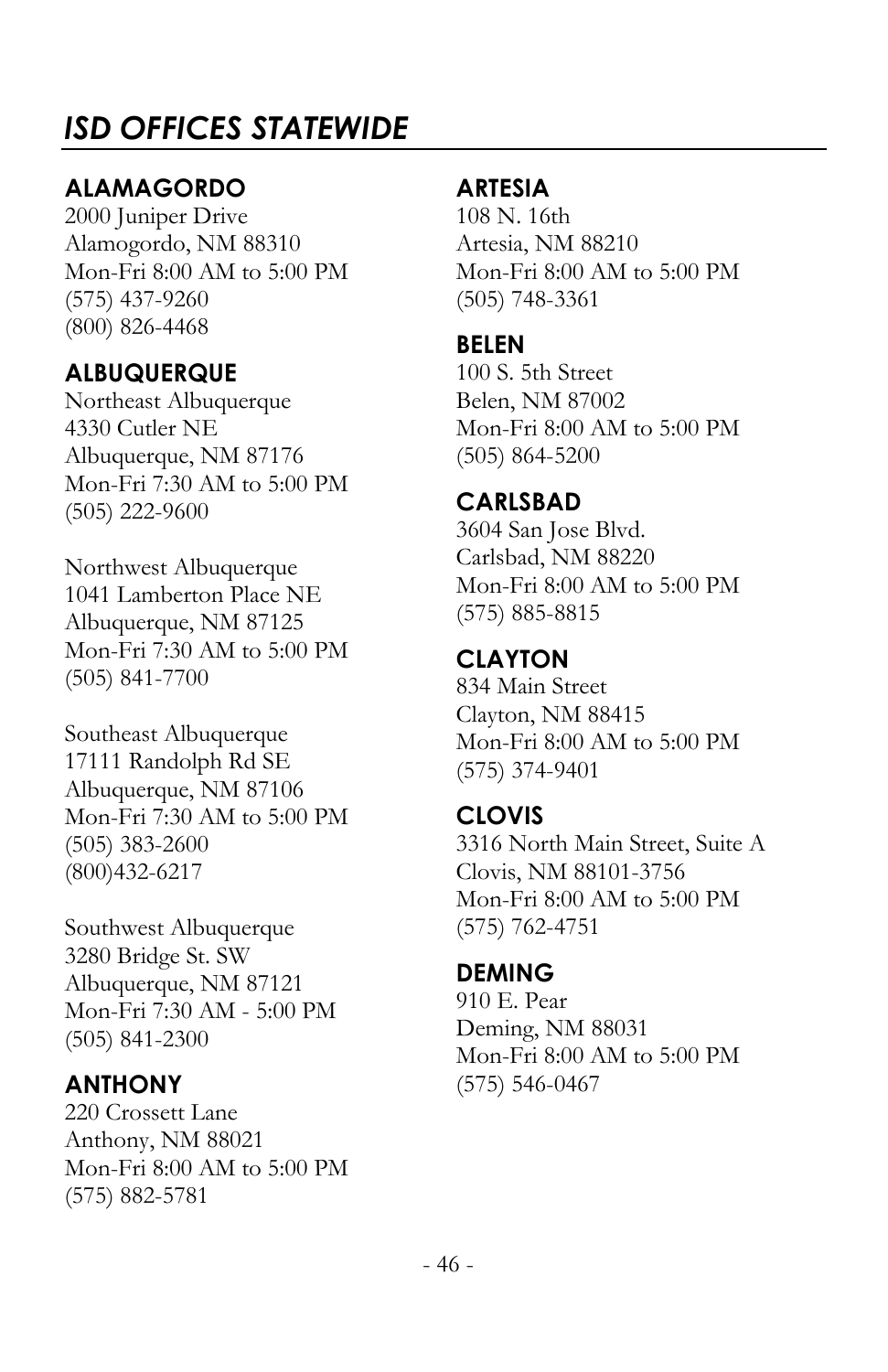#### **ESPANOLA**

228 Paseo de Oñate Street Española, NM 87532 Mon-Fri 8:00 AM to 5:00 PM (505) 753-2271 (800) 231-2835

#### **FARMINGTON**

101 W. Animas Farmington, NM 87499 Mon-Fri 8:00 AM to 5:00 PM (505) 566-9600, (800) 231-6667

#### **GALLUP**

3006 E. Hwy 66 Gallup, NM 87301 Mon-Fri 8:00 AM to 5:00 PM (505) 726-7600 (800) 825-7422

#### **GRANTS**

900 Mount Taylor Ave. Grants, NM 87020 Mon-Fri 7:00 AM to 5:00 PM (505) 287-8836

#### **HOBBS**

2120 N. Alto, Suite D Hobbs, NM 88240 Mon-Fri 8:00 AM to 5:00 PM (575) 397-3400

#### **LAS CRUCES**

East Doña Ana Area 2121 Summit Court Las Cruces, NM 88011-8238 Mon-Fri 8:00 AM to 5:00 PM (575) 524-6568

West Doña Ana Area 655 Utah Ave. Las Cruces, NM 88001-6006 Mon-Fri 8:00 AM to 5:00 PM (575) 524-6500

#### **LAS VEGAS**

2536 Ridge Runner Rd. Las Vegas, NM 87701 Mon-Fri 8:00 AM to 5:00 PM (505) 425-6741 (888) 456-0037

#### **LORDSBURG**

109 Poplar St. Lordsburg, NM 88045 Mon-Fri 8:00 AM to 5:00 PM (575) 542-3562

#### **LOS LUNAS**

445 Camino Del Rey Los Lunas, NM 87031 Mon-Fri 8:00 AM to 5:00 PM (505) 222-0800

#### **MORIARTY**

109 Tulane Ave Moriarty, NM 87035 Mon-Fri 8:00 AM to 5:00 PM (505) 832-5026 (800) 335-7293

#### **PORTALES**

1028 Community Way Portales, NM 88130 Mon-Fri 8:00 AM to 5:00 PM (575) 356-4473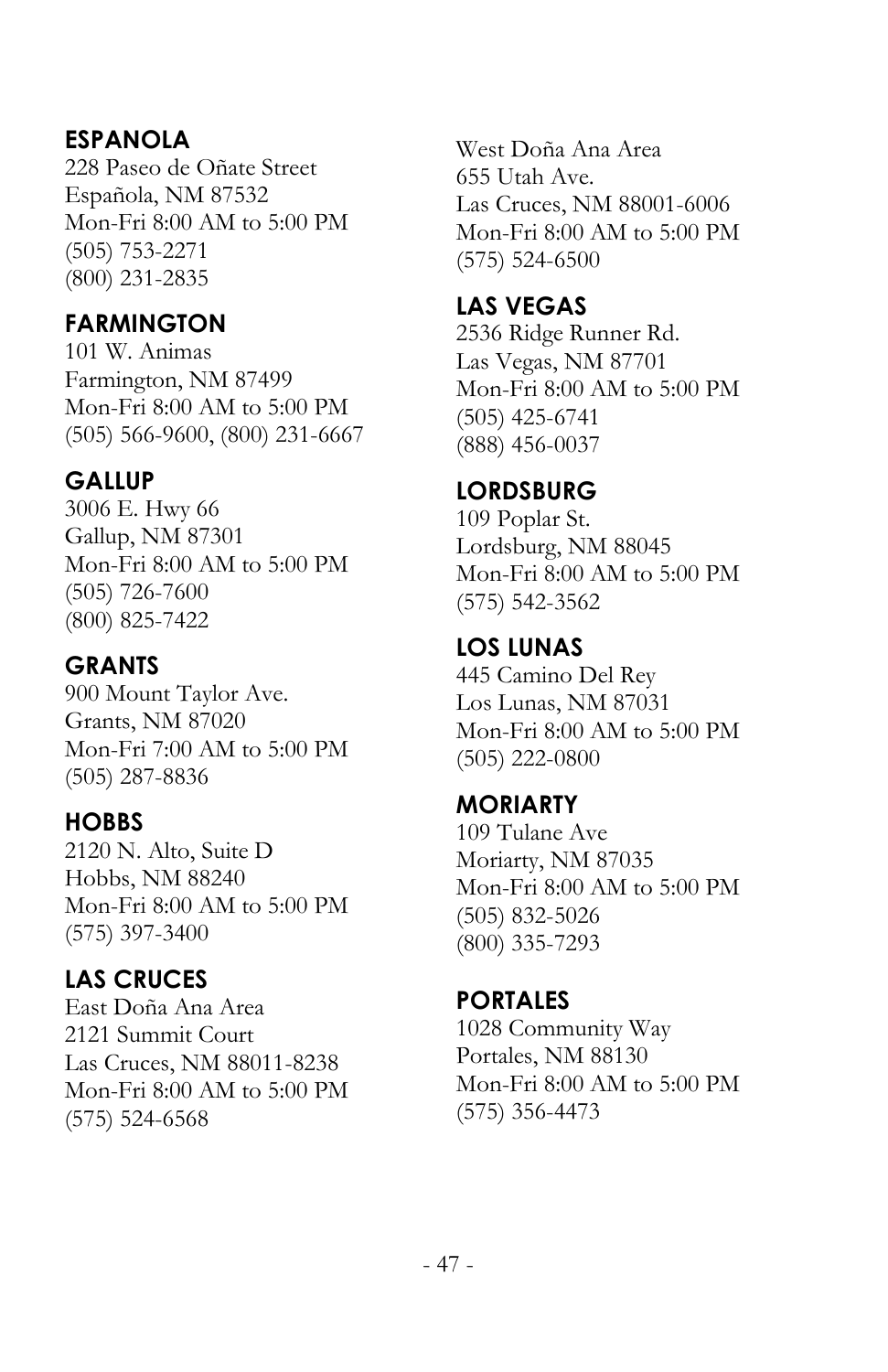#### <span id="page-49-0"></span>**RATON**

1233 Wittier Street Raton, NM 87740 Mon-Fri 8:00 AM to 5:00 PM (575) 445-2308

#### **Rio Rancho**

4363 Jagar Drive Rio Rancho, NM 87144 Mon-Fri 7:30 AM to 5:00 PM (505) 383-6300 (800)926-9425

#### **ROSWELL**

1701 S. Sunset Roswell, NM 88203 Mon-Fri 8:00 AM to 5:00 PM (575) 625-3000 (800) 824-8971

#### **RUIDOSO**

26387 Hwy 70 Ruidoso, NM 88346 Mon-Fri 8:00 AM to 5:00 PM (575) 378-1762

### **SANTA FE**

37 Plaza la Prensa Santa Fe, NM 87504 Mon-Fri 7:30 AM to 5:00 PM (505) 476-9200 (800) 231-8081

#### **SANTA ROSA**

620 Historic Route 66 Santa Rosa, NM 88435 Mon-Fri 8:00 AM to 5:00 PM (575) 472-3459 (800) 523-6643

#### **SILVER CITY**

3088 32nd Street Bypass Road, Suite A Silver City, NM 88061 Mon-Fri 8:00 AM to 5:00 PM (575) 538-2948 (800) 331-7311

#### **SOCORRO**

1014 N. California Street Socorro, NM 87801 Mon-Fri 8:00 AM to 5:00 PM (575) 838-8700 (800) 245-9571

#### **T OR C**

102 Barton Street T or C, NM 87901 Mon-Fri 8:00 AM to 5:00 PM (575) 894-3011 (800) 560-3011

#### **TAOS**

145 Roy Road Taos, NM 87571 Mon-Fri 8:00 AM to 5:00 PM (575) 758-8804

#### **TIERRA AMARILLA**

17345 Chama Highway Tierra Amarilla, NM 87575 Mon-Fri 8:00 AM to 5:00 PM (575) 588-7103

**TUCUMCARI** 421 W. Tucumcari Blvd. Tucumcari, NM 88401 Mon-Fri 8:00 AM to 5:00 PM (575) 461-4627 or (800) 283-4465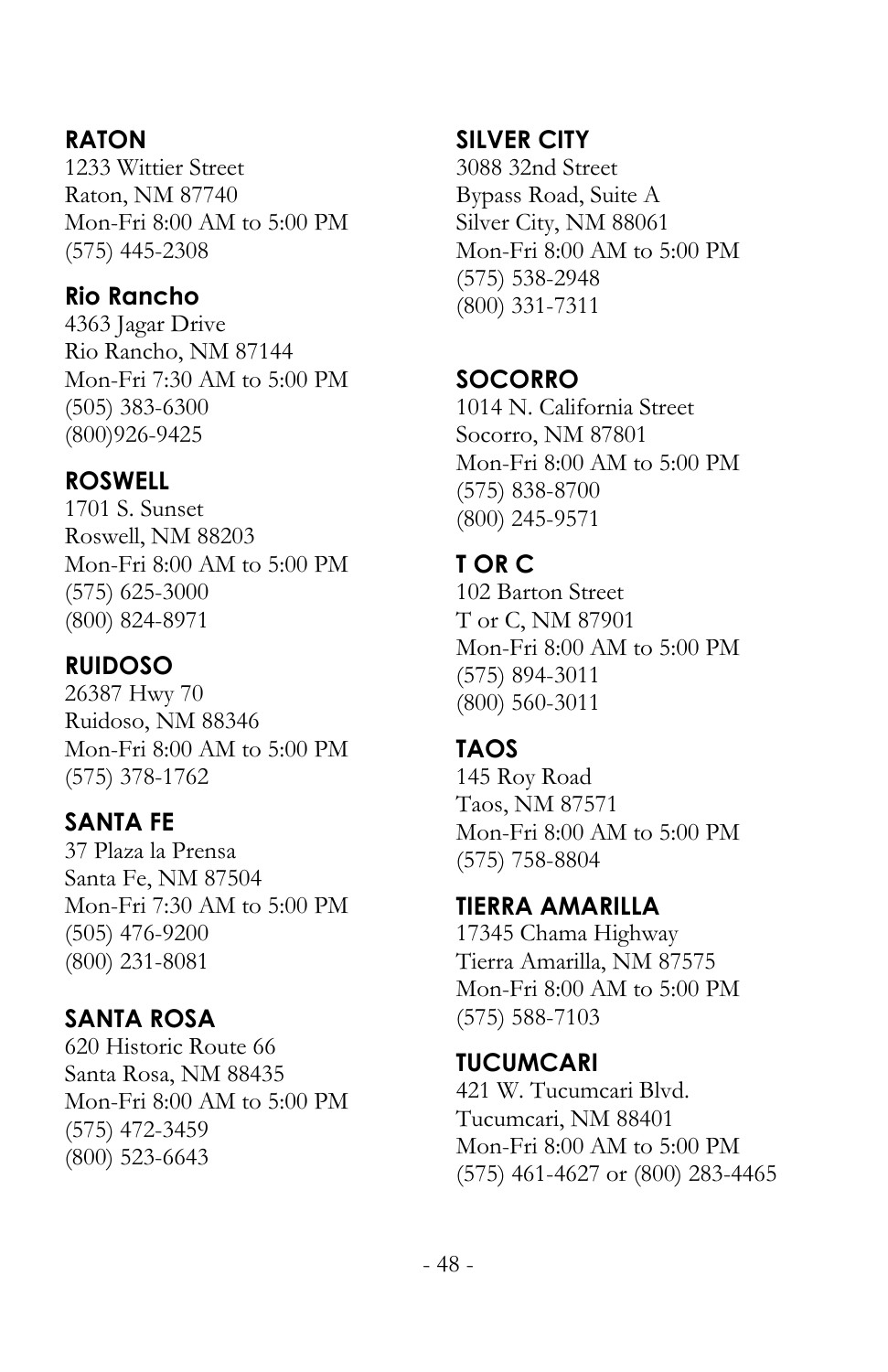# **LEGAL CITATIONS**

42 C.F.R. § 447.50 (Medicaid regulation on definition of Indian).

<sup>2</sup> Affordable Care Act (hereinafter "ACA")  $\{$  1311(c)(6)(D)(on special enrollment periods), referring to Indian Health Care Improvement Act § 4; ACA § 1402(d)(1)- (2)(on cost-sharing exemptions), referring to the Indian Self-Determination and Education Assistance Act, codified at 25 U.S.C. § 450b(d); ACA § 1501(b)(on tax penalty exemptions), referring to I.R.C. 5000A(e)(3), referring to I.R.C. 45A(c)(6). 45 C.F.R. 155.605(g)(6) and 45 C.F.R. 155.615(f)(3).

ACA § 1513(a) (codified at 26 U.S.C. § 4980H).

42 C.F.R. 435.603(f).

 U.S. Department of Health and Human Services, 2013 Poverty Guidelines, [aspe.hhs.gov/poverty/13poverty.cfm.](http://www.aspe.hhs.gov/poverty/13poverty.cfm)

*Id*.

 $\ddot{ }$ 

ACA § 2002(a) (codified at 42 U.S.C. § 1396a(e)(14)).

 ACA § 2001(a) (codified at 42 U.S.C. § 1396a(a)(10)(A)(i)(VIII)) requires a new Medicaid category of adults with incomes under 133% FPL. ACA §2002(a) (codified at 42 U.S.C. §1396a(e)) adds 5% to the income standard increasing it to 138% FPL. NMAC § 8.202.500.9(B) and NMAC § 8.102.520.8 through 8.102.520.15.

NMAC § 8.232.500.11 through 8.232.500.12.

NMAC § 8.235.500.11.

NMAC § 8.230.500.12.

NMAC § 8.215.600.9 (providing Medicaid benefits to SSI eligible individuals).

NMAC § 8.243.500.18.

NMAC § 8.200.520.16.

NMAC § 8.200.520.16.

NMAC § 8.240.400 through 8.245.600.

U.S. Department of Health and Human Services, 2013 Poverty Guidelines,

[aspe.hhs.gov/poverty/13poverty.cfm.](http://www.aspe.hhs.gov/poverty/13poverty.cfm)

 New Mexico Human Services Department, Medicaid Under Healthcare Reform by State Fiscal Year with Different Up Take Rates (May 2012).

<sup>21</sup> 42 U.S.C. § 1396a(a)(4)(A); 42 C.F.R. § 431.53.

42 U.S.C. § 1396d(a)(3); 42 C.F.R. § 440.335(b)(3); ACA § 1302(b)(1)(H).

42 U.S.C. § 1396d(a)(2)(C); 42 C.F.R. § 440.365.

42 U.S.C. § 1396d(a)(4)(C); 42 C.F.R. § 440.335(b)(6); ACA § 2303(c).

42 U.S.C. § 1396d(a)(17); 42 C.F.R. § 440.165; NMAC § 8.305.7.11(G).

42 U.S.C. § 1396d(a)(4)(A); 42 C.F.R. § 440.40; NMAC § 8.312.2.9.

42 U.S.C. § 1396d(a)(7); 42 C.F.R. § 440.70; NMAC § 8.325.9.9.

<sup>28</sup> 42 U.S.C. § 1396d(a)(5)(B); NMAC § 8.310.7.

 42 U.S.C. § 1396a(a)(43)(A); 42 U.S.C. §1396d(a)(4)(B); 42 C.F.R. § 441.55; ACA §  $1302(b)(I), (J).$ 

 NMAC § 8.310.6 (vision), §8.310.8 (behavioral health), §8.324.4 (pharmacy), §8.324.6 (hearing aids), §8.324.9 (nutrition services).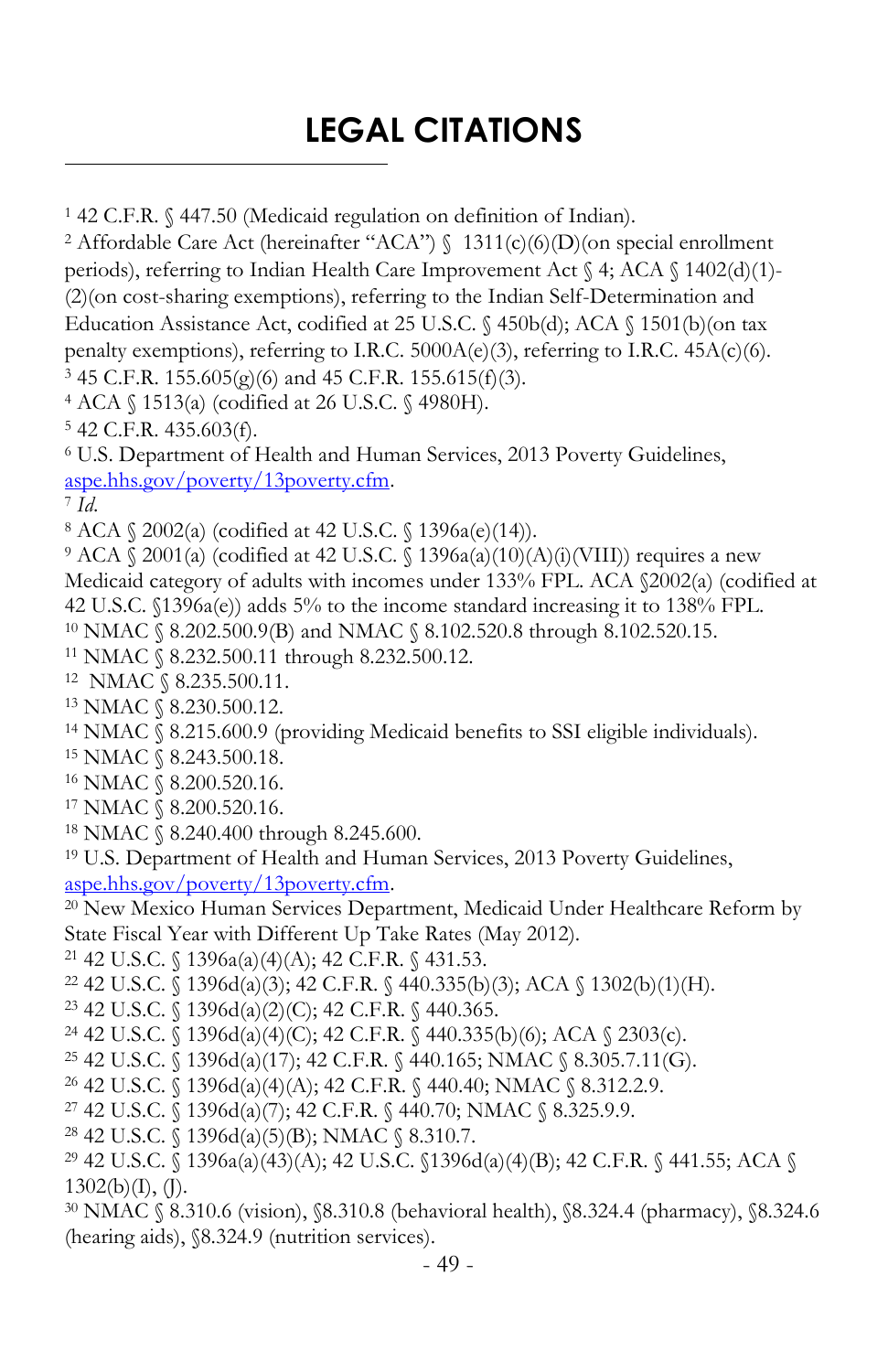- U.S. Department of Health and Human Services, Centers for Medicare and Medicaid Services, Letter to Julie Weinberg (March 5, 2013),
- www.hsd.state.nm.us/pdf/Medicaid%20Modernization/Cindy%20Mann%20Letter%2 0to%20NM.PDF.
- NMAC § 8.325.10.12(B)(1).
- NMAC § [8.285.600.10.](http://www.nmcpr.state.nm.us/NMAC/parts/title08/08.285.0600.htm)

-

- New Mexico Human Services Department, New Mexico Additional Level One Health Insurance Exchange Establishment Grant 10 (2013).
- ACA § 1311(d)(2) (codified at 42 U.S.C. § 18031(d)(2)).
- ACA § 1311(d)(4)(E) (codified at 42 U.S.C. § 18031(d)(4)(E)).
- ACA § 1311(d)(4)(C) (codified at 42 U.S.C. § 18031(d)(4)(C)).
- ACA § 1413 (codified at 42 U.S.C. § 18083(b)(1)(A)(ii).
- ACA § 1311(d)(4)(F) (codified at 42 U.S.C. § 18031(d)(4)(F)).
- ACA § 1311(d)(4)(B) (codified at 42 U.S.C. § 18031(d)(4)(B)).
- ACA § 1311(d)(4)(K) (codified at 42 U.S.C. § 18031(d)(4)(K)).
- ACA § 1301(a) (codified at 42 U.S.C. § 18021(a)).
- ACA § 1302(d)(1) (codified at 42 U.S.C. § 18022(d)).
- ACA § 1311(d)(4)(G) (codified at 42 U.S.C. § 18031(d)(4)(G)).
- ACA § 1402(a) (codified at 26 U.S.C. § 36B(b)(2)(B)).
- ACA § 1401(a) (codified at 26 U.S.C § 36B(b)(3)(A)).
- ACA § 14019a) (codified at 26 U.S.C. § 36B(b)(3)(A)(i)).

 ACA § 1402(c)(1)(A) (codified at 42 U.S.C. § 18071(c)(1)(A)), using Health Savings Account out-of-pocket limits for 2013.

- ACA  $\{$  1412 (codified at 42 U.S.C.  $\{$  18082(c)(2)(A)).
- ACA  $\{1402(c)(2)(A)-(C)$  (codified at 42 U.S.C.  $\{18071(e)(2)(A)-(C)\}$ ).
- ACA § 1402(d)(1) (codified at 42 U.S.C. § 18071(d)(1)).
- ACA § 1402(d)(2) (codified at 42 U.S.C. § 18071(d)(2)).
- Indian Health Care Improvement Act Reauthorization § 152, codified at 25 U.S.C. § 1642; 45 C.F.R. § 155.240.
- ACA § 1201 (codified at 42 U.S.C. § 300gg(a)(1)(A)(iv)).
- ACA § 1401(a) (codified at 25 U.S.C. § 36B(b)(2)).
- ACA § 1401(a) (codified at 26 U.S.C. § 36B(c)(3)).
- ACA § 1302(e) (codified at 42 U.S.C. § 18022(e)); 42 C.F.R. § 156.155(a).
- *Id*.
- *Id*.
- 45 C.F.R. § 156.155(b).
- ACA  $\{(1311(b)(1)(B) \text{ (codified at 42 U.S.C. } \{(18031(b)(1)(B))\})\})$
- ACA § 1304(b)(2) (codified at 42 U.S.C. § 18024(b)(2)).
- ACA § 1304(b)(3) (codified at 42 U.S.C. § 18024(b)(3)).
- ACA  $\{1421(a)$  (codified at 26 U.S.C.  $\{45R(b), (d)\}.$
- *Id.*
- 66 ACA  $\S$  1311(b)(1) (codified at 42 U.S.C.  $\S$  18031(b)(1)); ACA  $\S$  1321(c) (codified at 42 U.S.C. § 18041(c)); Center for Consumer Information and Insurance Oversight,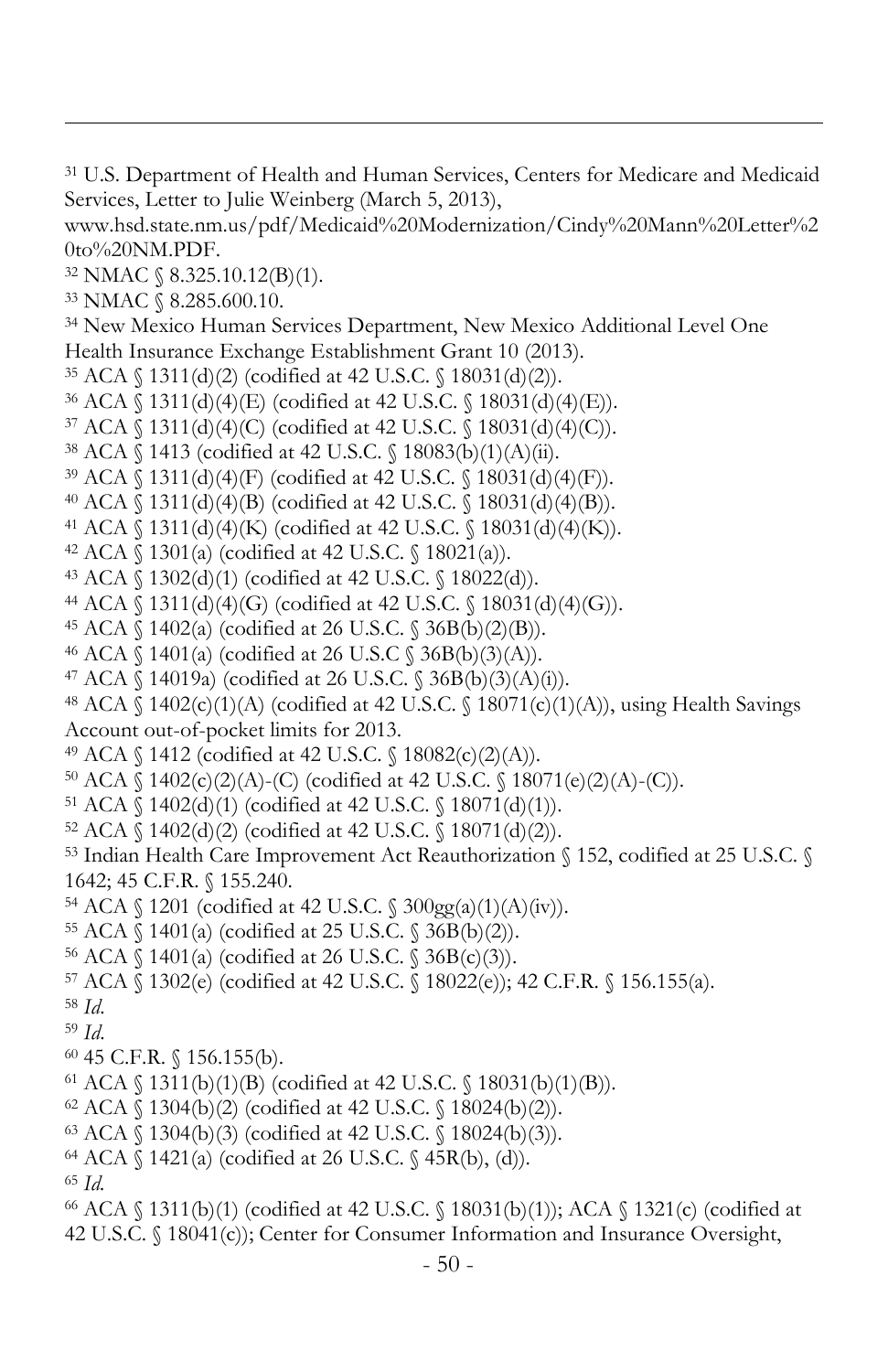Centers for Medicare and Medicaid Services, "Blueprint for Approval of Affordable State-based and State Partnership Insurance Exchanges" (updated Nov. 9, 2012), [www.cciio.cms.gov/resources/files/hie-blueprint-11092012.pdf.](http://www.cciio.cms.gov/resources/files/hie-blueprint-11092012.pdf) 

New Mexico Senate Bill 221/589 (2013) [hereinafter "NM Exchange Act."]

- NM Exchange Act § 3(A), (M).
- NM Exchange Act § 3(E)(2)-(3).
- <sup>71</sup> NM Exchange Act  $\S$  3(E)(1).
- NM Exchange Act  $\S$  3(B)-(D).
- NM Exchange Act § 7.

-

- <sup>74</sup> NM Exchange Act  $\S$  5(D)(1).
- <sup>75</sup> NM Exchange Act  $\S$  5(D)(2).
- NM Exchange Act § 3(S)(2)-(4).
- NM Exchange Act  $\frac{53}{500}$ .
- ACA § 1311(a)(1) (codified at 42 U.S.C. § 18031(a)(1)).
- ACA § 1311(d)(5)(A) (codified at 42 U.S.C. § 18031(d)(5)(A)).
- NM Exchange Act § 4(B).
- 45 C.F.R. § 155.130(f).
- NM Exchange Act § 3(S)(4)-(5).
- <sup>83</sup> NM Exchange Act  $\S$  5(D)(4).
- ACA §2602. (codified at 42 U.S.C. § 1315b).

AARP, Medicare Prescription Drug Coverage Guide, Part 3: Moving and Out of the

Doughnut Hole, Updated Fall 2012, [http://www.aarp.org/health/medicare-](http://www.aarp.org/health/medicare-insurance/info-11-2009/part_3_the_doughnut_hole.html)

[insurance/info-11-2009/part\\_3\\_the\\_doughnut\\_hole.html.](http://www.aarp.org/health/medicare-insurance/info-11-2009/part_3_the_doughnut_hole.html)

- ACA § 3301 (b) (codified at 42 U.S.C. §§ 1395w-153, 114a, 102).
- ACA § 1001 (5) (codified at 42 U.S.C. § 300gg-13).
- ACA § 1302(b)(1) (codified at 42 U.S.C. § 18022(b)(1)).
- ACA § 1001 (codified at 42 U.S.C. § 300gg § 2713(a).
- ACA § 1201 (codified at 42 U.S.C. § 300gg §§ 2702, 2704(a)).
- ACA 1001 (codified at 42 U.S.C. § 300gg § 2712).
- ACA 1201 (codified at 42 U.S.C. § 300gg § 2705(a)).
- ACA § 1201 (codified at 42 U.S.C. § 300gg § 2701(a)(1)(A)).
- ACA § 1001 (codified at 42 U.S.C. § 300gg § 2714(a)).
- ACA § 1001 (codified at 42 U.S.C. § 300gg § 2711(a)(1)).
- ACA § 1501 (codified at I.R.C. § 5000A(a)).
- ACA  $\{$  1501 (codified at I.R.C.  $\{$  5000A(d),(e)).
- ACA § 1311(d)(4)(H) (codified at 42 U.S.C. § 18031(d)(4)(H)).
- ACA § 1513 (codified at I.R.C. § 4980H(a)).
- ACA § 1501 (codified at I.R.C. § 5000a).

 42 C.F.R. § 435.910; *See also* Triagency Letter, Dep't of Health and Human Services and Dep't of Agriculture, Dear State Health and Welfare Officials),

<http://www.hhs.gov/ocr/civilrights/resources/specialtopics/tanf/triagencyletter.html> (last visited May 24, 2013).

NM Exchange Act  $\S$  3(A).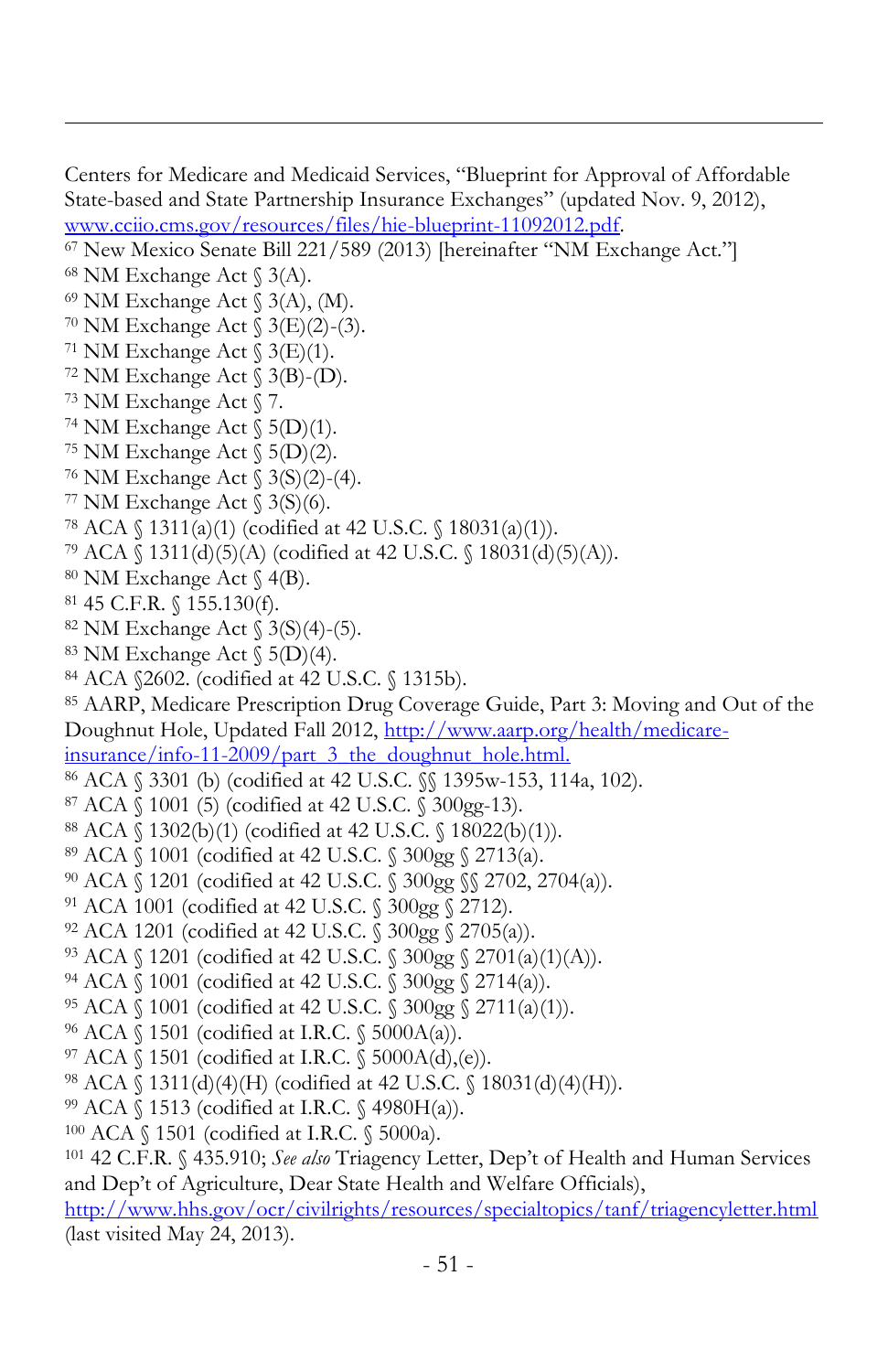<sup>102</sup> *Id.* 

-

<sup>103</sup> "Qualified immigrants" are defined by federal law. They include lawful permanent residents (LPRs or "green card" holders), refugees, asylees, persons granted withholding of deportation or removal, conditional entrants, persons paroled into the U.S. for at least one year, Cuban/Haitian entrants, and battered spouses and children with a pending or approved self-petition or immigrant visa or application cancellation of removal or suspension of deportation. 8 U.S.C. § 1641(b). Parents and children of battered spouses/children are also "qualified." 8 U.S.C. § 1641(c)(1)-(3). Victims of trafficking and Iraqi and Afghan immigrants with special status are eligible for public benefits programs to the same extent as "qualified" immigrants. 8 U.S.C. § 1182(a)(9)(B)(iii)(v); 45 C.F.R. § 1522(3).

<sup>104</sup> *Id.*

<sup>105</sup> ACA § 1401 (codified at 26 I.R.C. § 36B(b)(3)(A)(ii)); ACA § 1401 (codified at 42 U.S.C.  $\{(18071(c)(2)(A))\}.$ 

<sup>106</sup> ACA § 1312(f)(1) (codified at 42 U.S.C. § 18032(f)(1)).

<sup>107</sup> ACA § 1501(b) (codified at I.R.C. § 5000A(d)(3)).

<sup>108</sup> ACA § 1413(c) (codified at 42 U.S.C. § 18083(c)).

<sup>109</sup> ACA § 1413(a)-(b) (codified at 42 U.S.C. § 18083(a)-(b)).

<sup>110</sup> ACA § 1413(c)(1) (codified at 42 U.S.C. § 18083(c)); ACA § 2201(b) (codified at 42 U.S.C. § 1396w-3(b)); 45 C.F.R. 155.302(a)-(b); 45 C.F.R. 155.305(c)-(d); 45 C.F.R.  $155.345(a)$ , (d), (g).

<sup>111</sup> ACA  $\S$  1557 (codified at 42 U.S.C.  $\S$  18116) (prohibiting discrimination in health programs or activities; ACA § 1001 (codified at 42 U.S.C. § 300gg-15(b)(2) (requiring health insurance issuers to provide linguistically appropriate explanations of benefits and coverage); ACA  $\S 1311(e)$ , (i) (codified at 42 U.S.C.  $\S 18031(e)$ , (i) (requiring the Exchange to provide descriptions of health plans in "plain language" that is understood by limited-English proficient individuals and for navigators to provide linguistically appropriate information).

112 42 U.S.C. § 18031(i)(3)(E); 45 C.F.R. § 155.205(c)(2).

<sup>113</sup> ACA § 1311(c)(6)(A) (codified at 42 U.S.C. § 1803(c)(6)(A));45 C.F.R. § 155.410(b).

<sup>114</sup> ACA § 1311(c)(6)(B) (codified at 42 U.S.C. § 1803(c)(6)(B)); 45 C.F.R. § 155.410(e).

115 ACA § 1311(c)(6)(C) (codified at 42 U.S.C. § 1803(c)(6)(C)); 45 C.F.R. § 155.420(d). 116 ACA § 1311 (c)(6)(D) (codified at 42 U.S.C. § 1803(c)(6)(D)); 45 C.F.R. § 155.420(d)(8).

117 ACA  $\{1413(b)(1)(A)$  (codified at 42 U.S.C.  $\{18083(b)(1)(A)(ii)\}.$ 

<sup>118</sup> ACA § 1413(c) (codified at 42 U.S.C. § 18083(c)); 45 C.F.R. § 155.315.

<sup>119</sup> ACA § 1411(e)(4)(A)(ii)(II) (codified at 42 U.S.C. § 18081(e)(4)(A)(ii)(II)); 45 C.F.R.  $$155.315(f)(2)(ii).$ 

 $120$  45 C.F.R.  $\{(155.315(f)(3))$ .

121 45 C.F.R.  $\{(155.315(f)(2)\)$ .

122 ACA  $\{1411(e)(3)(\text{codified at }42 \text{ U.S.C. } \{1396a(ee))\}.$ 

<sup>123</sup> S*ee* 42 U.S.C. § 1396r-1 (for pregnant women and Medicaid Expansion adults) and NMAC 8.200.400.11 (pregnant women); 42 U.S.C. § 1396r-1a and NMAC §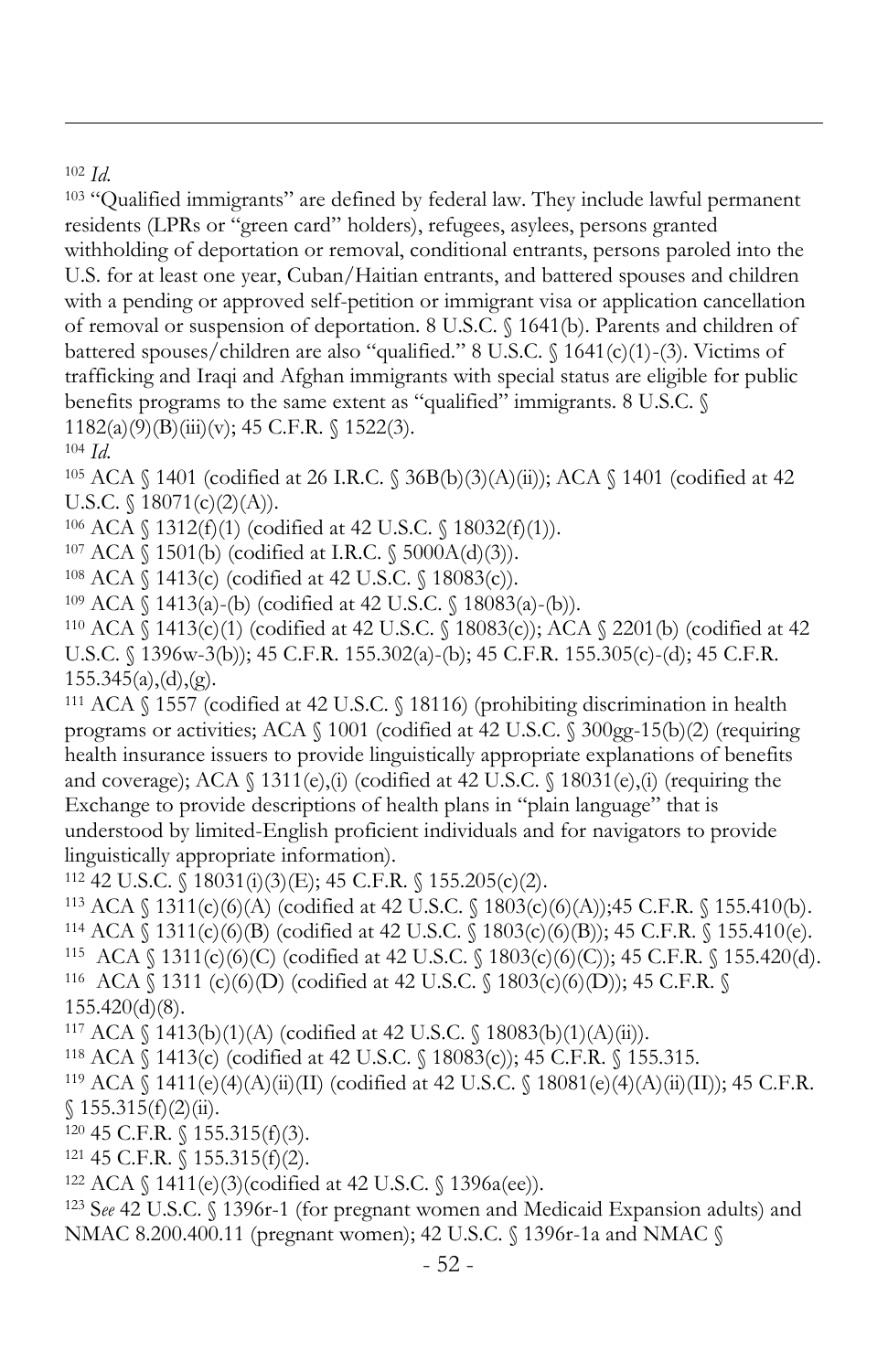```
8.200.400.12 (children); 42 U.S.C. § 1396r-1b and NMAC § 8.200.400.13 (breast and 
cervical cancer); 42 U.S.C. § 1396r-1c and NMAC 8.235.400.18 (family planning).
124 See NMAC § 8.100.130.9(c). See also 42 C.F.R. 435.1200; 45 C.F.R. 155.345(a),(d),(g) 
(requiring Medicaid and the Exchange to transmit and accept application information).
125 NMAC § 8.100.13.9(D). 
126 NMAC § 8.100.130.10(e).
127 NMAC § 8.100.130.9(E).
128 42 C.F.R. § 435.956(c)(2)
129 42 C.F.R. § 435.403(i)(1)
130 NMAC § 8.100.130.13.
131 NMAC § 8.100.130.17.
132 NMAC § 8.100.130.16(B).
133 NMAC § 8.100.130.16(C) and (D).
134 NMAC § 8.100.130.25.
135 NMAC \S 8.100.130.25(A)(4) and \S 8.100.130.9(E).
136 NMAC § 8.100.130.9(G).
137 NMAC § 8.100.130.8(A)(3).
138 ACA \{ 1411(e)(3)-(4) (codified at 42 U.S.C. \{ 18081(e)(3)-(4) \}).
139 Medicaid Program; Eligibility Changes Under the Affordable Care Act of 2010, 76 
Fed. Reg 51,168 (proposed Aug. 17. 2011). 
140 NMAC § 8.100.130.11.
141 NMAC § 8.200.430.12(B).
<sup>142</sup> ACA \{1411(e)(4)(A)(ii)(II) (codified at 42 U.S.C. \{18081(e)(4)(A)(ii)(II))\}; 45 C.F.R.
$155.315(f)(2)(ii).143
 ACA § 1311 (d)(4)(K) (codified at 42 U.S.C. § 18031(d)(4)(K)); NM Exchange Act 
$5(d)(1).144 NMAC § 8.100.970.
145 NMAC \S 8.100.970.9(B)(2).
146 NMAC § 8.100.970.10.
147 NMAC § 8.100.970.8.
148 NMAC § 8.100.970.8(C)(6).
149 45 C.F.R. § 155.410(b).
150 45 C.F.R. § 155.410(e).
151
 ACA § 1311(c)(6)(C) (codified at 42 U.S.C. § 1803(c)(6)(C)); 45 C.F.R. § 155.420(d).
152
 ACA § 1311 (c)(6)(D) (codified at 42 U.S.C. § 1803(c)(6)(D)); 45 C.F.R. § 
155.420(d)(8).
153 45 C.F.R. § 155.330(e) (referring to 45 C.F.R. § 155.305). 
154 45 C.F.R. § 155.330(b)(1).
155 ACA \{ 1412(c)(2)(B)(iv) (42 U.S.C. \{ 18082(c)(2)(B)(iv)) . \}<sup>156</sup> 45 C.F.R. 156.270(g) (referring to 45 C.F.R. \{155.430(d)(4)\}).
157 ACA § 1311(c)(6)(C) (codified at 42 U.S.C. § 1803(c)(6)(C)); 45 C.F.R. § 
155.420(e)(1).
```
-